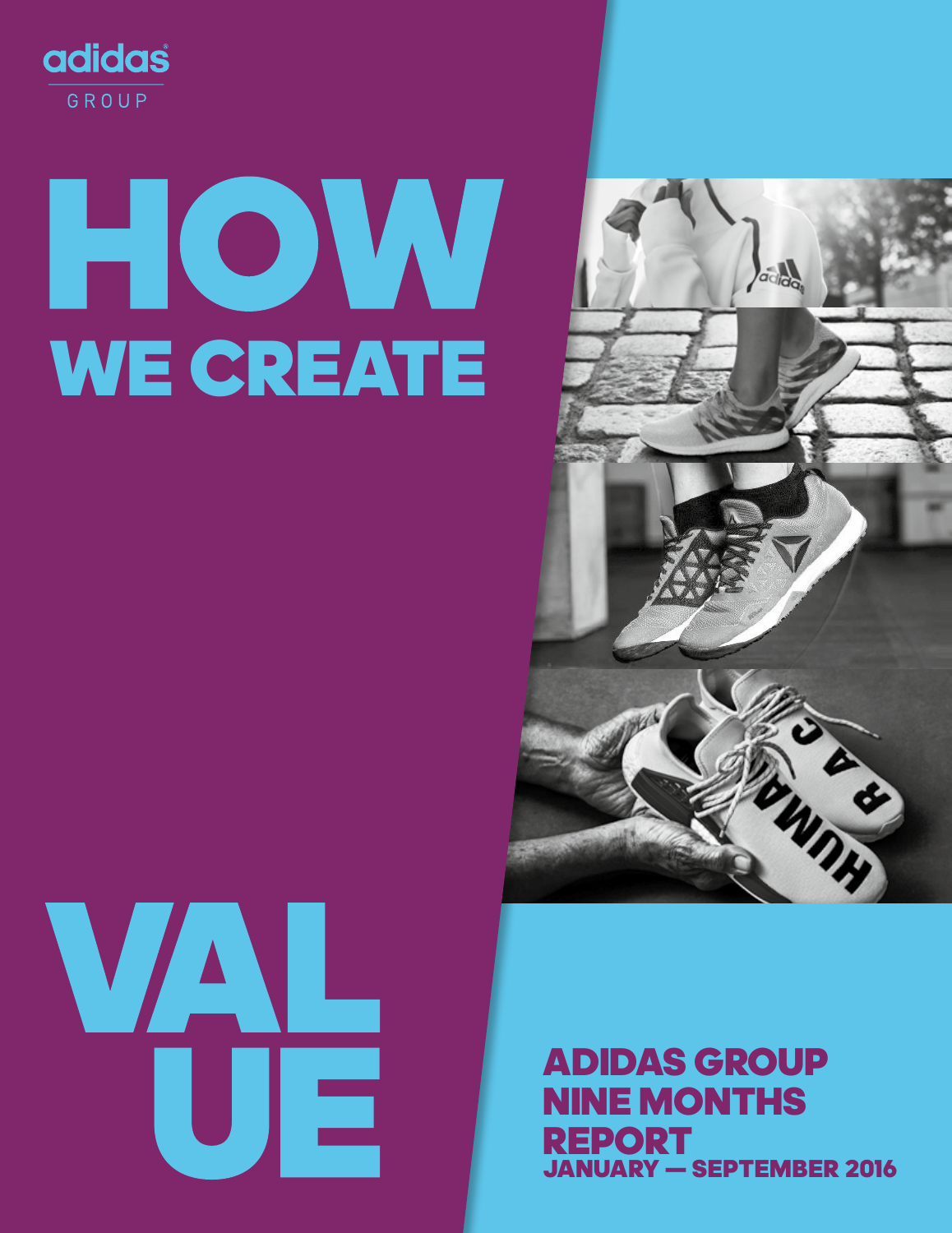TABLE OF CONTENTS

### ADIDAS GROUP **NINE MONTHS** REPORT 2016

#### **[TO OUR SHAREHOLDERS](#page-2-0)**

| 3. |
|----|
|    |
|    |
|    |
|    |

#### 2

#### [INTERIM GROUP MANAGEMENT REPORT](#page-6-0)

| <b>Group Business Performance</b>                             | 7  |
|---------------------------------------------------------------|----|
| • Economic and Sector Development                             | 7  |
| • Income Statement                                            | 8  |
| • Statement of Financial Position and Statement of Cash Flows | 11 |
| • Business Performance by Segment                             | 13 |
| <b>Subsequent Events and Outlook</b>                          | 18 |
| • Subsequent Events                                           | 18 |
| $\bullet$ Outlook                                             | 18 |
|                                                               |    |

#### [INTERIM CONSOLIDATED FINANCIAL STATEMENTS \(IFRS\)](#page-19-0) 3

| <b>Consolidated Statement of Financial Position</b>                                | 20 |
|------------------------------------------------------------------------------------|----|
| <b>Consolidated Income Statement</b>                                               | 22 |
| <b>Consolidated Statement of Comprehensive Income</b>                              | 23 |
| <b>Consolidated Statement of Changes in Equity</b>                                 | 24 |
| <b>Consolidated Statement of Cash Flows</b>                                        | 25 |
| Selected Explanatory Notes to the Interim Consolidated Financial Statements (IFRS) |    |
| as at September 30, 2016                                                           | 26 |
|                                                                                    |    |

#### 4 **[ADDITIONAL INFORMATION](#page-35-0)**

| <b>Executive and Supervisory Boards</b> | 36 |
|-----------------------------------------|----|
| • Executive Board                       | 36 |
| • Supervisory Board                     | 36 |
| <b>Financial Calendar</b>               | 37 |
| <b>Publishing Details &amp; Contact</b> | 38 |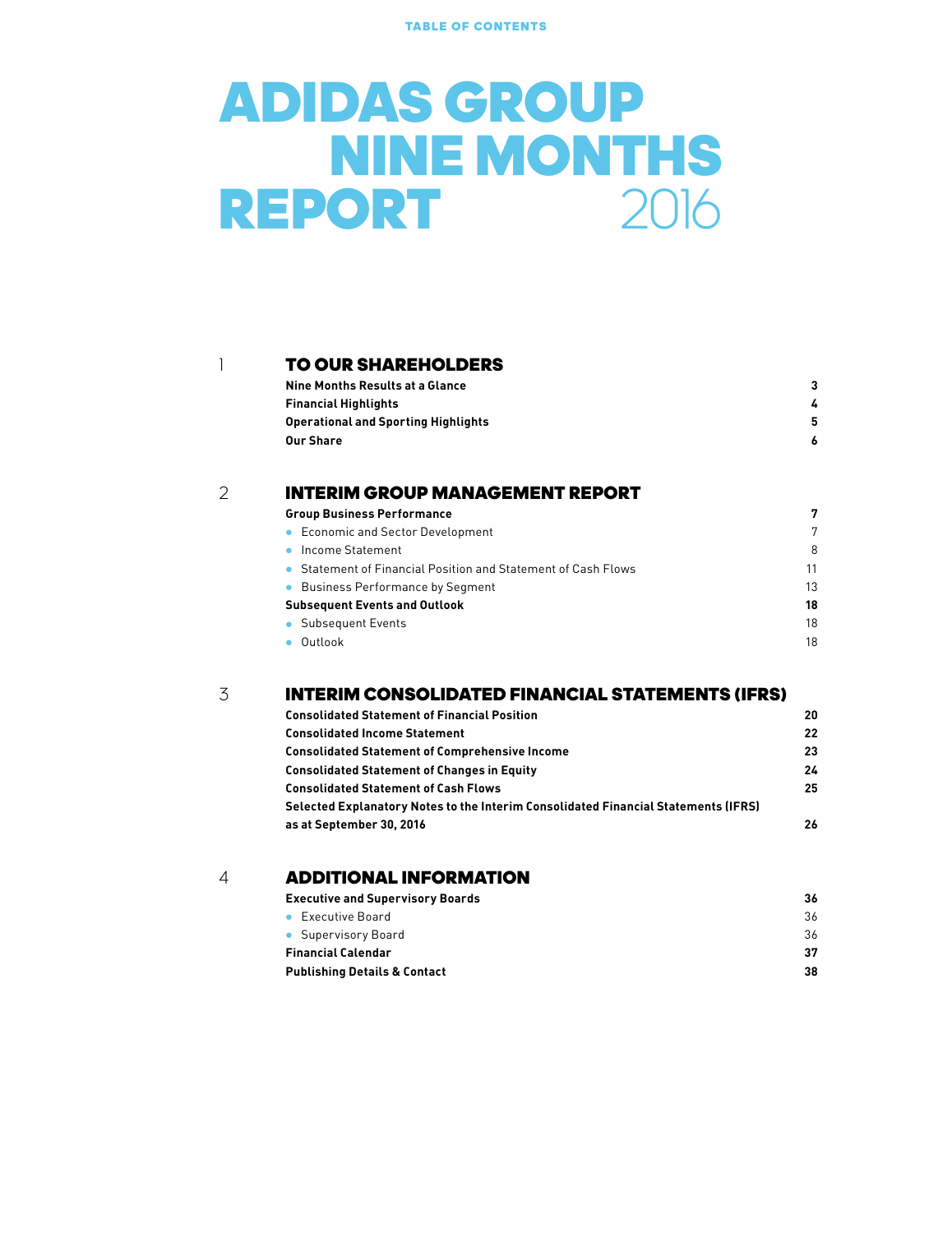#### To Our Shareholders Nine Months Results at a Glance

#### <span id="page-2-0"></span>01 **NINE MONTHS RESULTS AT A GLANCE** € IN MILLIONS

|                                                           | Nine months<br>2016 | Nine months<br>2015 | Change                      | Third quarter<br>2016 | Third quarter<br>2015 | Change               |
|-----------------------------------------------------------|---------------------|---------------------|-----------------------------|-----------------------|-----------------------|----------------------|
| Group <sup>1</sup>                                        |                     |                     |                             |                       |                       |                      |
| Net sales                                                 | 14,604              | 12,748              | 14.6%                       | 5,413                 | 4,758                 | 13.8%                |
| Gross profit                                              | 7,091               | 6,202               | 14.3%                       | 2,574                 | 2,304                 | 11.7%                |
| Gross margin                                              | 48.6%               | 48.6%               | (0.1 <sub>pp</sub> )        | 47.6%                 | 48.4%                 | (0.9 <sub>pp</sub> ) |
| Operating profit <sup>2</sup>                             | 1,468               | 1,101               | 33.3%                       | 563                   | 505                   | 11.5%                |
| Operating margin <sup>2</sup>                             | 10.0%               | 8.6%                | 1.4 <sub>pp</sub>           | 10.4%                 | 10.6%                 | (0.2 <sub>pp</sub> ) |
| <b>Western Europe</b>                                     |                     |                     |                             |                       |                       |                      |
| Net sales                                                 | 4,185               | 3,508               | 19.3%                       | 1,557                 | 1,404                 | 10.9%                |
| Gross profit                                              | 1,861               | 1,671               | 11.4%                       | 676                   | 667                   | 1.3%                 |
| Gross margin                                              | 44.5%               | 47.6%               | (3.1 <sub>pp</sub> )        | 43.4%                 | 47.5%                 | (4.1 <sub>pp</sub> ) |
| Segmental operating profit                                | 857                 | 805                 | 6.4%                        | 334                   | 345                   | (3.4%                |
| Segmental operating margin                                | 20.5%               | 23.0%               | (2.5pp)                     | 21.4%                 | 24.6%                 | (3.2pp)              |
|                                                           |                     |                     |                             |                       |                       |                      |
| <b>North America</b>                                      |                     |                     |                             |                       |                       |                      |
| Net sales                                                 | 2,443               | 2,010               | 21.5%                       | 927                   | 776                   | 19.5%                |
| Gross profit                                              | 926<br>37.9%        | 740                 | 25.0%                       | 346                   | 289                   | 19.6%                |
| Gross margin<br>Segmental operating profit                | 165                 | 36.8%<br>63         | 1.1 <sub>pp</sub><br>163.9% | 37.3%<br>71           | 37.3%<br>55           | $0.1$ pp<br>31.1%    |
|                                                           | 6.8%                | 3.1%                | 3.6 <sub>pp</sub>           | 7.7%                  | 7.0%                  | 0.7 <sub>pp</sub>    |
| Segmental operating margin                                |                     |                     |                             |                       |                       |                      |
| <b>Greater China</b>                                      |                     |                     |                             |                       |                       |                      |
| Net sales                                                 | 2,269               | 1,852               | 22.5%                       | 822                   | 691                   | 18.9%                |
| Gross profit                                              | 1,316               | 1,048               | 25.5%                       | 466                   | 382                   | 22.1%                |
| Gross margin                                              | 58.0%               | 56.6%               | 1.4pp                       | 56.8%                 | 55.3%                 | 1.5 <sub>pp</sub>    |
| Segmental operating profit                                | 837                 | 649                 | 28.8%                       | 284                   | 225                   | 26.1%                |
| Segmental operating margin                                | 36.9%               | 35.1%               | 1.8 <sub>pp</sub>           | 34.6%                 | 32.6%                 | 2.0 <sub>pp</sub>    |
| Russia/CIS                                                |                     |                     |                             |                       |                       |                      |
| Net sales                                                 | 505                 | 562                 | $(10.2\%)$                  | 195                   | 195                   | $(0.1\%)$            |
| Gross profit                                              | 291                 | 311                 | $(6.5\%)$                   | 111                   | 106                   | 5.3%                 |
| Gross margin                                              | 57.6%               | 55.3%               | 2.2 <sub>pp</sub>           | 57.0%                 | 54.1%                 | 2.9 <sub>pp</sub>    |
| Segmental operating profit                                | 78                  | 55                  | 41.8%                       | 33                    | 22                    | 47.8%                |
| Segmental operating margin                                | 15.5%               | 9.8%                | 5.7pp                       | 16.7%                 | 11.3%                 | 5.4pp                |
| <b>Latin America</b>                                      |                     |                     |                             |                       |                       |                      |
| Net sales                                                 | 1,260               | 1,368               | (7.9%                       | 487                   | 489                   | (0.4%                |
| Gross profit                                              | 529                 | 589                 | $(10.1\%)$                  | 195                   | 215                   | (9.2%                |
| Gross margin                                              | 42.0%               | 43.0%               | (1.0 <sub>pp</sub> )        | 40.1%                 | 44.0%                 | (3.9 <sub>pp</sub> ) |
| Segmental operating profit                                | 167                 | 188                 | $(11.4\%)$                  | 71                    | 61                    | 15.9%                |
| Segmental operating margin                                | 13.2%               | 13.7%               | (0.5 <sub>pp</sub> )        | 14.6%                 | 12.6%                 | 2.0 <sub>pp</sub>    |
| Japan                                                     |                     |                     |                             |                       |                       |                      |
| Net sales                                                 | 736                 | 518                 | 42.0%                       | 264                   | 186                   | 42.4%                |
| Gross profit                                              | 364                 | 249                 | 46.2%                       | 128                   | 90                    | 42.2%                |
| Gross margin                                              | 49.4%               | 48.0%               | 1.4 <sub>pp</sub>           | 48.3%                 | 48.4%                 | $(0.1$ pp $)$        |
| Segmental operating profit                                | 157                 | 90                  | 74.6%                       | 56                    | 37                    | 54.2%                |
| Segmental operating margin                                | 21.4%               | 17.4%               | 4.0pp                       | 21.3%                 | 19.7%                 | 1.6 <sub>pp</sub>    |
| <b>MEAA (Middle East, Africa and other Asian markets)</b> |                     |                     |                             |                       |                       |                      |
| Net sales                                                 | 2,067               | 1,845               | 12.0%                       | 794                   | 674                   | 17.8%                |
| Gross profit                                              | 1,035               | 950                 | 8.8%                        | 396                   | 345                   | 14.8%                |
| Gross margin                                              | 50.1%               | 51.5%               | (1.5pp)                     | 49.9%                 | 51.2%                 | (1.3 <sub>pp</sub> ) |
| Segmental operating profit                                | 584                 | 546                 | 7.0%                        | 242                   | 206                   | 17.8%                |
| Segmental operating margin                                | 28.3%               | 29.6%               | (1.3 <sub>pp</sub> )        | 30.5%                 | 30.5%                 | (0.0 <sub>pp</sub> ) |
|                                                           |                     |                     |                             |                       |                       |                      |
| Other Businesses <sup>1</sup>                             |                     |                     |                             |                       |                       |                      |
| Net sales                                                 | 1,139               | 1,084               | 5.1%                        | 366                   | 342                   | 6.9%                 |
| Gross profit                                              | 433                 | 372                 | 16.6%                       | 138                   | 118                   | 17.6%                |
| Gross margin                                              | 38.0%               | 34.3%               | 3.8 <sub>pp</sub>           | 37.8%<br>8            | 34.4%<br>[23]         | 3.4 <sub>pp</sub>    |
| Segmental operating profit                                | (12)<br>$(1.0\%)$   | (68)                | 82.9%                       |                       |                       | 135.2%               |
| Segmental operating margin                                |                     | (6.3%)              | 5.2 <sub>pp</sub>           | 2.2%                  | (6.7%                 | 8.9 <sub>pp</sub>    |
| <b>Sales by Brand</b>                                     |                     |                     |                             |                       |                       |                      |
| adidas                                                    | 12,381              | 10,540              | 17.5%                       | 4,640                 | 4,007                 | 15.8%                |
| Reebok                                                    | 1,308               | 1,295               | 1.0%                        | 493                   | 476                   | 3.6%                 |
| TaylorMade-adidas Golf                                    | 693                 | 678                 | 2.2%                        | 170                   | 159                   | 7.0%                 |
| <b>CCM Hockey</b>                                         | 205                 | 232                 | (11.7%                      | 103                   | 112                   | $(8.5\%)$            |

Rounding differences may arise.<br>1 Figures reflect continuing operations as a result of the divestiture of the Rockport business.<br>2 2015 excluding goodwill impairment of € 18 million in the first quarter.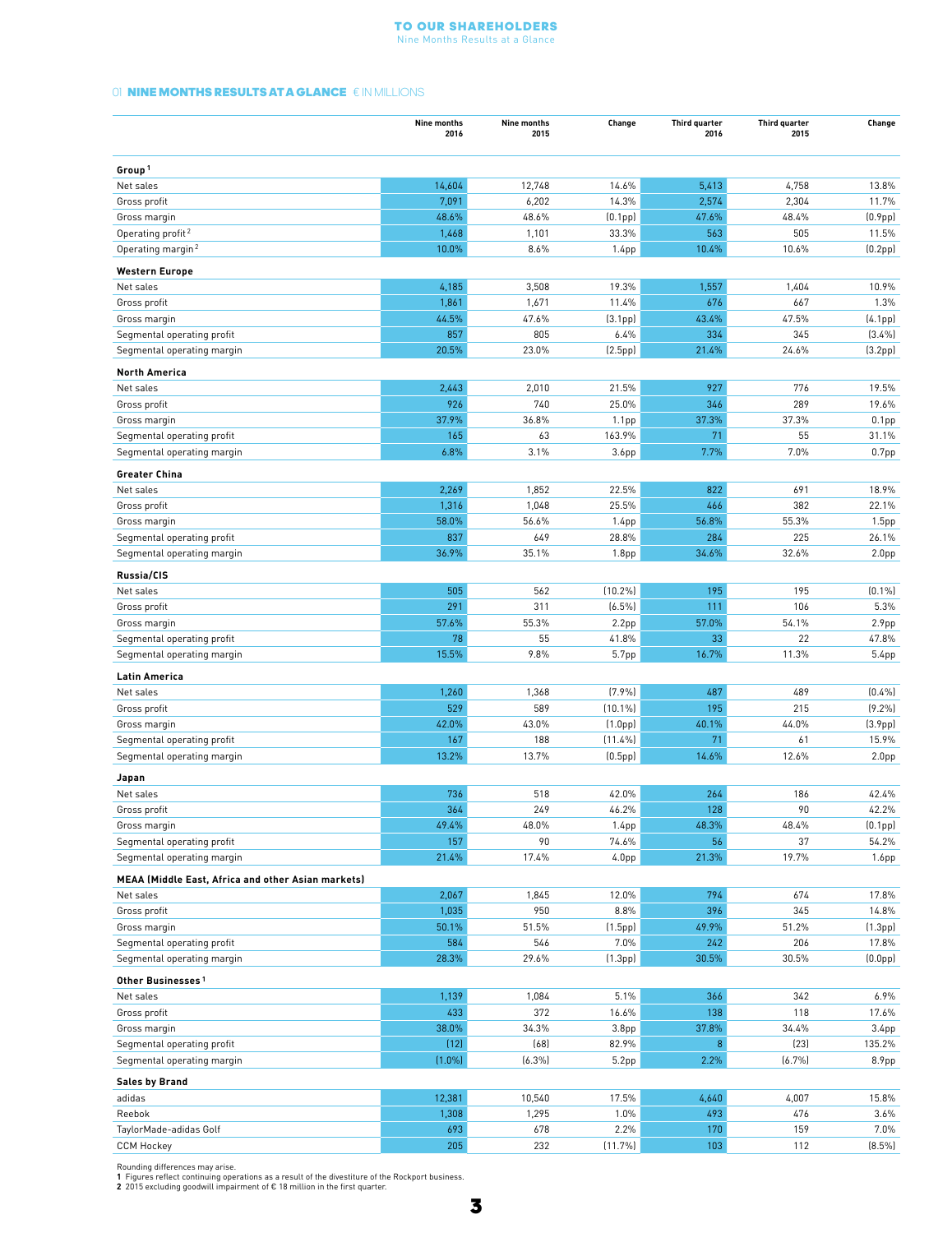#### To Our Shareholders Financial Highlights

#### <span id="page-3-0"></span>02 FINANCIAL HIGHLIGHTS 2016 (IFRS)

|                                                                   | Nine months<br>2016 | Nine months<br>2015 | Change               | Third quarter<br>2016 | Third quarter<br>2015 | Change               |
|-------------------------------------------------------------------|---------------------|---------------------|----------------------|-----------------------|-----------------------|----------------------|
| Operating Highlights $(\epsilon$ in millions)                     |                     |                     |                      |                       |                       |                      |
| Net sales <sup>1</sup>                                            | 14,604              | 12,748              | 14.6%                | 5,413                 | 4,758                 | 13.8%                |
| EBITDA <sup>1</sup>                                               | 1,754               | 1,360               | 29.0%                | 655                   | 589                   | 11.1%                |
| Operating profit <sup>1,3</sup>                                   | 1,468               | 1,101               | 33.3%                | 563                   | 505                   | 11.5%                |
| Net income from continuing operations <sup>3</sup>                | 1,028               | 737                 | 39.3%                | 387                   | 337                   | 14.7%                |
| Net income attributable to shareholders <sup>2, 3</sup>           | 1,027               | 696                 | 47.6%                | 386                   | 311                   | 24.2%                |
| Key Ratios (%)                                                    |                     |                     |                      |                       |                       |                      |
| Gross margin <sup>1</sup>                                         | 48.6%               | 48.6%               | [0.1 <sub>pp</sub> ] | 47.6%                 | 48.4%                 | (0.9 <sub>pp</sub> ) |
| Operating expenses in % of net sales <sup>1</sup>                 | 40.5%               | 41.3%               | (0.8 <sub>pp</sub> ) | 38.0%                 | 38.8%                 | (0.8 <sub>pp</sub> ) |
| Operating margin <sup>1, 3</sup>                                  | 10.0%               | 8.6%                | 1.4 <sub>pp</sub>    | 10.4%                 | 10.6%                 | (0.2 <sub>pp</sub> ) |
| Effective tax rate <sup>1,3</sup>                                 | 29.2%               | 31.9%               | (2.6 <sub>pp</sub> ) | 29.1%                 | 31.9%                 | (2.8 <sub>pp</sub> ) |
| Net income attributable to shareholders<br>in % of net sales 2, 3 | 7.0%                | 5.5%                | 1.6 <sub>pp</sub>    | 7.1%                  | 6.5%                  | 0.6 <sub>pp</sub>    |
| Average operating working capital<br>in % of net sales 1.4        | 20.3%               | 20.7%               | (0.4 <sub>pp</sub> ) |                       |                       |                      |
| Equity ratio                                                      | 43.0%               | 44.0%               | (1.0 <sub>pp</sub> ) |                       |                       |                      |
| Net borrowings/EBITDA <sup>1,5</sup>                              | 0.4                 | 0.6                 |                      |                       |                       |                      |
| Financial leverage                                                | 12.6%               | 15.8%               | (3.2 <sub>pp</sub> ) |                       |                       |                      |
| Return on equity <sup>2</sup>                                     | 16.8%               | 11.9%               | 4.9pp                |                       |                       |                      |
| Balance Sheet and Cash Flow Data (€ in millions)                  |                     |                     |                      |                       |                       |                      |
| Total assets                                                      | 14,255              | 12,989              | 9.7%                 |                       |                       |                      |
| Inventories                                                       | 3,203               | 2,698               | 18.7%                |                       |                       |                      |
| Receivables and other current assets                              | 3,844               | 3,541               | 8.6%                 |                       |                       |                      |
| Working capital                                                   | 2,048               | 2,393               | $(14.4\%)$           |                       |                       |                      |
| Net borrowings                                                    | 769                 | 903                 | $(14.8\%)$           |                       |                       |                      |
| Shareholders' equity                                              | 6,126               | 5,716               | 7.2%                 |                       |                       |                      |
| Capital expenditure                                               | 361                 | 311                 | 16.1%                | 160                   | 174                   | $(8.0\%)$            |
| Net cash generated from operating activities <sup>2</sup>         | 376                 | 314                 | 20.0%                |                       |                       |                      |
| Per Share of Common Stock (€)                                     |                     |                     |                      |                       |                       |                      |
| Basic earnings <sup>2, 3</sup>                                    | 5.13                | 3.45                | 48.9%                | 1.93                  | 1.55                  | 24.2%                |
| Diluted earnings <sup>2, 3</sup>                                  | 5.01                | 3.45                | 45.5%                | 1.88                  | 1.55                  | 21.3%                |
| Net cash generated from operating activities <sup>2</sup>         | 1.88                | 1.50                | 21.1%                |                       |                       |                      |
| Dividend                                                          | 1.60                | 1.50                | 6.7%                 |                       |                       |                      |
| Share price at end of period                                      | 154.50              | 72.01               | 114.6%               |                       |                       |                      |
| Other (at end of period)                                          |                     |                     |                      |                       |                       |                      |
| Number of employees <sup>1</sup>                                  | 57,619              | 53,823              | 7.1%                 |                       |                       |                      |
| Number of shares outstanding                                      | 200,307,750         | 200,197,417         | 0.1%                 |                       |                       |                      |
| Average number of shares                                          | 200,207,215         | 201,987,657         | (0.9%                | 200,226,599           | 200,197,417           | 0.0%                 |

1 Figures reflect continuing operations as a result of the divestiture of the Rockport business.<br>2 Includes continuing and discontinued operations.<br>3 2015 excluding goodwill impairment of € 18 million in the first quarter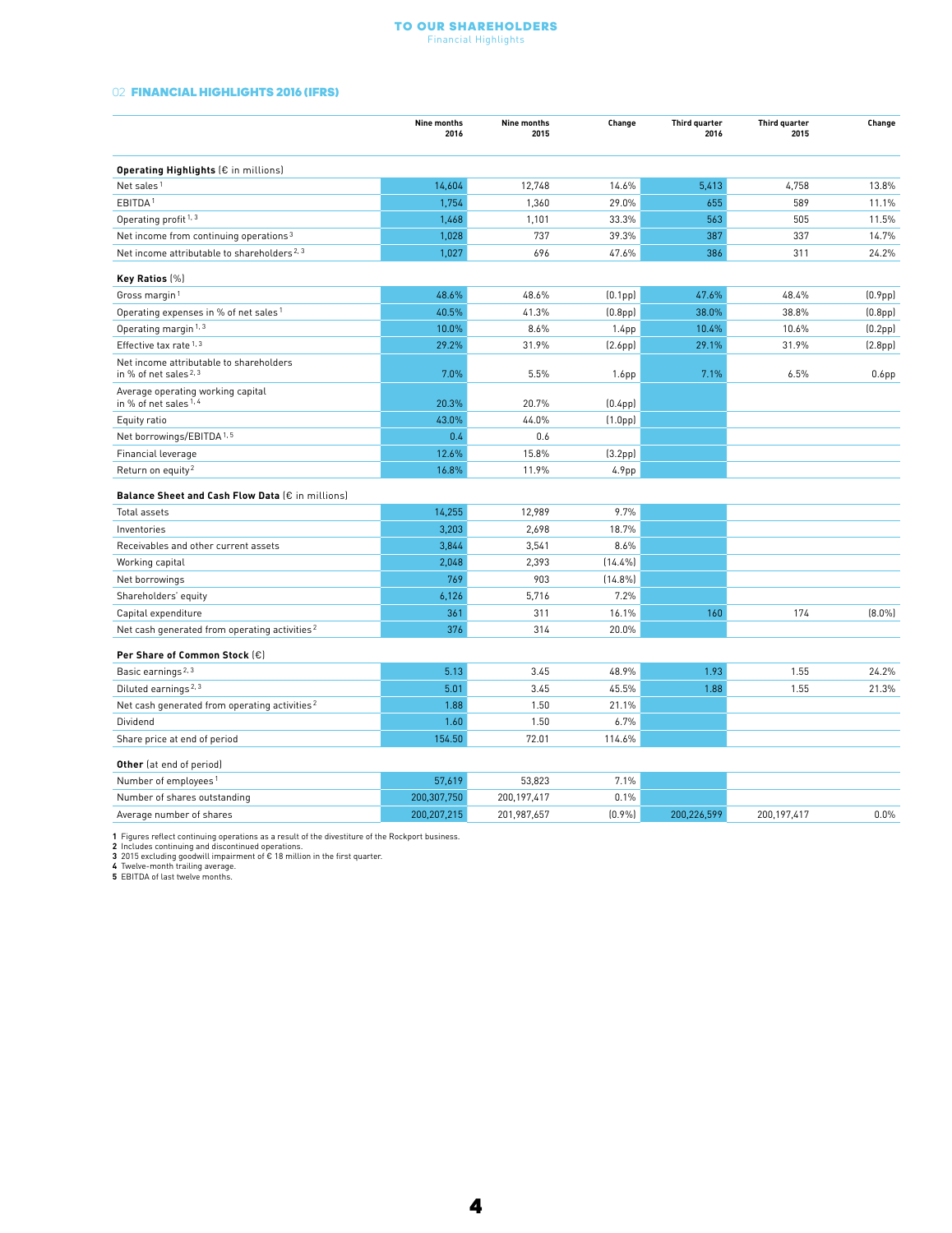### <span id="page-4-0"></span>OPERATIONAL AND SPORTING HIGHLIGHTS Q3 2016

#### JULY

#### 08.07.

Reebok launches its new CrossFit training shoe Nano 6.0. It offers athletes strength and comfort to overcome every obstacle in the box and beyond.



#### 27.07.

Reebok and Vogue fitness launch the first women's-only CrossFit facility in Abu Dhabi.

#### AUGUST

#### 01.08.

Kasper Rorsted joins the adidas Group as member of the Executive Board. Following a two-month induction period with Herbert Hainer, Kasper Rorsted will become CEO on October 1, 2016.

#### 08.08.

adidas presents the Creator Studio, a digital platform giving football fans the chance to design the third jersey for some of the world's biggest football clubs such as FC Bayern or Manchester United. The kits with the most likes will be entered into a top 100 gallery per club.

#### 10.08.

adidas announces the opening of SPEEDFACTORY in the Atlanta area in late 2017. This state-ofthe-art facility will focus on running footwear and targets production of 50,000 pairs in 2017. In the mid term, adidas aims to produce one million pairs of shoes for running and other categories in its SPEEDFACTORY facilities.

#### 17.08.

adidas Originals opens the doors to its new flagship store on Spring Street in New York City. The store celebrates the New York street culture and will serve as a hub for sneakerheads and streetwear enthusiasts.

#### 26.08.

CCM launches the 'CCM Skills App'. The app allows users to train virtually alongside NHL Player Lance Pitlick, in a series of fun and challenging drills intended to help improve players' technique on the ice.

#### 31.08.

adidas announces the launch of its adidas Athletics range, that is designed to deliver a fresh take on traditional pre- and post-match outwear. The first highlight product of this range is the adidas Z.N.E. Hoodie.



#### SEPTEMBER

#### 01.09.

adidas AG is announced as the newest member of the EURO STOXX 50 Index, Europe's leading blue-chip index. For adidas, this is a big milestone as the EURO STOXX 50 is a representation of the so-called 'supersector leaders' in the Eurozone.

#### 01.09.

adidas and the United States Tennis Association announce a new partnership to support American tennis on multiple levels by impacting the future of American tennis through a number of initiatives and programmes.

#### 07.09.

adidas launches the next chapter of Sport 16 with the campaign video 'Sport Needs Creators'. The video debuted on air with the start of the NFL season and is a call to athletes everywhere who think and act beyond the norm of sport.

#### 08.09.

adidas is confirmed as a member in the Dow Jones Sustainability Indices (DJSI) World and Europe, the most recognised global sustainability benchmark. As one of few companies worldwide, the adidas Group has remained in this index for 17 consecutive years.

#### 10.09.

adidas Originals and Alexander Wang confirm their partnership during New York Fashion Week. The Alexander Wang x adidas Originals collection consists of 84 pieces that celebrate the athleisure style in an unprecedented way.

#### 19.09.

adidas and the Irish Football Association announce a four-year contract extension. adidas will continue to supply kit and training gear to Northern Ireland teams until at least 2020.

#### 20.09.

At the adidas Runbase in Berlin, adidas launches the Futurecraft M.F.G. (Made for Germany), the first shoe created at the industry-changing adidas SPEEDFACTORY that is now available to consumers in limited quantities.



#### 28.09.

adidas Originals x Pharrell Williams presents adidas Originals Hu, a collection of apparel and shoes that celebrates cultural diversity around the globe.



#### 30.09.

After more than 15 years as adidas Group CEO, Herbert Hainer retires from office and hands over to his successor, Kasper Rorsted.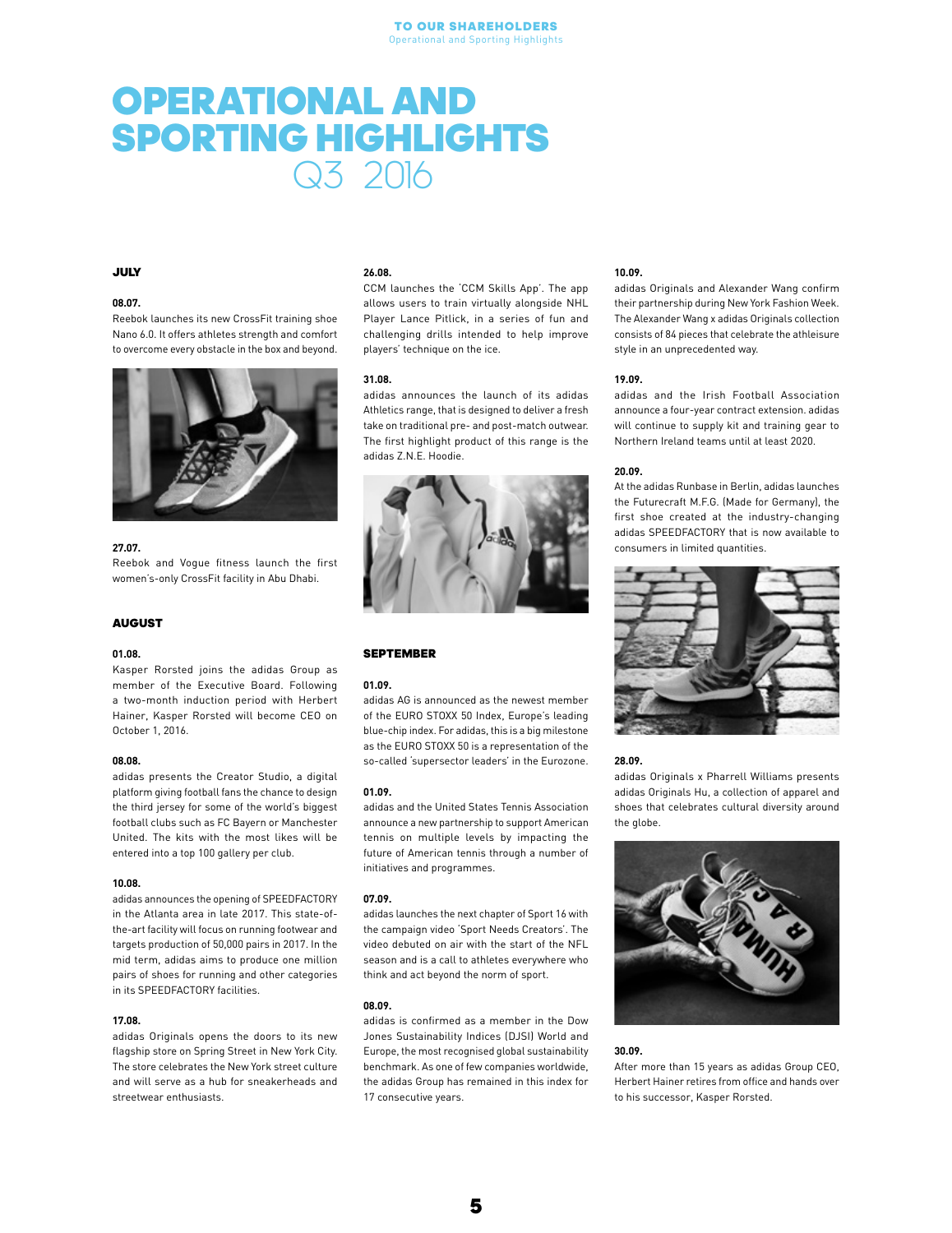### <span id="page-5-0"></span>OUR SHARE

#### ADIDAS AG SHARE OUTPERFORMS POSITIVE EQUITY MARKET DEVELOPMENT AND REACHES NEW ALL-TIME HIGH DURING THE THIRD QUARTER

In the third quarter of 2016, equity markets recovered from the negative development in the previous quarters. Receding fears of a negative impact from the EU referendum in the UK as well as robust US labour market reports and improving economic data in China supported the turnaround. The DAX-30 increased 9% accordingly compared to the end of June 2016. Within this favourable environment, the adidas AG share continued its robust momentum and again outperformed international equity markets during the third quarter. The positive share price trend was supported by the company's third IR Tutorial Workshop held in mid-July as well as the release of strong second quarter results at the beginning of August, which had triggered another increase in the Group's full year guidance. All of this also helped to build further trust in the company's strategic business plan 'Creating the New' and the Group's ability to sustainably drive revenues and significantly increase margins. Consequently, the adidas AG share accelerated to a new all-time high of € 156.55 on August 19. With an increase of 20% compared to the end of June 2016, the adidas AG share strongly outperformed global equity markets and closed the third quarter at € 154.50.

#### 03 HISTORICAL PERFORMANCE OF THE ADIDAS AG SHARE AND IMPORTANT INDICES AT SEPTEMBER 30, 2016 IN %

|                                                | <b>YTD</b>                                               | 1 year | 3 years | 5 years | 10 years |
|------------------------------------------------|----------------------------------------------------------|--------|---------|---------|----------|
| adidas AG                                      | 72                                                       | 115    | 93      | 238     | 316      |
| DAX-30                                         | (2)                                                      |        | 22      | 91      | 75       |
| MSCI World Textiles,<br>Apparel & Luxury Goods | $\left[ \begin{smallmatrix} 1 \end{smallmatrix} \right]$ | 〔5〕    | (5)     | 56      | 115      |

Source: Bloomberg.

#### 04 SHARE PRICE DEVELOPMENT IN 2016<sup>1</sup>



1 Index: December 31, 2015 = 100. **Accord Accord 2016 - Adidas AG** - DAX-30 - MSCI World Textiles, Apparel & Luxury Goods Index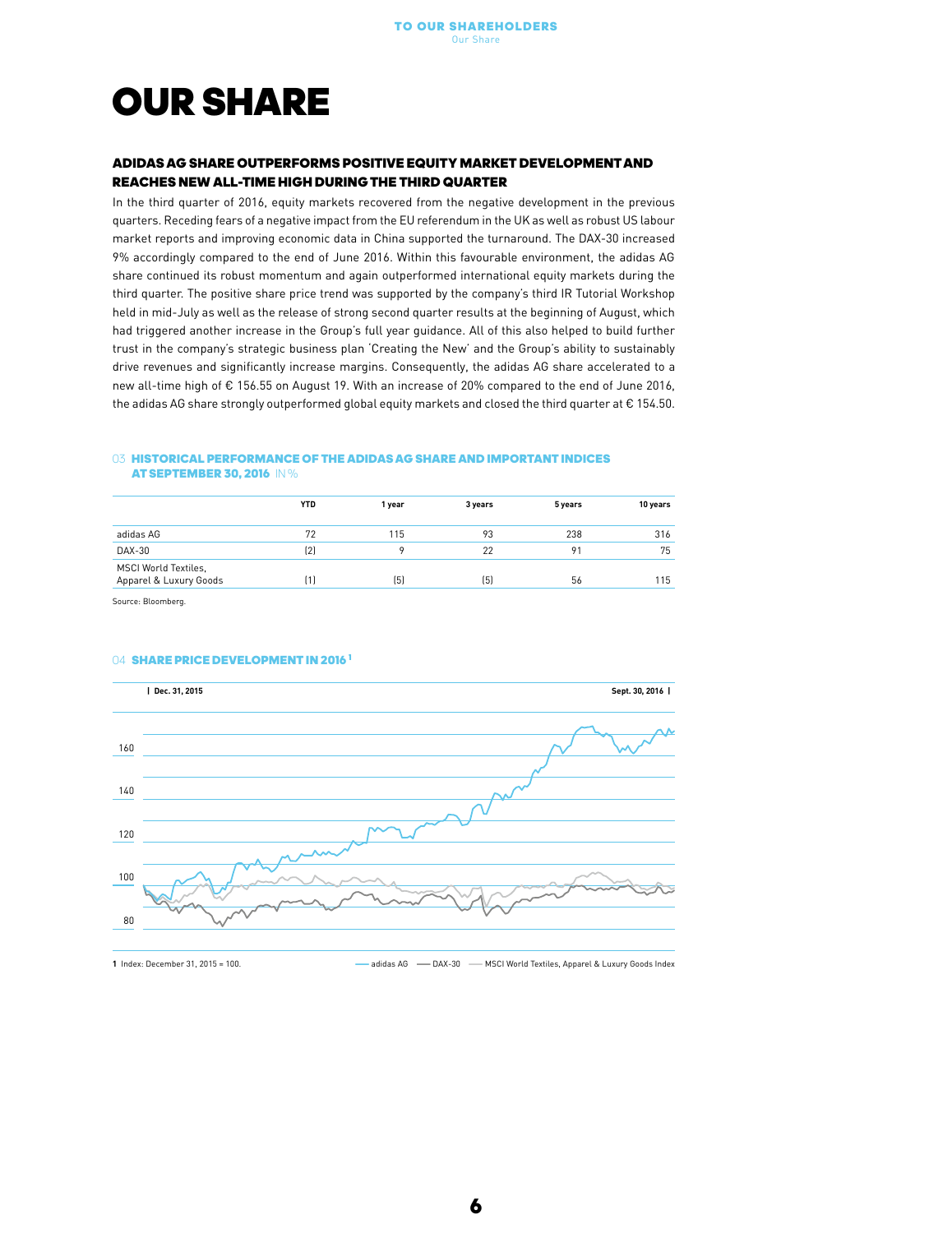### <span id="page-6-0"></span>GROUP BUSINESS PERFORMANCE

#### ECONOMIC AND SECTOR DEVELOPMENT

#### GLOBAL ECONOMY WITH SLOW GROWTH IN THE THIRD QUARTER OF 2016 1

In the third quarter of 2016, the global economy continued to grow, albeit at a slow rate. The weakerthan-expected global recovery reflects lacklustre investment spending, high indebtedness and weak global trade as well as volatile financial markets. These developments, in combination with heightened geopolitical tensions and political discord such as the unexpected UK vote in favour of leaving the European Union (Brexit), remained major sources of uncertainty and continued to weigh on economic activity. The performance in developing economies showed signs of improvement, mainly reflecting the stabilisation in the Chinese economy following policy support for growth, as well as the modest recovery in commodity prices. Developed economies grew at a softer pace, as several markets continued to face significant challenges, such as elevated debt levels, lacklustre investment activity and sluggish export growth. Nevertheless, stronger domestic demand and consumer spending as well as improving labour market conditions supported the overall economic activity. In addition, low inflationary pressure and accommodative monetary policies in the Eurozone contributed to this development.

1 Sources: IMF World Economic Outlook and HSBC Globa Research.

#### POSITIVE MOMENTUM IN THE GLOBAL SPORTING GOODS INDUSTRY CONTINUES

In the third quarter of 2016, the global sporting goods industry grew at robust rates, supported by rising consumer spending in both developing and developed markets, the ongoing global athleisure trend as well as higher sports participation around the world. The e-commerce channel continued to see rapid expansion, as retailers leveraged a wide variety of commercial opportunities across mobile technologies and social media. From a category perspective, athletic footwear sales remained strong during the third quarter of 2016. In particular, the casual athletic category continued to enjoy strong momentum throughout the quarter. In addition, running footwear recorded further improvements, driven by both fashion and performance silhouettes. Basketball footwear grew at a slower rate, with growth supported by both performance and lifestyle products. On the athletic apparel side, sales experienced a modest recovery during the quarter, benefiting from stronger demand in both sportswear and activewear apparel.

#### 05 QUARTERLY CONSUMER CONFIDENCE DEVELOPMENT<sup>1</sup> BY PEGION

|                        | 03 2015 | Q4 2015 | 01 2016 | 02 2016 | 03 2016 |
|------------------------|---------|---------|---------|---------|---------|
| USA <sup>2</sup>       | 102.6   | 96.3    | 96.1    | 97.4    | 104.1   |
| Euro area <sup>3</sup> | (7.0)   | (5.7)   | [9.7]   | (7.2)   | [8.2]   |
| Japan <sup>4</sup>     | 40.4    | 41.3    | 41.3    | 42.1    | 42.6    |
| China <sup>5</sup>     | 105.6   | 103.7   | 100.0   | 102.9   | 105.6   |
| Russia <sup>6</sup>    | [24.0]  | (26.0)  | (30.0)  | (26.0)  | (19.0)  |
| Brazil <sup>7</sup>    | 96.3    | 96.3    | 97.6    | 101.0   | 103.1   |

1 Quarter-end figures.

2 Source: Conference Board.

3 Source: European Commission.

4 Source: Economic and Social Research Institute, Government of Japan.

5 Source: China National Bureau of Statistics. 6 Source: Russia Federal Service of State Statistics.

7 Source: Brazil National Confederation of Industry.

#### 06 **EXCHANGE RATE DEVELOPMENT<sup>1</sup>** € 1 EQUALS

|            | Average<br>rate<br>2015 | Q4 2015 | 01 2016 | 02 2016 | Q3 2016 | Average<br>rate<br>20162 |
|------------|-------------------------|---------|---------|---------|---------|--------------------------|
| <b>USD</b> | 1.1101                  | 1.0887  | 1.1385  | 1,1102  | 1.1161  | 1.1162                   |
| GBP        | 0.7259                  | 0.7340  | 0.7916  | 0.8265  | 0.8610  | 0.8020                   |
| <b>JPY</b> | 134.42                  | 131.07  | 127.90  | 114.05  | 113.09  | 121.25                   |
| <b>RUB</b> | 67.682                  | 79.347  | 76.971  | 71.339  | 70.491  | 76.374                   |
| <b>CNY</b> | 6.9721                  | 7.0696  | 7.3561  | 7.3620  | 7.4531  | 7.3439                   |

1 Spot rates at quarter-end.

2 Average rate for the first nine months of 2016.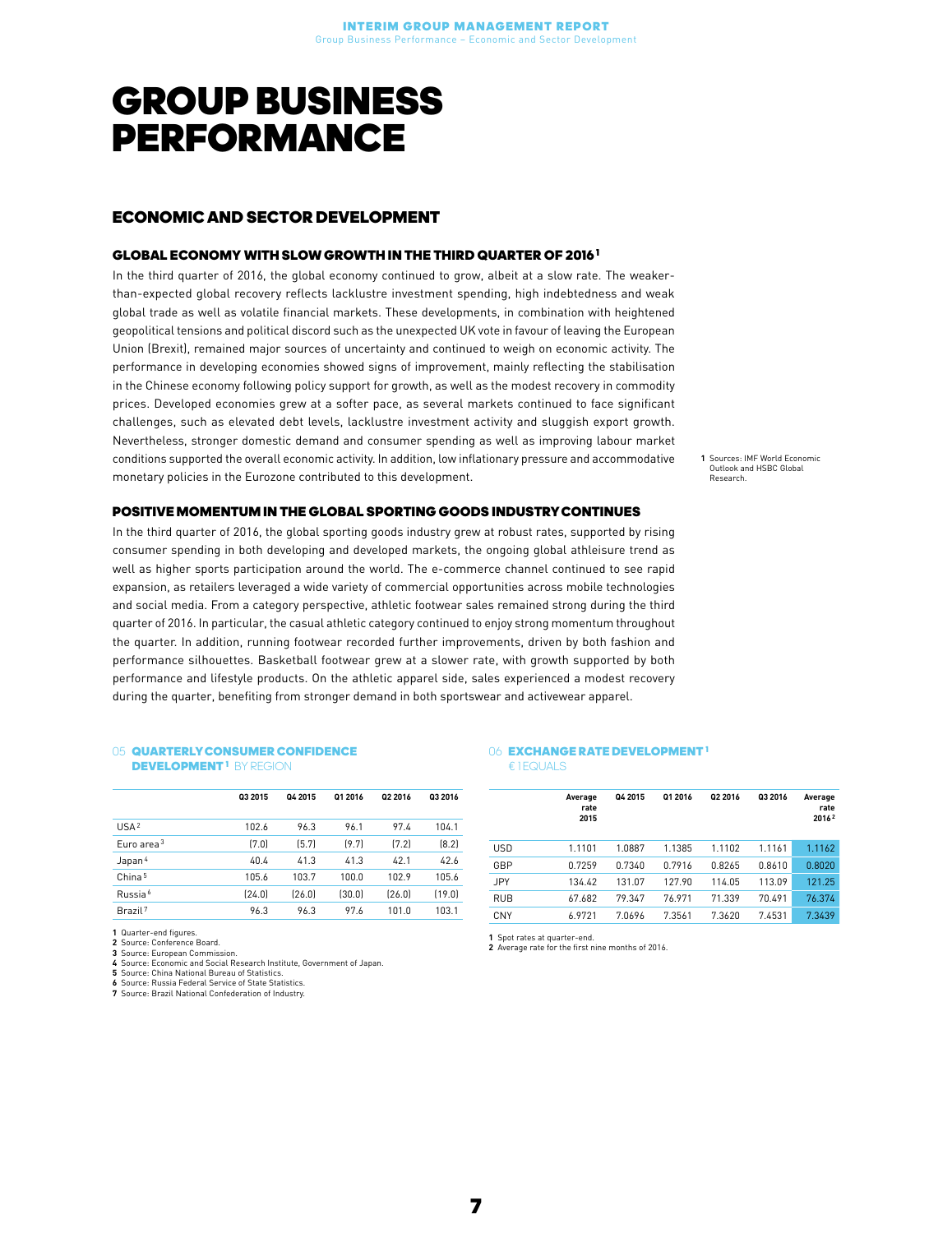#### <span id="page-7-0"></span>INCOME STATEMENT

#### FIRST NINE MONTHS 2016 KEY TAKEAWAYS

In the first nine months of 2016, the adidas Group delivered a stellar financial performance. Group revenues increased 20% on a currency-neutral basis, driven by strong double-digit growth at adidas and high-singledigit sales increases at Reebok. All market segments posted currency-neutral sales increases, with doubledigit growth across all regions except Russia/CIS, where revenues grew at a mid-single-digit rate. At 48.6%, the Group's gross margin was slightly below the prior year level, as the severe headwinds from negative currency effects more than offset the strong positive effects from a more favourable pricing, product and channel mix. Capitalising on the strong top-line development, the Group was able to generate significant operating leverage, with other operating expenses as a percentage of sales down 0.8 percentage points to 40.5%. This development, in combination with an extraordinary gain related to the early termination of the Chelsea F.C. contract, resulted in a strong increase in the Group's operating margin. At 10.0%, the operating margin was up 1.4 percentage points versus the prior year level excluding last year's goodwill impairment losses. As a result, net income from continuing operations, excluding goodwill impairment losses in the prior year, increased 39% to € 1.028 billion. At € 5.01, diluted EPS from continuing and discontinued operations grew 46%, excluding goodwill impairment losses in the prior year.

#### ADIDAS GROUP WITH STRONG FINANCIAL PERFORMANCE IN THE FIRST NINE MONTHS OF 2016

In the first nine months of 2016, Group revenues increased 20% on a currency-neutral basis. In euro terms, Group revenues grew 15% to € 14.604 billion. From a brand perspective, currency-neutral adidas revenues grew 23%, driven by double-digit sales increases in the training, running and football categories as well as at adidas Originals and adidas neo. In addition, high-single-digit sales increases in the outdoor category also contributed to this development. Currency-neutral Reebok sales were up 7% versus the prior year, reflecting double-digit sales increases in Classics as well as mid-single-digit growth in the training and running categories. Revenues at TaylorMade-adidas Golf were up 3% on a currency-neutral basis, due to double-digit sales increases at TaylorMade as well as improvements at adidas Golf. From a market segment perspective, on a currency-neutral basis, the combined sales of the adidas and Reebok brands grew in all segments, with double-digit growth rates in Western Europe, North America, Greater China, Latin America, Japan and MEAA.

**see Diagram 07** 

**all** see Table 09

#### 07 **NINE MONTHS NET SALES**

€ IN MILLIONS

| 2016 | 14,604 |
|------|--------|
| 2015 | 12,748 |
| 2014 | 10,924 |
|      |        |

1 Figures reflect continuing operations as a result of the divestiture of the Rockport business.

#### 08 NINE MONTHS NET SALES BY SEGMENTS IN % OF NET SALES



Rounding differences may arise.

1 Figures reflect continuing operations as a result of the divestiture of the Rockport business.

#### 09 NET SALES BY SEGMENT € IN MILLIONS

|                               | Nine months 2016 | Nine months 2015 | Change | Change<br>(currency-neutral) |
|-------------------------------|------------------|------------------|--------|------------------------------|
| Western Europe                | 4,185            | 3,508            | 19%    | 22%                          |
| North America                 | 2,443            | 2,010            | 22%    | 22%                          |
| Greater China                 | 2,269            | 1,852            | 22%    | 28%                          |
| Russia/CIS                    | 505              | 562              | (10%   | 6%                           |
| Latin America                 | 1,260            | 1,368            | (8%)   | 14%                          |
| Japan                         | 736              | 518              | 42%    | 28%                          |
| <b>MEAA</b>                   | 2,067            | 1,845            | 12%    | 17%                          |
| Other Businesses <sup>1</sup> | 1,139            | 1,084            | 5%     | 6%                           |
| Total                         | 14,604           | 12,748           | 15%    | 20%                          |

Rounding differences may arise.

1 Figures reflect continuing operations as a result of the divestiture of the Rockport business.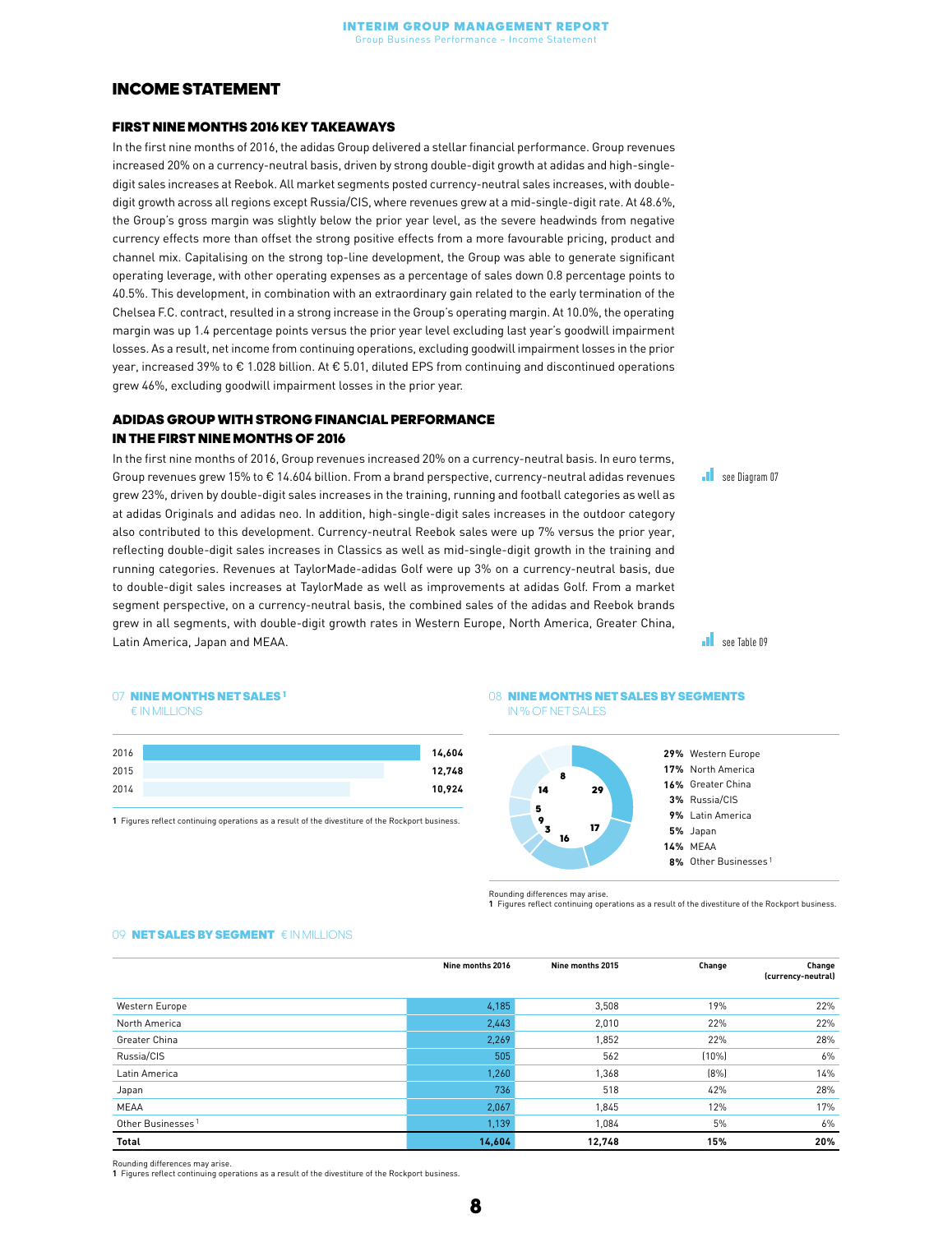Retail revenues were up 22% on a currency-neutral basis, mainly as a result of strong double-digit sales growth at adidas. Reebok revenues increased at a mid-single-digit rate. In euro terms, retail sales grew 16% to € 3.541 billion. From a store format perspective, sales from concept stores and factory outlets both grew at double-digit rates. As a result of the reclassification of a number of concession corners to the wholesale channel during the second half of 2015, revenues from concession corners were slightly below the prior year level. The Group ended the first nine months with a total of 2,751 adidas and Reebok stores. Currency-neutral comparable store sales increased 13% versus the prior year, with double-digit sales growth in all market segments except Russia/CIS, where comparable store sales increased at a high-single-digit rate. eCommerce revenues grew 51% on a currency-neutral basis.

**see Table 11** 

**I** see Diagram 13

The adidas Group's gross margin decreased 0.1 percentage points to 48.6%. This development was due to severe headwinds from negative currency effects, which more than offset the significant positive effects from a more favourable pricing, product and channel mix recorded during the first nine months of 2016.

Royalty and commission income for the adidas Group was down 5% to € 85 million. On a currency-neutral basis, royalty and commission income decreased 5%. Other operating income rose 177% to € 207 million. This development mainly reflects two extraordinary gains during the second quarter, which were related to the early termination of the Chelsea F.C. contract as well as the divestiture of the Mitchell & Ness business.

#### 10 NET SALES BY PRODUCT CATEGORY 1 € IN MILLIONS

|          | Nine months 2016 | Nine months 2015 | Change | Change<br>(currency-neutral) |
|----------|------------------|------------------|--------|------------------------------|
| Footwear | 7,719            | 6.405            | 21%    | 27%                          |
| Apparel  | 5,568            | 5,111            | 9%     | 13%                          |
| Hardware | 1,316            | 1.232            | 7%     | 10%                          |
| Total    | 14,604           | 12,748           | 15%    | 20%                          |

Rounding differences may arise.

1 Figures reflect continuing operations as a result of the divestiture of the Rockport business.

#### 11 RETAIL NUMBER OF STORES DEVELOPMENT

|                    | Total | <b>Concept Stores</b> | <b>Factory Outlets</b> | <b>Concession Corners</b> |
|--------------------|-------|-----------------------|------------------------|---------------------------|
| December 31, 2015  | 2,722 | 1,698                 | 872                    | 152                       |
| Opened             | 209   | 150                   | 51                     | 8                         |
| Closed             | 180   | 120                   | 47                     | 13                        |
| Opened (net)       | 29    | 30                    | 4                      | (5)                       |
| September 30, 2016 | 2,751 | 1,728                 | 876                    | 147                       |

#### 12 **NINE MONTHS GROSS PROFIT<sup>1</sup> € IN MILLIONS**

| 2015 | 2016 | 7,091 |
|------|------|-------|
| 2014 |      | 6,202 |
|      |      | 5,303 |

1 Figures reflect continuing operations as a result of the divestiture of the Rockport business.

#### 14 NINE MONTHS OTHER OPERATING EXPENSES<sup>1</sup> € IN MILLIONS

| 2016 | 5,916 |
|------|-------|
| 2015 | 5,265 |
| 2014 | 4,561 |

1 Figures reflect continuing operations as a result of the divestiture of the Rockport business.

#### 13 **NINE MONTHS GROSS MARGIN<sup>1</sup> IN %**

| 2016 | 48.6 |
|------|------|
| 2015 | 48.6 |
| 2014 | 48.5 |
|      |      |

1 Figures reflect continuing operations as a result of the divestiture of the Rockport business.

#### 15 **NINE MONTHS OTHER OPERATING EXPENSES<sup>1</sup>** IN % OF NET SALES

| 2016 | 40.5 |
|------|------|
| 2015 | 41.3 |
| 2014 | 41.8 |

1 Figures reflect continuing operations as a result of the divestiture of the Rockport business.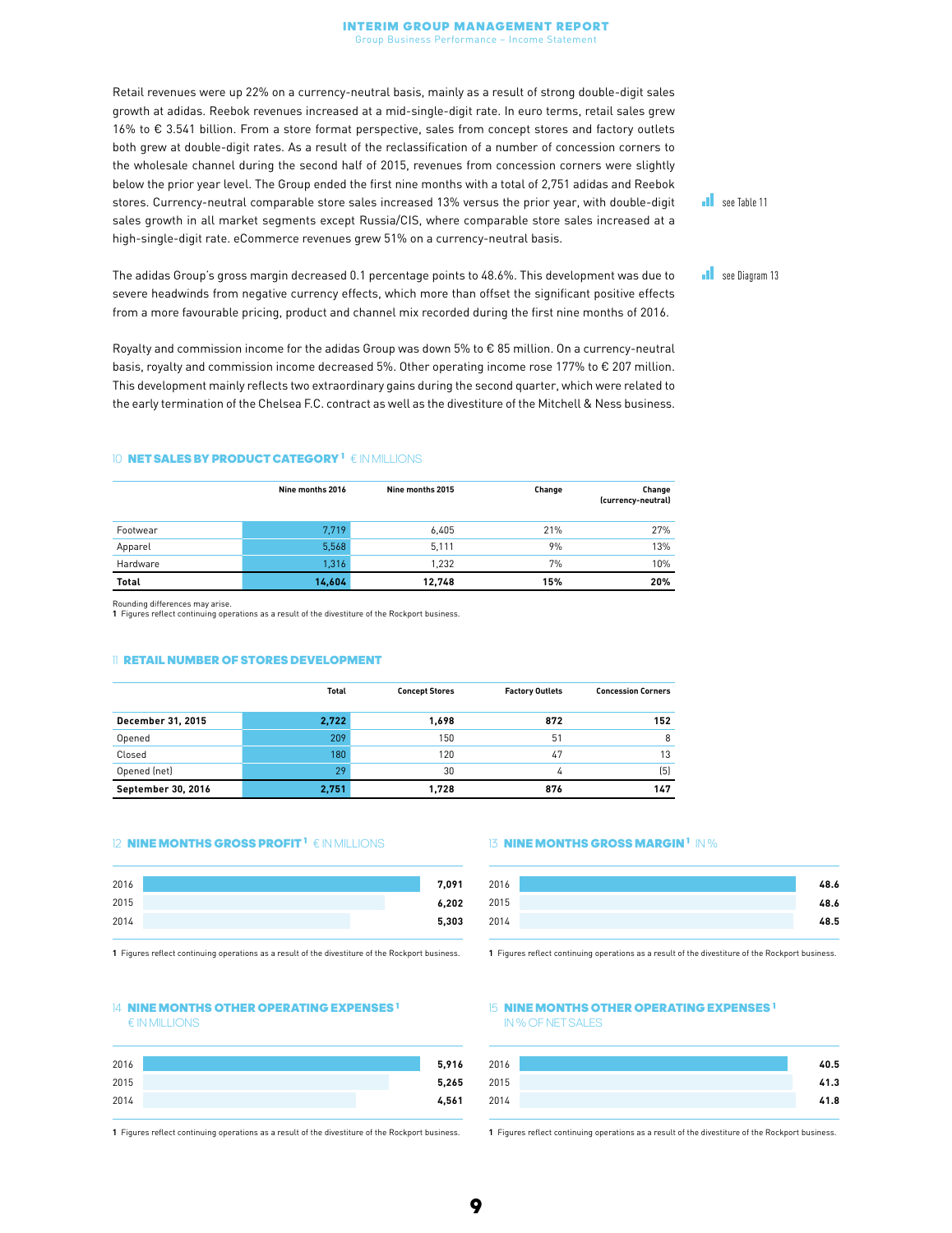Other operating expenses were up 12% to € 5.916 billion, as a result of an increase in expenditure for point-of-sale and marketing investments as well as higher operating overhead expenditure. As a percentage of sales, other operating expenses decreased 0.8 percentage points to 40.5%. Expenditure for point-of-sale and marketing investments amounted to € 1.829 billion, which represents an increase of 7% versus the prior year level. As a percentage of sales, the Group's expenditure for point-of-sale and marketing investments declined 0.9 percentage points to 12.5%, reflecting the Group's strong top-line improvement. Operating overhead expenses grew 15% to € 4.088 billion and, as a percentage of sales, increased 0.1 percentage points to 28.0%. This development was primarily a result of an increase in costs related to central administration and sales expenditure, which also includes further investments to spur the company's 'Creating the New' strategic business plan.

No goodwill impairment losses occurred during the first nine months of 2016. In the prior year period, the adidas Group recorded goodwill impairment losses in an amount of € 18 million, comprising impairment losses of € 15 million within the segment Latin America and € 3 million within the segment Russia/CIS.

Excluding the goodwill impairment losses in the prior year, operating profit grew 33% to  $\epsilon$  1.468 billion, representing an operating margin of 10.0%, up 1.4 percentage points versus the prior year. This development was due to the strong top-line improvements, the positive effects from lower operating expenses as a percentage of sales as well as the extraordinary gain related to the early termination of the Chelsea F.C. contract. Financial income increased 10% to € 35 million, mainly as a result of an increase in interest income. Financial expenses remained stable at  $\epsilon$  51 million. As a result, the Group recorded net financial expenses of € 16 million. At 29.2%, the Group's tax rate was 2.6 percentage points below the prior year level. The Group's net income from continuing operations was up 39% to € 1.028 billion. The Group's net income attributable to shareholders, which in addition to net income from continuing operations includes the result from discontinued operations, grew 48% to € 1.027 billion. The Group's total number of shares outstanding increased by 110,333 shares in the first nine months of 2016 to 200,307,750 as a result of share conversions in relation to the Group's outstanding convertible bond. Consequently, the average number of shares used in the calculation of basic earnings per share was 200,207,215. Basic EPS from continuing and discontinued operations increased 49% to € 5.13. Diluted EPS from continuing and discontinued operations grew 46% to € 5.01.

Including the goodwill impairment losses in the prior year, operating profit grew 36% in the first nine months of 2016 to € 1.468 billion, representing an operating margin increase of 1.6 percentage points versus the prior year to 10.0% in 2016. The Group's tax rate decreased 3.2 percentage points to 29.2%. The Group's net income from continuing operations was up 43% to € 1.028 billion and net income attributable to shareholders grew 52% to € 1.027 billion. Basic EPS from continuing and discontinued operations increased 53% to € 5.13 and diluted EPS from continuing and discontinued operations was up 49% to  $\epsilon$  5.01.

#### 16 **NINE MONTHS OPERATING PROFIT<sup>1</sup> € IN MILLIONS**



1 Figures reflect continuing operations as a result of the divestiture of the Rockport business. 2 Excluding goodwill impairment of € 18 million

#### 18 NINE MONTHS NET INCOME ATTRIBUTABLE TO SHAREHOLDERS 1 € IN MILLIONS

| 2016  | 1,027 |
|-------|-------|
| 20152 | 696   |
| 2014  | 630   |

1 Includes continuing and discontinued operations.

2 Excluding goodwill impairment of € 18 million.

#### 17 **NINE MONTHS OPERATING MARGIN<sup>1</sup> IN %**

| 2016              | 10.0 |
|-------------------|------|
| 2015 <sup>2</sup> | 8.6  |
| 2014              | 8.5  |
|                   |      |

1 Figures reflect continuing operations as a result of the divestiture of the Rockport business. 2 Excluding goodwill impairment of € 18 million

#### 19 NINE MONTHS DILUTED EARNINGS PER SHARE<sup>1</sup> IN €

| 2016  |  | 5.01 |
|-------|--|------|
|       |  |      |
| 20152 |  | 3.45 |
| 2014  |  | 3.01 |
|       |  |      |

1 Includes continuing and discontinued operations.

2 Excluding goodwill impairment of € 18 million.



al. see Diagram 15

**Il** see Diagram 16 **I** see Diagram 17

**Il** see Diagram 18

**I** see Diagram 19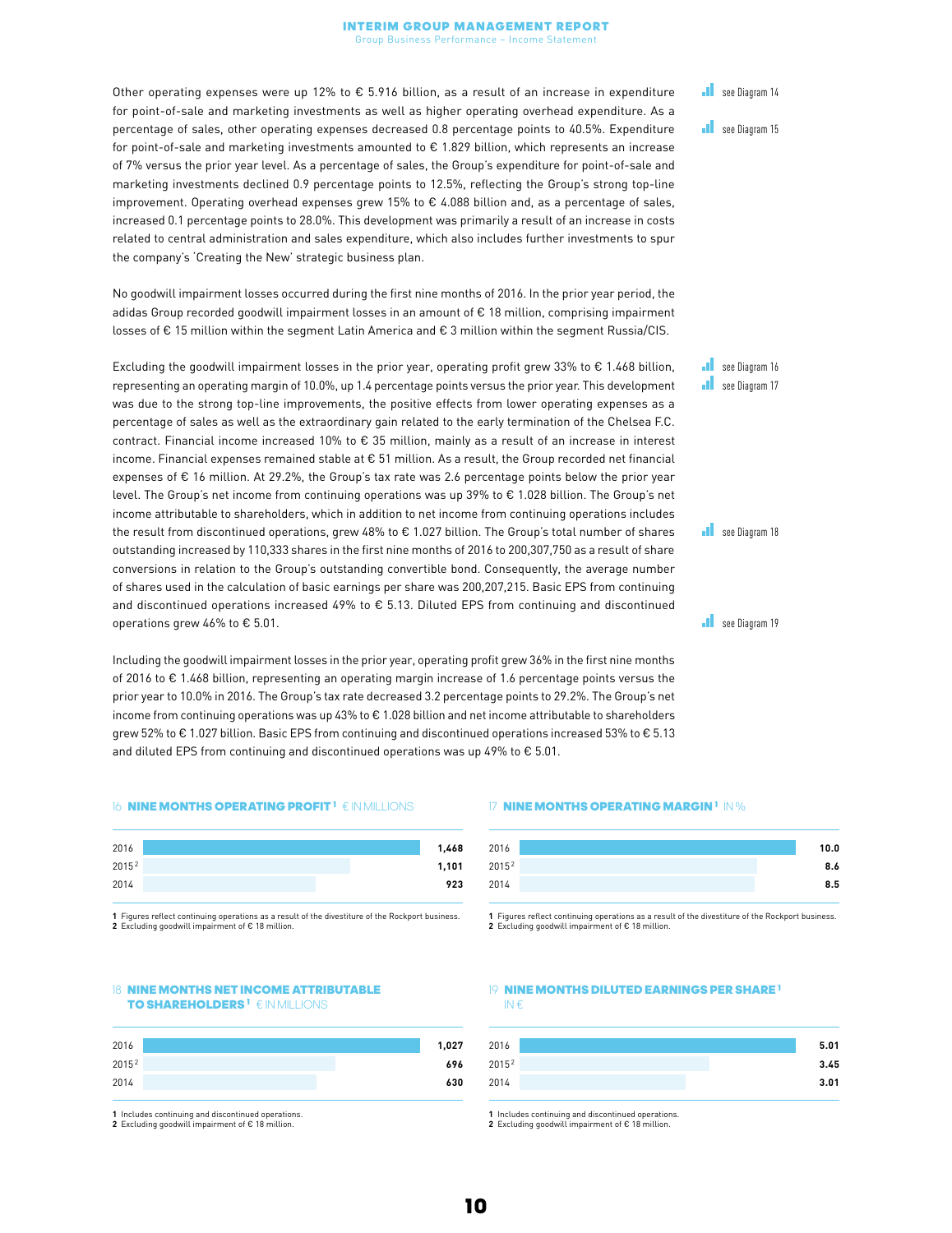#### <span id="page-10-0"></span>STATEMENT OF FINANCIAL POSITION AND STATEMENT OF CASH FLOWS

#### ASSETS

At the end of September 2016, total assets were up 10% to € 14.255 billion compared to the prior year, as a result of an increase in both current assets as well as non-current assets.

Total current assets increased 14% to € 8.317 billion at the end of September 2016. Cash and cash equivalents were up 19% to € 1.264 billion, as net cash generated from operating activities was only partly offset by net cash used in investing and financing activities. Currency effects had a negative impact on cash and cash equivalents in an amount of € 157 million. Group inventories increased 19% to € 3.203 billion. On a currency-neutral basis, inventories grew 18%, reflecting higher stock levels to support the Group's top-line momentum. The Group's accounts receivable increased 9% to € 2.715 billion. On a currency-neutral basis, receivables were up 9%, reflecting the Group's top-line development during the third quarter. Other current financial assets increased 13% to € 481 million, reflecting an increase in other financial assets which was mainly related to the early termination of the Chelsea F.C. contract, partly offset by a decrease in the fair value of financial instruments. Other current assets were up 3% to € 547 million, driven by an increase in tax receivables other than income taxes as well as an increase in prepaid promotion contracts.

Total non-current assets grew 5% to € 5.938 billion at the end of September 2016. Fixed assets increased 4% to € 5.040 billion. Additions of € 603 million were primarily related to own-retail activities, investments into the Group's logistics and IT infrastructure as well as the further development of the Group's headquarters in Herzogenaurach. Currency translation effects of € 12 million also contributed to the increase in fixed assets. Additions and positive currency translation effects were partly offset by depreciation and amortisation of € 391 million, disposals of € 24 million, goodwill impairment of € 16 million and transfers to assets held for sale of € 6 million. Other non-current financial assets decreased 14% to € 88 million. This development was due to a decrease in fixed and contingent promissory notes related to the divestiture of the Rockport business, partly offset by an increase in the fair value of financial instruments and security deposits.

#### LIABILITIES AND EQUITY

Total current liabilities increased 27% to € 6.269 billion at the end of September 2016. Short-term borrowings more than doubled to € 1.057 billion, reflecting the reclassification of the Group's convertible bond outstanding to short-term borrowings as well as an increase in bank loans, partly offset by a decrease in private placements. Accounts payable were up 14% to € 1.689 billion. On a currency-neutral basis, accounts payable grew 15%, as a result of the higher inventories compared to the prior year. Other current financial liabilities were up 52% to € 199 million, mainly due to an increase in the fair value of financial instruments. Other current provisions increased 13%, driven by an increase in operational provisions. Current accrued liabilities grew 19% to € 1.942 billion, mainly as a result of an increase in accruals for customer discounts, marketing expenditure and invoices not yet received, partly offset by positive currency translation effects of € 26 million. Other current liabilities were up 11% to € 386 million, mainly due to an increase in miscellaneous taxes payable.

#### September 30, September 2016 30, 2015 Assets (€ in millions) **14,255** 12,989 Cash and cash equivalents 8.9% 8.2% Accounts receivable 19.0% 19.3% Inventories 22.5% 20.8% Fixed assets 37.3% **2006 2016 2017 2020 2031 2032 2033** 35.4% 37.3% 37.3% 37.3% Other assets **14.3% 12.5% 12.5% 12.5% 12.5% 12.5% 12.5% 12.5% 12.5% 12.5% 12.5% 12.5% 12.5% 12.5% 12.5% 12.5% 12.5%**

#### 20 STRUCTURE OF STATEMENT OF FINANCIAL POSITION<sup>1</sup> IN % OF TOTAL ASSETS

■ September 30, 2016 ■ September 30, 2015

Rounding differences may arise.

1 For absolute figures see adidas AG Consolidated Statement of Financial Position, p. [20.](#page-19-1)

**I** see Diagram 20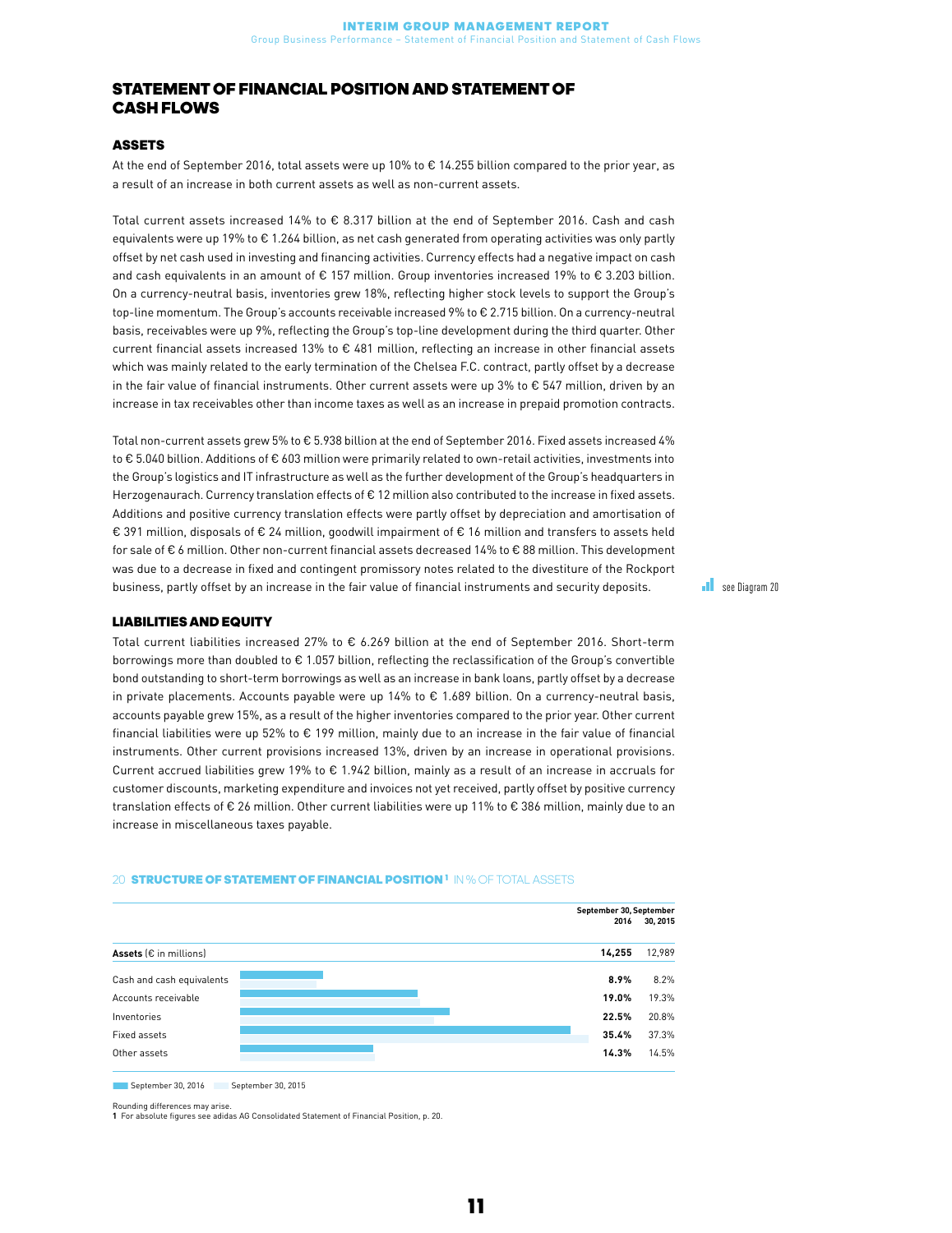Total non-current liabilities decreased 20% to € 1.877 billion at the end of September 2016. Long-term borrowings were down 33% to € 982 million compared to the prior year, reflecting the reclassification of the Group's convertible bond outstanding to short-term borrowings. Other non-current financial liabilities more than doubled to € 30 million, mainly due to the earn-out components for Runtastic.

Shareholders' equity increased 7% to € 6.126 billion at the end of September 2016. The net income generated during the last twelve months was partly offset by the dividend of € 320 million paid to shareholders for the 2015 financial year, a decrease in hedging reserves of € 122 million as well as negative currency translation effects of € 97 million. The Group's equity ratio decreased to 43.0%.

#### OPERATING WORKING CAPITAL

Operating working capital increased 14% to € 4.228 billion at the end of September 2016. Average operating working capital as a percentage of sales from continuing operations decreased 0.4 percentage points to 20.3%, reflecting the strong top-line development during the last twelve months as well as the company's continued focus on tight working capital management.

#### LIQUIDITY ANALYSIS

In the first nine months of 2016, net cash generated from operating activities increased to  $\epsilon$  376 million, driven by an increase in income before taxes, which was partly offset by higher operating working capital requirements as well as an increase in income taxes paid. Net cash used in investing activities decreased to € 332 million. The majority of investing activities in the first nine months of 2016 related to spending for property, plant and equipment, such as investments in the furnishing and fitting of our own-retail stores and investments in IT systems. Net cash used in financing activities totalled € 116 million and was mainly related to the dividend paid to our shareholders, partly offset by net proceeds from short-term borrowings. Exchange rate effects negatively impacted the Group's cash position by € 29 million. As a result of all these developments, cash and cash equivalents decreased by  $\epsilon$  101 million to  $\epsilon$  1.264 billion.

Net borrowings at September 30, 2016 amounted to € 769 million, representing a decrease of € 134 million compared to the prior year. This development is mainly a result of an increase in cash generated from operating activities, partly offset by the utilisation of cash for the purchase of fixed assets and the dividend payment. The Group's ratio of net borrowings over EBITDA amounted to 0.4, which is within the Group's mid-term target corridor of below two times.

#### 21 STRUCTURE OF STATEMENT OF FINANCIAL POSITION<sup>1</sup> IN % OF TOTAL LIABILITIES AND EQUITY



Beptember 30, 2016 Beptember 30, 2015

Rounding differences may arise.

1 For absolute figures see adidas AG Consolidated Statement of Financial Position, p. [21.](#page-20-0)

#### 22 AVERAGE OPERATING WORKING CAPITAL 1, 2, 3 IN % OF SALES



1 At September 30.

2 Figures reflect continuing operations as a result of the divestiture of the Rockport business. 3 Twelve-month trailing average.



**see Diagram 22** 

**Il** see Diagram 23

23 NET BORROWINGS<sup>1</sup>





1 At September 30.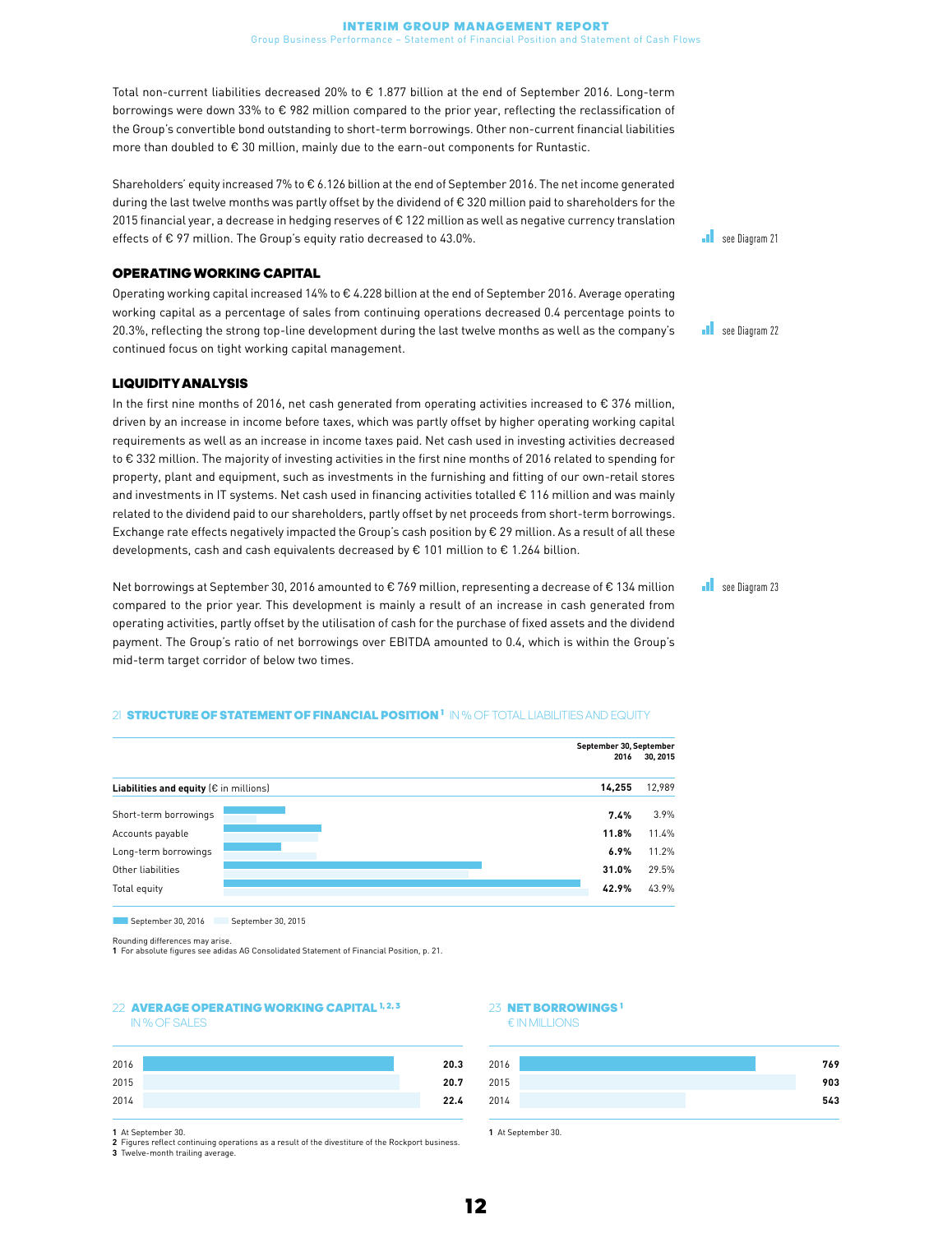#### <span id="page-12-0"></span>BUSINESS PERFORMANCE BY SEGMENT

#### WESTERN EUROPE

In the first nine months of 2016, sales in Western Europe increased 22% on a currency-neutral basis. In euro terms, sales in Western Europe grew 19% to € 4.185 billion. adidas revenues grew 22% on a currencyneutral basis, driven by double-digit sales growth in the football, running and outdoor categories as well as at adidas Originals and adidas neo. In addition, high-single-digit sales increases in the training category also contributed to this development. Reebok revenues in Western Europe increased 17% on a currency-neutral basis, mainly due to double-digit sales growth in the training category as well as in Classics. From a market perspective, the main contributors to the increase in the combined revenues of adidas and Reebok were the UK, Germany, Italy, France, Poland and Spain, where revenues grew at strong double-digit rates each.

see Table 24

#### 24 WESTERN EUROPE AT A GLANCE € IN MILLIONS

|                            | Nine months 2016 | Nine months 2015 | Change               | Change<br>(currency-neutral) |
|----------------------------|------------------|------------------|----------------------|------------------------------|
| Net sales                  | 4,185            | 3,508            | 19%                  | 22%                          |
| adidas                     | 3,865            | 3,230            | 20%                  | 22%                          |
| Reebok                     | 320              | 278              | 15%                  | 17%                          |
| Gross profit               | 1,861            | 1,671            | 11%                  |                              |
| Gross margin               | 44.5%            | 47.6%            | (3.1 <sub>pp</sub> ) |                              |
| Segmental operating profit | 857              | 805              | 6%                   |                              |
| Segmental operating margin | 20.5%            | 23.0%            | (2.5pp)              |                              |

Rounding differences may arise.

Gross margin in Western Europe decreased 3.1 percentage points to 44.5%. The severe negative impact from unfavourable currency developments was only partly compensated by positive effects from a more favourable pricing and product mix as well as lower input costs. Operating expenses were up 16% to € 1.005 billion. This development mainly reflects an increase in expenditure for marketing investments as well as higher logistics costs. Operating expenses as a percentage of sales were down 0.7 percentage points to 24.0%. The operating margin declined 2.5 percentage points to 20.5%, as the positive effect of lower operating expenses as a percentage of sales was more than offset by the gross margin decrease.

#### NORTH AMERICA

In the first nine months of 2016, sales in North America increased 22% on a currency-neutral basis. In euro terms, sales in North America grew 22% to € 2.443 billion. adidas revenues increased 29% on a currencyneutral basis, driven by double-digit sales growth in the running, training and US sports categories as well as at adidas Originals and adidas neo. Reebok revenues in North America decreased 5% on a currencyneutral basis as double-digit growth in the running category as well as mid-single-digit sales increases in Classics were more than offset by sales declines in the training category.

see Table 24

 $\overline{\phantom{a}}$ see Table 25

#### 25 **NORTH AMERICA AT A GLANCE** € IN MILLIONS

|                            | Nine months 2016 | Nine months 2015 | Change            | Change<br>(currency-neutral) |
|----------------------------|------------------|------------------|-------------------|------------------------------|
| Net sales                  | 2,443            | 2,010            | 22%               | 22%                          |
| adidas                     | 2,082            | 1,629            | 28%               | 29%                          |
| Reebok                     | 361              | 381              | (5%)              | (5%)                         |
| Gross profit               | 926              | 740              | 25%               |                              |
| Gross margin               | 37.9%            | 36.8%            | 1.1 <sub>pp</sub> |                              |
| Segmental operating profit | 165              | 63               | 164%              |                              |
| Segmental operating margin | 6.8%             | 3.1%             | 3.6 <sub>pp</sub> | -                            |

Rounding differences may arise.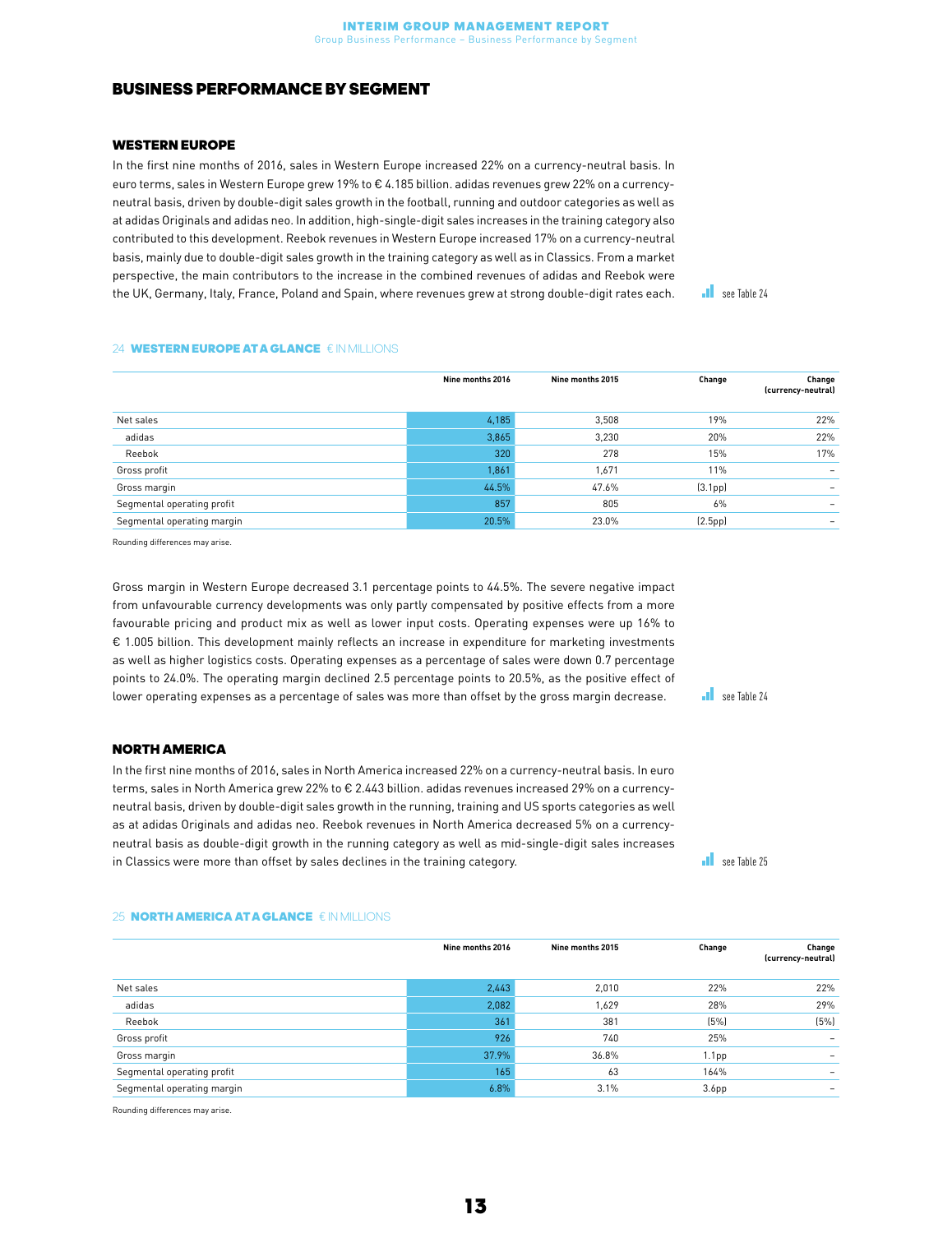Gross margin in North America increased 1.1 percentage points to 37.9% as negative currency effects were more than compensated by an improved product and pricing mix as well as lower input costs. Operating expenses were up 13% to € 803 million, reflecting higher sales expenditure which more than offset a decline in expenditure for point-of-sale and marketing investments. Operating expenses as a percentage of sales decreased 2.4 percentage points to 32.9%. As a result of the strong top-line development, the gross margin increase as well as the positive effect of lower operating expenses as a percentage of sales, the operating margin improved 3.6 percentage points to 6.8%.

#### GREATER CHINA

In the first nine months of 2016, sales in Greater China grew 28% on a currency-neutral basis. In euro terms, sales in Greater China were up 22% to € 2.269 billion. adidas revenues grew 28% on a currencyneutral basis. This development was due to strong double-digit growth in the training, running and football categories as well as at adidas Originals and adidas neo. Reebok revenues in Greater China increased 25% on a currency-neutral basis, due to strong double-digit sales growth in the training and running categories as well as in Classics.

**see Table 26** 

#### 26 **GREATER CHINA AT A GLANCE** € IN MILLIONS

|                            | Nine months 2016 | Nine months 2015 | Change            | Change<br>(currency-neutral) |
|----------------------------|------------------|------------------|-------------------|------------------------------|
| Net sales                  | 2,269            | 1,852            | 22%               | 28%                          |
| adidas                     | 2,218            | 1,811            | 22%               | 28%                          |
| Reebok                     | 51               | 42               | 22%               | 25%                          |
| Gross profit               | 1,316            | 1,048            | 25%               |                              |
| Gross margin               | 58.0%            | 56.6%            | 1.4 <sub>pp</sub> |                              |
| Segmental operating profit | 837              | 649              | 29%               |                              |
| Segmental operating margin | 36.9%            | 35.1%            | 1.8 <sub>pp</sub> |                              |

Rounding differences may arise.

Gross margin in Greater China increased 1.4 percentage points to 58.0%, reflecting lower input costs as well as a more favourable pricing, channel and product mix, partly offset by negative currency effects. Operating expenses were up 20% to € 479 million. This development reflects a significant increase in sales expenditure as well as higher expenditure for point-of-sale investments. Operating expenses as a percentage of sales decreased 0.4 percentage points to 21.1%. As a result of the the strong revenue increase, the gross margin improvement as well as the positive effect of lower operating expenses as a percentage of sales, the operating margin improved 1.8 percentage points to 36.9%.

#### RUSSIA/CIS

In the first nine months of 2016, sales in Russia/CIS increased 6% on a currency-neutral basis. In euro terms, sales in Russia/CIS decreased 10% to € 505 million. adidas revenues were up 4% on a currency-neutral basis, driven by double-digit sales increases in the running category as well as at adidas neo. In addition, high-single-digit growth in the football and outdoor categories also contributed to this development. Reebok revenues in Russia/CIS increased 13% on a currency-neutral basis, due to double-digit sales growth in the training and running categories as well as high-single-digit increases in Classics.

**see Table 26** 

**see Table 27** 

**see Table 25**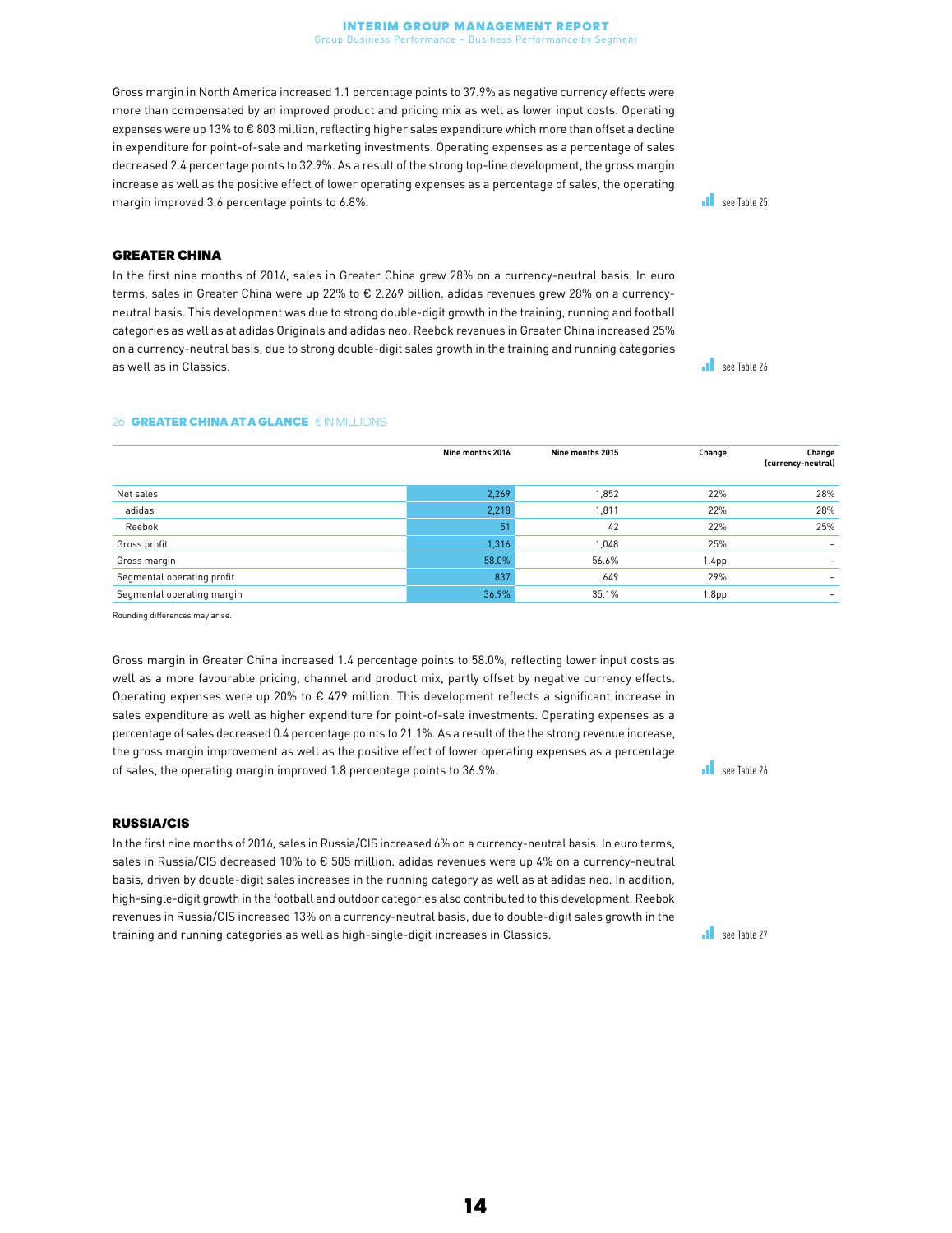#### Interim Group Management Report

Group Business Performance – Business Performance by Segment

#### 27 **RUSSIA/CIS AT A GLANCE** € IN MILLIONS

|                            | Nine months 2016 | Nine months 2015 | Change            | Change<br>(currency-neutral) |
|----------------------------|------------------|------------------|-------------------|------------------------------|
| Net sales                  | 505              | 562              | $(10\%)$          | $6\%$                        |
| adidas                     | 386              | 437              | (12%)             | 4%                           |
| Reebok                     | 119              | 124              | (5%)              | 13%                          |
| Gross profit               | 291              | 311              | (7%)              |                              |
| Gross margin               | 57.6%            | 55.3%            | 2.2 <sub>pp</sub> |                              |
| Segmental operating profit | 78               | 55               | 42%               |                              |
| Segmental operating margin | 15.5%            | 9.8%             | 5.7 <sub>pp</sub> |                              |

Rounding differences may arise.

Gross margin in Russia/CIS increased 2.2 percentage points to 57.6%. This development was mainly due to a significantly better pricing mix which more than compensated severe negative currency effects. Operating expenses were down 17% to € 212 million. This development reflects lower expenditure for point-of-sale and marketing investments as well as a decline in sales expenditure. Operating expenses as a percentage of sales were down 3.4 percentage points to 42.1%. As a result of the gross margin increase as well as the positive effect of lower operating expenses as a percentage of sales, the operating margin improved 5.7 percentage points to 15.5%.

LATIN AMERICA

Revenues in Latin America were up 14% on a currency-neutral basis. In euro terms, sales in Latin America were down 8% to € 1.260 billion. adidas revenues increased 17% on a currency-neutral basis. This development was driven by double-digit sales growth in the football, training, running and outdoor categories as well as at adidas Originals and adidas neo. Reebok revenues in Latin America decreased 3% on a currency-neutral basis, as double-digit growth in the training category as well as in Classics was more than offset by sales declines in the running category. From a market perspective, the combined revenues of adidas and Reebok grew in all major markets at double-digit rates with the exception of Brazil, where sales increased at a high-single-digit rate.

#### 28 LATIN AMERICA AT A GLANCE € IN MILLIONS

|                            | Nine months 2016 | Nine months 2015 | Change               | Change<br>(currency-neutral) |
|----------------------------|------------------|------------------|----------------------|------------------------------|
| Net sales                  | 1,260            | 1,368            | [8%]                 | 14%                          |
| adidas                     | 1,105            | 1,164            | (5%)                 | 17%                          |
| Reebok                     | 155              | 204              | [24%]                | (3%)                         |
| Gross profit               | 529              | 589              | (10%                 | $\overline{\phantom{0}}$     |
| Gross margin               | 42.0%            | 43.0%            | (1.0 <sub>pp</sub> ) |                              |
| Segmental operating profit | 167              | 188              | $(11\%)$             |                              |
| Segmental operating margin | 13.2%            | 13.7%            | (0.5 <sub>pp</sub> ) |                              |

Rounding differences may arise.

Gross margin in Latin America decreased 1.0 percentage points to 42.0%, as the positive effects from a more favourable pricing, channel and product mix were more than offset by significant negative currency effects. Operating expenses were down 10% to € 363 million, reflecting lower expenditure for point-of-sale and marketing investments as well as a decline in sales expenditure. Operating expenses as a percentage of sales were down 0.5 percentage points to 28.8%. The operating margin declined 0.5 percentage points to 13.2%, as the positive effect of lower operating expenses as a percentage of sales was more than offset by the decline in gross margin.

**see Table 27** 

**see Table 28** 

see Table 28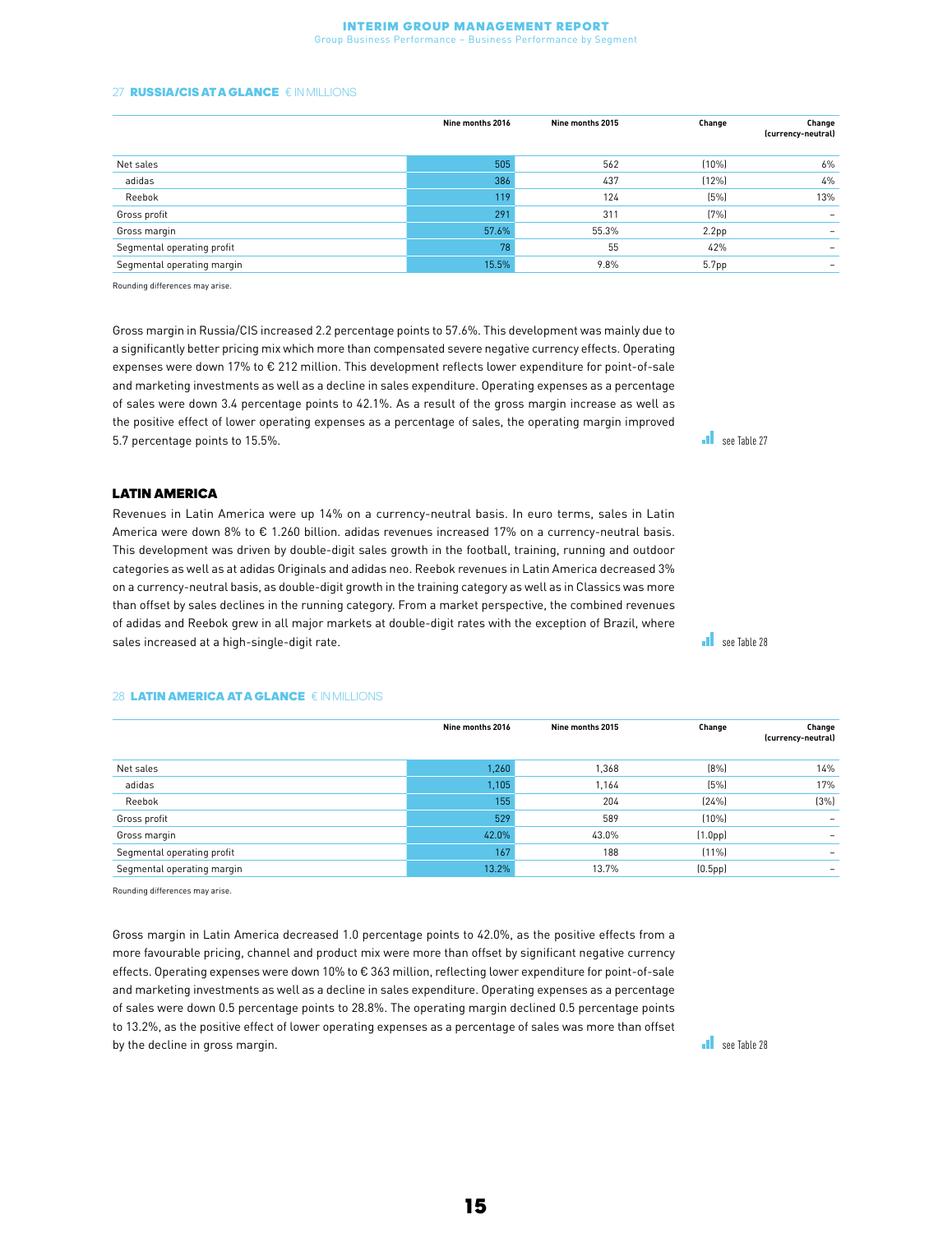#### Interim Group Management Report

Group Business Performance – Business Performance by Segment

#### JAPAN

In the first nine months of 2016, sales in Japan increased 28% on a currency-neutral basis. In euro terms, revenues in Japan increased 42% to € 736 million. adidas revenues grew 26% on a currency-neutral basis, driven by double-digit sales growth in the training category as well as at adidas Originals and adidas neo. In addition, high-single-digit sales increases in the running and outdoor categories as well as mid-singledigit growth in the football category also contributed to this development. Reebok revenues in Japan were up 41% on a currency-neutral basis, supported by strong double-digit sales increases in the training and running categories as well as in Classics.

**see Table 29** 

#### 29 **JAPAN AT A GLANCE** € IN MILLIONS

|                            | Nine months 2016 | Nine months 2015 | Change            | Change<br>(currency-neutral) |
|----------------------------|------------------|------------------|-------------------|------------------------------|
| Net sales                  | 736              | 518              | 42%               | 28%                          |
| adidas                     | 660              | 470              | 40%               | 26%                          |
| Reebok                     | 77               | 49               | 56%               | 41%                          |
| Gross profit               | 364              | 249              | 46%               |                              |
| Gross margin               | 49.4%            | 48.0%            | 1.4 <sub>pp</sub> |                              |
| Segmental operating profit | 157              | 90               | 75%               |                              |
| Segmental operating margin | 21.4%            | 17.4%            | 4.0 <sub>pp</sub> | -                            |

Rounding differences may arise.

Gross margin in Japan increased 1.4 percentage points to 49.4%, driven by a better pricing and product mix, which more than offset the significant impact from negative currency fluctuations. Operating expenses were up 29% to € 217 million, reflecting higher sales expenditure as well as an increase in expenditure for point-of-sale and marketing investments. Operating expenses as a percentage of sales decreased 2.9 percentage points to 29.5%. As a result of the strong top-line growth, the gross margin increase as well as the positive effect of lower operating expenses as a percentage of sales, the operating margin grew 4.0 percentage points to 21.4%.

see Table 29

**see Table 30** 

#### MEAA

In the first nine months of 2016, sales in MEAA were up 17% on a currency-neutral basis. In euro terms, sales in MEAA grew 12% to € 2.067 billion. adidas revenues increased 18% on a currency-neutral basis, due to double-digit sales growth in the training and running categories as well as at adidas Originals and adidas neo. In addition, mid-single-digit sales increases in the outdoor category also contributed to this development. Reebok revenues in MEAA were up 7% on a currency-neutral basis, driven by high-singledigit increases in the running and training categories. In addition, mid-single-digit sales growth in Classics also contributed to this development. From a market perspective, the increase in the combined revenues of adidas and Reebok was driven by double-digit growth in almost all of the region's markets.

#### Nine months 2016 Nine months 2015 Change Change (currency-neutral) Net sales 2,067 1,845 12% 17% adidas 1,845 1,631 13% 18%  $\rm{Reebok}$  222  $\rm{22}$   $\rm{214}$   $\rm{4\%}$   $\rm{4\%}$ Gross profit 1,035 950 9% – Gross margin 50.1% 51.5% (1.5pp) – Segmental operating profit that is a set of the second second service in the second second service in the second service in the second service in the service in the service in the service in the service in the service in t Segmental operating margin 28.3% 29.6% (1.3pp) –

30 MEAA AT A GLANCE € IN MILLIONS

Rounding differences may arise.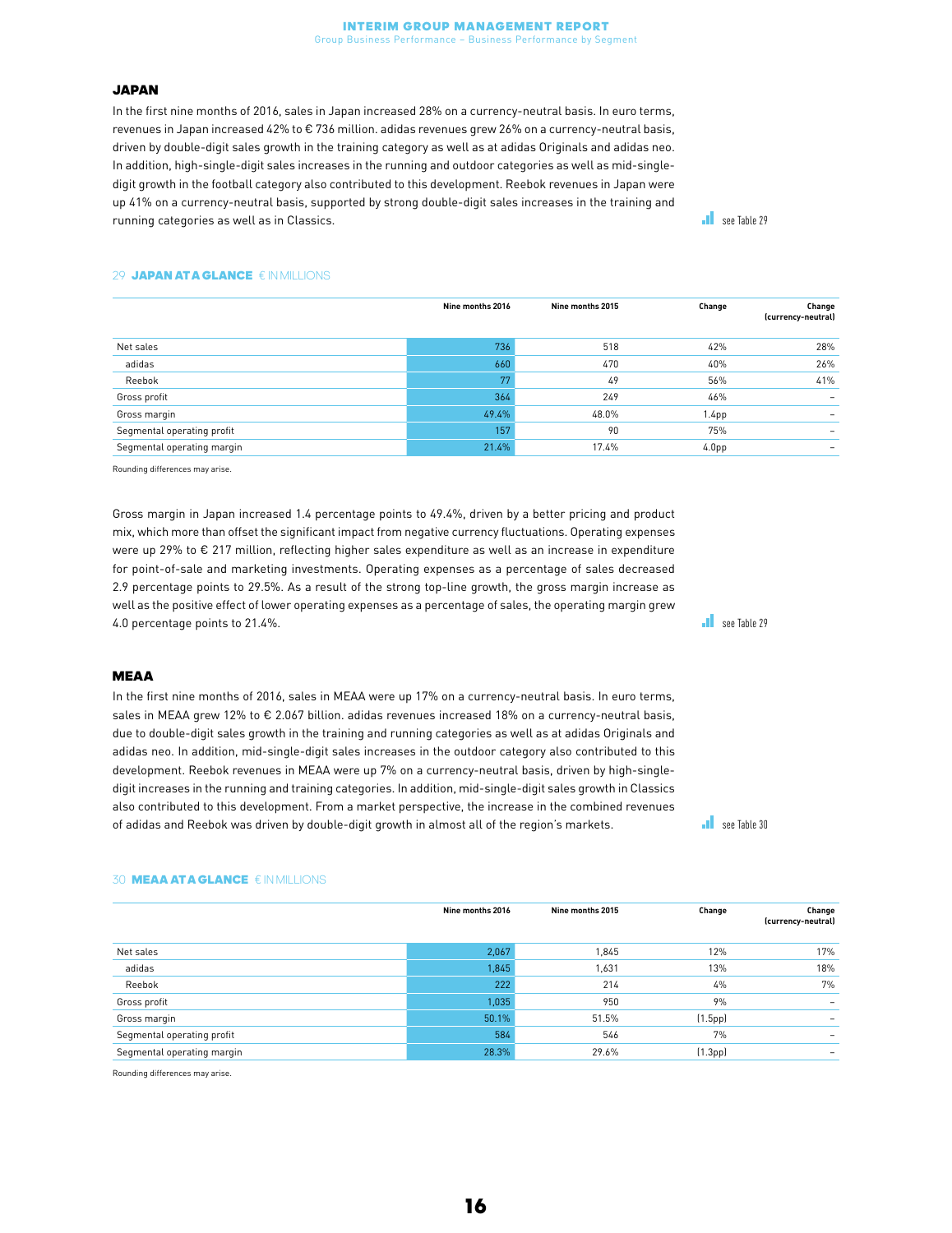Gross margin in MEAA decreased 1.5 percentage points to 50.1%, as the positive effects from an improved pricing, product and channel mix as well as lower input costs were more than offset by significant negative currency effects. Operating expenses were up 11% to € 452 million, due to higher sales expenditure. As a percentage of sales, operating expenses declined 0.1 percentage points to 21.9%. The operating margin was down 1.3 percentage points to 28.3%, reflecting the gross margin decline.

#### OTHER BUSINESSES

Revenues in Other Businesses grew 6% on a currency-neutral basis. In euro terms, revenues in Other Businesses grew 5% to € 1.139 billion. Revenues at TaylorMade-adidas Golf increased 3% on a currencyneutral basis, as growth at TaylorMade and adidas Golf was partly offset by sales declines at Ashworth and Adams Golf. Currency-neutral CCM Hockey sales were down 10%, as sales increases in key categories such as sticks and protective equipment were more than offset by declines in the licensed apparel business and the skates category. Other centrally managed businesses revenues increased 30% on a currency-neutral basis, mainly as a result of strong double-digit sales growth at Y-3.

#### **31 OTHER BUSINESSES AT A GLANCE<sup>1</sup> € IN MILLIONS**

|                                    | Nine months 2016 | Nine months 2015 | Change            | Change<br>(currency-neutral) |
|------------------------------------|------------------|------------------|-------------------|------------------------------|
| Net sales                          | 1,139            | 1,084            | 5%                | 6%                           |
| TaylorMade-adidas Golf             | 693              | 678              | 2%                | 3%                           |
| <b>CCM Hockey</b>                  | 205              | 232              | (12%)             | (10%                         |
| Other centrally managed businesses | 224              | 171              | 31%               | 30%                          |
| Gross profit                       | 433              | 372              | 17%               |                              |
| Gross margin                       | 38.0%            | 34.3%            | 3.8 <sub>pp</sub> |                              |
| Segmental operating profit         | (12)             | (68)             | 83%               |                              |
| Segmental operating margin         | $(1.0\%)$        | $(6.3\%)$        | 5.2 <sub>pp</sub> |                              |

Rounding differences may arise. 1 Figures reflect continuing operations as a result of the divestiture of the Rockport business.

Gross margin was up 3.8 percentage points to 38.0%, driven by significantly higher product margins at TaylorMade-adidas Golf. Operating expenses grew 1% to € 452 million, as a result of higher sales expenditure. As a percentage of sales, operating expenses declined 1.5 percentage points to 39.6%. In the first nine months of 2016, Other Businesses recorded a negative operating margin of 1.0%, an improvement of 5.2 percentage points compared to the prior year.

**see Table 31** 

**see Table 30** 

**see Table 31**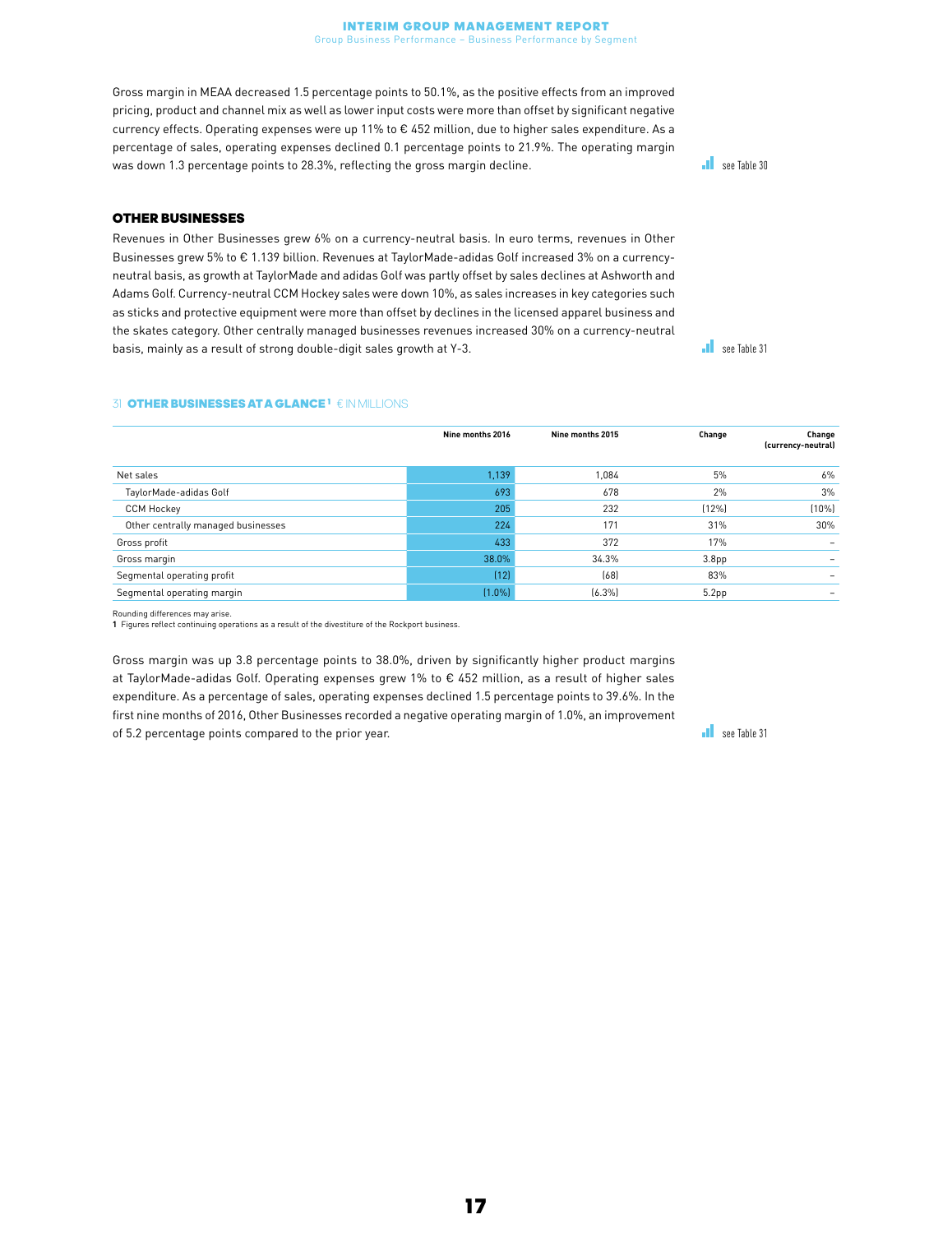### <span id="page-17-0"></span>SUBSEQUENT EVENTS AND **OUTLOOK**

#### SUBSEQUENT EVENTS

#### KASPER RORSTED SUCCEEDS HERBERT HAINER AS CEO OF ADIDAS AG

Effective October 1, 2016, Kasper Rorsted was appointed as CEO of adidas AG, following his appointment as ordinary member of the Executive Board from August 1, 2016.

#### NO OTHER SUBSEQUENT EVENTS

Since the end of the first nine months of 2016, there have been no other significant organisational, management, economic, socio-political, legal or financial changes which we expect to influence our business materially going forward.

#### OUTLOOK 1

#### GLOBAL ECONOMY TO GROW MODERATELY IN 2016<sup>2, 3</sup>

Global GDP is projected to increase moderately by 3.1% in 2016. This development is supported by continuous accommodative fiscal and monetary policies as well as low inflationary pressures. Nevertheless, subdued prospects for developed economies following the UK referendum vote, weaker-than-expected growth in the United States as well as ongoing geopolitical uncertainties in several countries and weak global trade is expected to weigh on the economic recovery. Developing economies are forecasted to remain a major contributor to the global economic expansion in 2016. At 4.2%, their growth rate, however, is projected to rise only modestly compared to the prior year. More specifically, developing economies are expected to benefit from the stabilisation of the Chinese economy and the mild recovery of commodity prices as well as from the lower interest rates in developed economies. However, downside risk is expected to persist throughout the year, resulting from reduced capital inflows and ongoing pressure on currencies as well as weak global trade. In developed economies, GDP is expected to grow 1.6% in 2016, supported by accommodative monetary policies, firm domestic demand and consumer spending as well as improvements in labour markets. Despite these improvements, political tensions as well as the economic uncertainties arising from the Brexit vote and the upcoming U.S. elections will continue to pose a threat to the economic outlook.

#### SPORTING GOODS INDUSTRY EXPANSION TO CONTINUE IN 2016 4

In the absence of any major economic shocks, we expect the global sporting goods industry to grow firmly in 2016. Consumer spending on sporting goods in the developing economies is expected to grow faster than in the more developed markets. Strong wage growth and domestic consumption in many developing economies are predicted to propel the sporting goods industry throughout the year. In addition, rising sports participation in many markets, such as China, is projected to continue to boost sportswear demand. The sporting goods industry in developed economies is forecasted to improve moderately as wage increases will support private consumption and fuel the industry's growth. In addition, in 2016, the industry is benefiting from major sporting events, such as the 2016 Olympic Games hosted by Brazil, as well as the UEFA EURO 2016, held in France. Many sporting goods retailers will continue to move to a more omni-channel business model, with significant emphasis on mobile. E-commerce and investment in digital are anticipated to remain growth areas for the industry.

#### ADIDAS GROUP CONFIRMS OUTLOOK FOR THE 2016 FINANCIAL YEAR

Against the background of the outstanding financial performance in the first nine months of 2016, management has confirmed the outlook for the full year, despite one-time costs in the second half of the year related to measures aimed at strengthening the Group's growth foundation.

We forecast adidas Group sales to increase at a rate in the high teens on a currency-neutral basis in 2016. Group sales development will be favourably impacted by rising consumer spending on sporting goods, supported by the ongoing robust athleisure trend as well as increased health awareness and sports participation in most geographical areas. In addition, this year's major sporting events are providing a positive stimulus to Group sales. From a market perspective, the top-line development will be supported

- 1 This Management Report contains forward-looking statements that reflect Management's current view with respect to the future development of the adidas Group. The outlook is based on estimates that we have made on the basis of all the information available to us at this point in time. In addition, such forward-looking statements are subject to uncertainties as described in the Risk and Opportunity Report of the adidas Group 2015 Annual Report (pp. 156–174), which are beyond the control of the adidas Group. In case the underlying assumptions turn o incorrect or described risks or opportunities materialise, actual results and developments may materially deviate (negatively or positively) from those expressed by such statements. The adidas Group does not assume any obligation to update any forwardlooking statements made in this Management Report beyond statutory disclosure obligations.
- 2 IMF World Economic Outlook.
- 3 HSBC Global Research. 4 Deutsche Bank Market Research.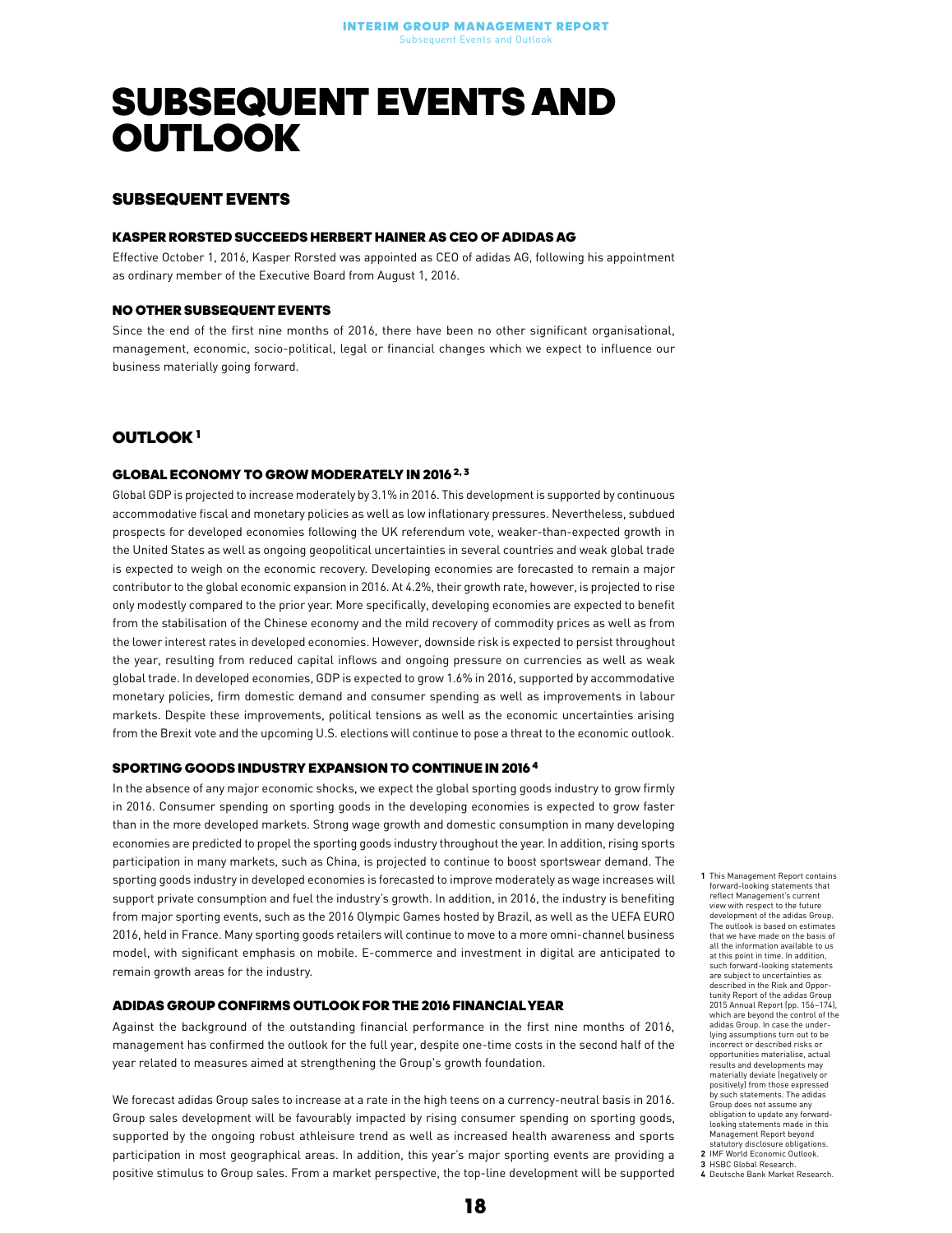by double-digit growth in all regions except Russia/CIS, where sales are forecasted to grow at a mid-singledigit rate.

In 2016, the projected increase in costs for the Group's Asian-dominated sourcing as a result of less favourable US dollar hedging rates and rising labour expenditures is expected to weigh on the adidas Group's gross margin. However, these negative effects are projected to be largely offset by the positive effects from a more favourable pricing, product and regional mix at both adidas and Reebok and further enhancements in the Group's channel mix, driven by the continued expansion of our controlled space activities. Higher product margins at TaylorMade-adidas Golf compared to the prior year are also expected to positively impact the Group's gross margin development. As a result, we expect the gross margin to be at a level between 48.0% and 48.3% (2015: 48.3%).

The Group's other operating expenses as a percentage of sales are expected to decrease compared to the prior year level of 43.1%. Due to the strong top-line growth, expenditure for point-of-sale and marketing investments as a percentage of sales is projected to be below the prior year level of 13.9%. Operating overhead expenditure as a percentage of sales is now forecasted to be around the prior year level of 29.2% (previously: to be below the prior year level). This development mainly reflects further investments to spur the company's 'Creating the New' strategic business plan as well as costs associated with restructuring measures at Reebok initiated during the third quarter of 2016. In spite of these investments, we continue to expect the operating margin for the adidas Group excluding goodwill impairment to increase to a level of up to 7.5% compared to the prior year level of 6.5%.

As a result of the strong top-line development and the robust operating margin improvement, net income from continuing operations excluding goodwill impairment is projected to increase at a rate between 35% and 39% to a level between € 975 million and € 1.0 billion (2015: € 720 million).

#### MANAGEMENT ASSESSMENT OF OVERALL RISKS AND OPPORTUNITIES

Management aggregates all risks reported by the business units and functions. Taking into account the occurrence likelihood and the potential financial impact of the risks explained in the 2015 Annual Report, as well as the current business outlook, adidas Group Management does not foresee any material jeopardy to the viability of the Group as a going concern. Management remains confident that the Group's earnings strength forms a solid basis for our future business development and provides the necessary resource to pursue the opportunities available to the Group. Compared to the assessment in the 2015 Annual Report, overall the Group's risk profile remains unchanged.

|                                                                                                                   | Previous guidance <sup>1</sup> |
|-------------------------------------------------------------------------------------------------------------------|--------------------------------|
| to increase at a rate in the high teens                                                                           |                                |
| double-digit rate increase                                                                                        |                                |
| double-digit rate increase                                                                                        |                                |
| double-digit rate increase                                                                                        |                                |
| mid-single-digit rate increase                                                                                    |                                |
| double-digit rate increase                                                                                        |                                |
| double-digit rate increase                                                                                        |                                |
| double-digit rate increase                                                                                        |                                |
| below prior year level                                                                                            |                                |
| below prior year level                                                                                            |                                |
| below prior year level                                                                                            |                                |
| 48.0% to 48.3%                                                                                                    |                                |
| below prior year level                                                                                            |                                |
| to increase to a level of up to 7.5%                                                                              |                                |
| to increase at a rate between 35% and 39% to a<br>level between $\epsilon$ 975 million and $\epsilon$ 1.0 billion |                                |
| below prior year level                                                                                            | around prior year level        |
| around € 650 million                                                                                              | around € 750 million           |
| net increase of around 50 stores                                                                                  |                                |
| moderate decline                                                                                                  |                                |
|                                                                                                                   |                                |

#### 32 ADIDAS GROUP 2016 OUTLOOK

1 As published on August 4, 2016. 2 Combined sales of adidas and Reebok.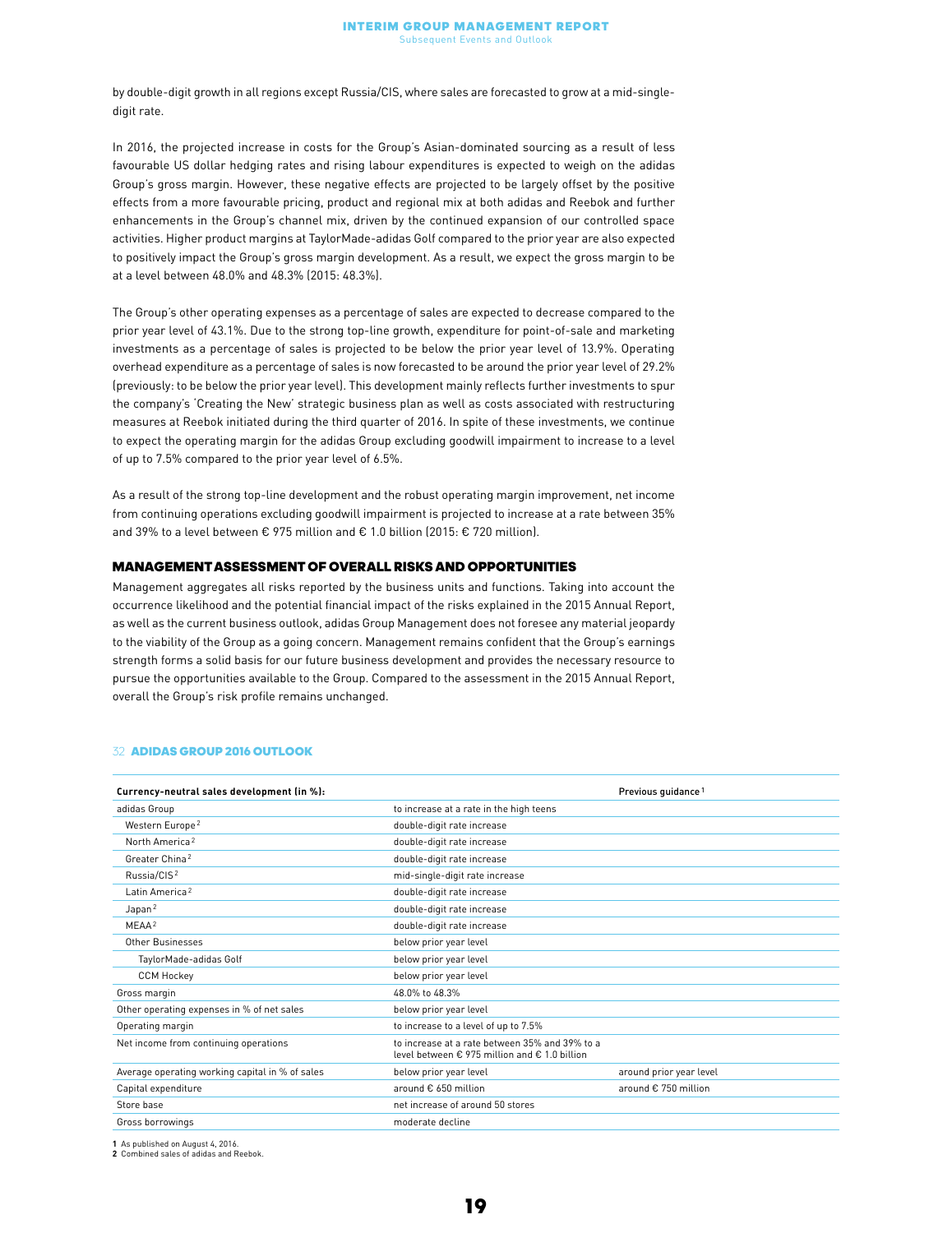### <span id="page-19-0"></span>CONSOLIDATED STATEMENT OF FINANCIAL POSITION

#### ADIDAS AG CONSOLIDATED STATEMENT OF FINANCIAL POSITION (IFRS) € IN MILLIONS

<span id="page-19-1"></span>

|                                    | September 30, 2016 | September 30, 2015 | Change in % | December 31, 2015 |
|------------------------------------|--------------------|--------------------|-------------|-------------------|
| Assets                             |                    |                    |             |                   |
| Cash and cash equivalents          | 1,264              | 1,060              | 19.2        | 1,365             |
| Short-term financial assets        | 5                  | 5                  | 6.0         | 5                 |
| Accounts receivable                | 2,715              | 2,502              | 8.5         | 2,049             |
| Other current financial assets     | 481                | 424                | 13.4        | 367               |
| Inventories                        | 3,203              | 2,698              | 18.7        | 3,113             |
| Income tax receivables             | 102                | 84                 | 21.0        | 97                |
| Other current assets               | 547                | 531                | 3.0         | 489               |
| Assets classified as held for sale | $\theta$           | 13                 | (99.5)      | 12                |
| <b>Total current assets</b>        | 8,317              | 7,318              | 13.6        | 7,497             |
|                                    |                    |                    |             |                   |
| Property, plant and equipment      | 1,715              | 1,561              | 9.8         | 1,638             |
| Goodwill                           | 1,376              | 1,379              | [0.3]       | 1,392             |
| Trademarks                         | 1,589              | 1,595              | (0.4)       | 1,628             |
| Other intangible assets            | 173                | 179                | (3.2)       | 188               |
| Long-term financial assets         | 187                | 134                | 40.0        | 140               |
| Other non-current financial assets | 88                 | 102                | (14.1)      | 99                |
| Deferred tax assets                | 695                | 595                | 16.7        | 637               |
| Other non-current assets           | 116                | 125                | (7.4)       | 124               |
| <b>Total non-current assets</b>    | 5,938              | 5,671              | 4.7         | 5,846             |
| <b>Total assets</b>                | 14,255             | 12,989             | 9.7         | 13,343            |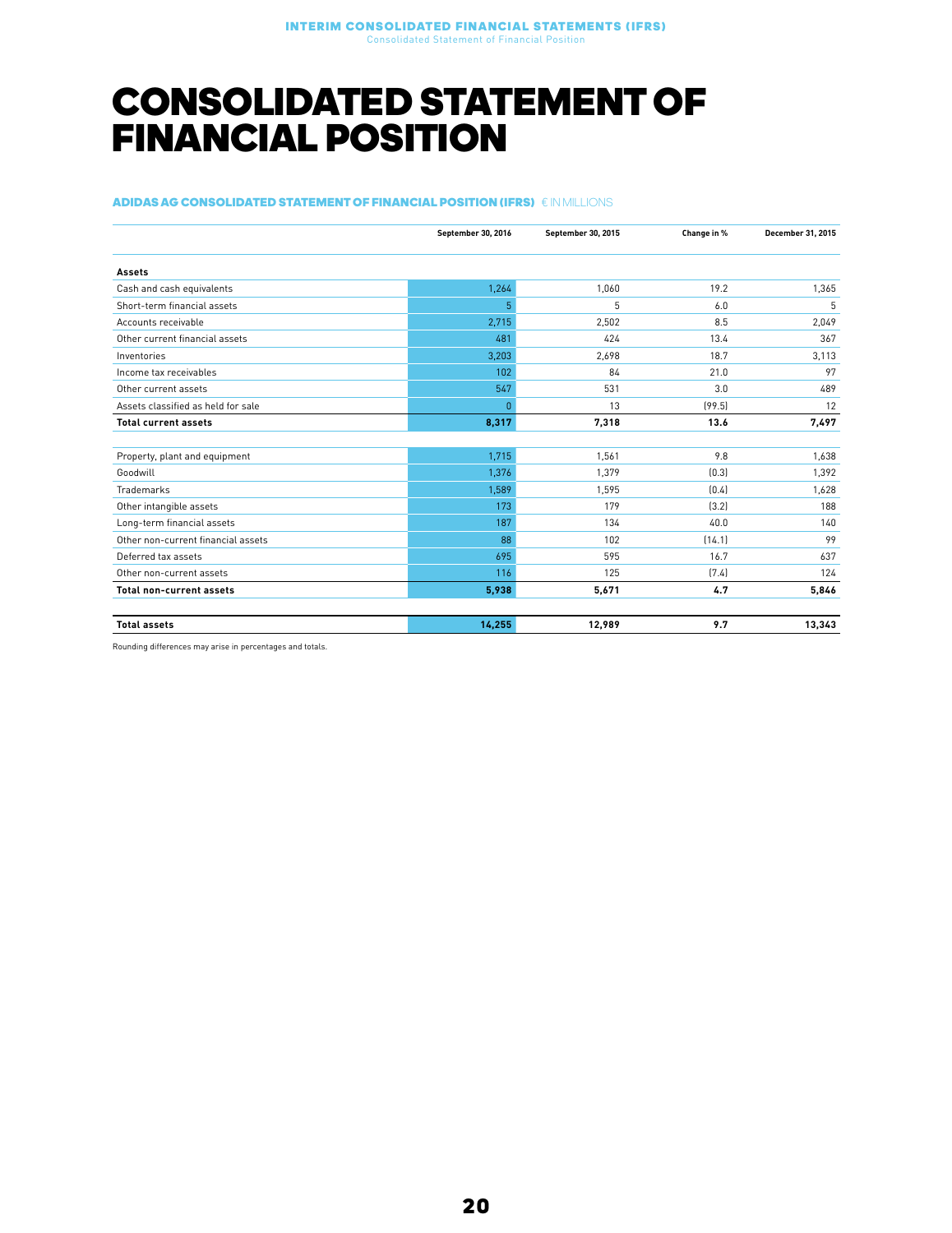#### Interim Consolidated Financial Statements (IFRS) Consolidated Statement of Financial Position

#### ADIDAS AG CONSOLIDATED STATEMENT OF FINANCIAL POSITION (IFRS)  $\,\epsilon$  in Millions

<span id="page-20-0"></span>

|                                         | September 30, 2016 | September 30, 2015 | Change in % | December 31, 2015 |
|-----------------------------------------|--------------------|--------------------|-------------|-------------------|
| <b>Liabilities and equity</b>           |                    |                    |             |                   |
| Short-term borrowings                   | 1,057              | 508                | 107.9       | 366               |
| Accounts payable                        | 1,689              | 1,476              | 14.4        | 2,024             |
| Other current financial liabilities     | 199                | 130                | 52.4        | 143               |
| Income taxes                            | 465                | 365                | 27.5        | 359               |
| Other current provisions                | 531                | 468                | 13.5        | 456               |
| Current accrued liabilities             | 1,942              | 1,630              | 19.2        | 1,684             |
| Other current liabilities               | 386                | 347                | 11.4        | 331               |
| Liabilities classified as held for sale | $\Omega$           | $\mathbf{0}$       | [4.6]       | $\mathbf{0}$      |
| <b>Total current liabilities</b>        | 6,269              | 4,925              | 27.3        | 5,364             |
|                                         |                    |                    |             |                   |
| Long-term borrowings                    | 982                | 1,460              | (32.8)      | 1,463             |
| Other non-current financial liabilities | 30                 | 8                  | 257.7       | 18                |
| Pensions and similar obligations        | 334                | 294                | 13.6        | 273               |
| Deferred tax liabilities                | 341                | 393                | [13.3]      | 368               |
| Other non-current provisions            | 44                 | 44                 | (0.7)       | 50                |
| Non-current accrued liabilities         | 101                | 103                | (2.0)       | 120               |
| Other non-current liabilities           | 45                 | 53                 | (15.1)      | 40                |
| <b>Total non-current liabilities</b>    | 1,877              | 2,356              | (20.3)      | 2,332             |
|                                         |                    |                    |             |                   |
| Share capital                           | 200                | 200                | 0.1         | 200               |
| Reserves                                | 336                | 599                | [43.8]      | 592               |
| Retained earnings                       | 5,590              | 4,917              | 13.7        | 4,874             |
| Shareholders' equity                    | 6,126              | 5,716              | 7.2         | 5,666             |
|                                         |                    |                    |             |                   |
| Non-controlling interests               | (17)               | [8]                | [114.7]     | [18]              |
| <b>Total equity</b>                     | 6,109              | 5,708              | 7.0         | 5,648             |
|                                         |                    |                    |             |                   |
| <b>Total liabilities and equity</b>     | 14,255             | 12,989             | 9.7         | 13,343            |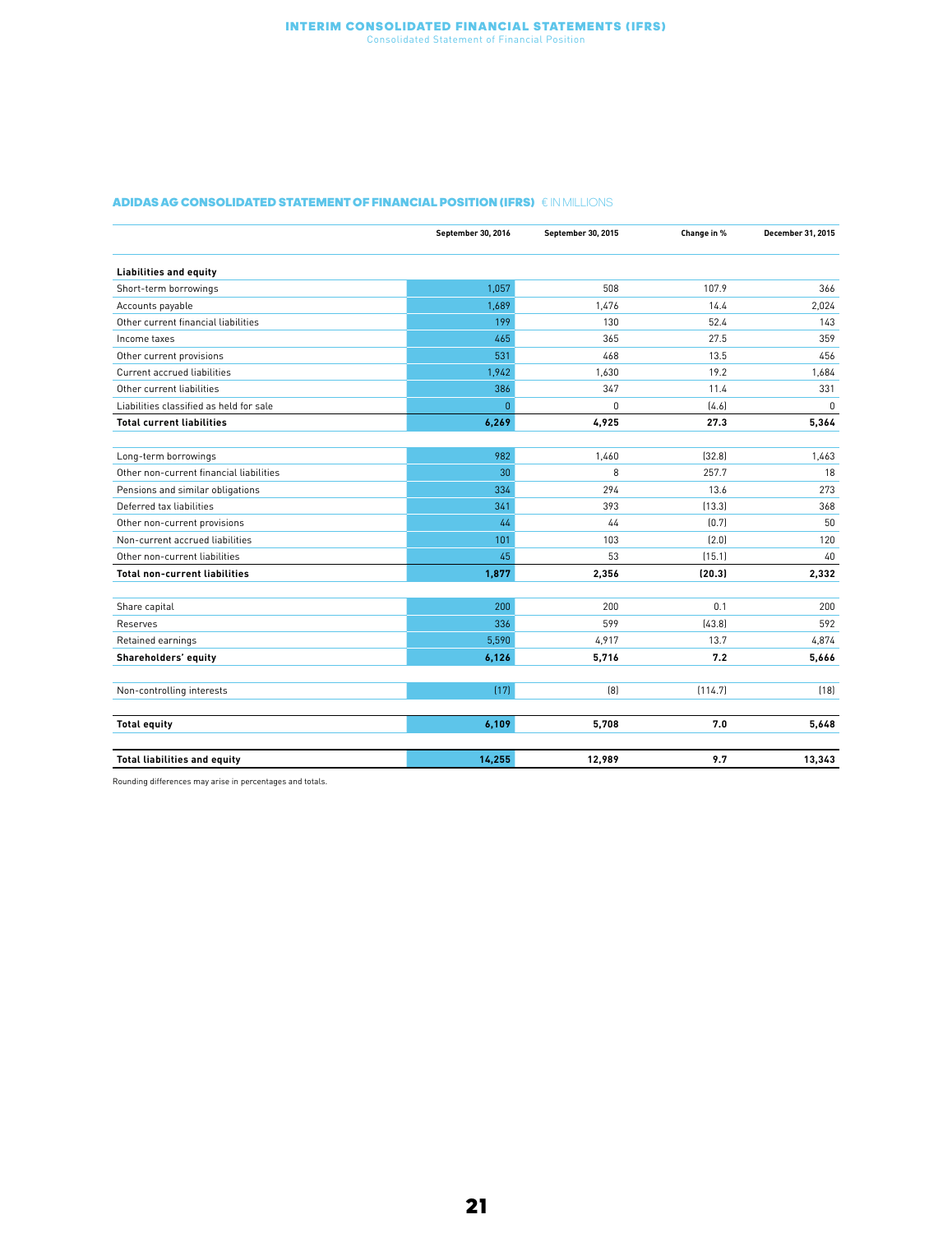### <span id="page-21-0"></span>CONSOLIDATED INCOME **STATEMENT**

#### ADIDAS AG CONSOLIDATED INCOME STATEMENT (IFRS) € IN MILLIONS

|                                                                                            | Nine months 2016 | Nine months 2015 | Change               | Third quarter 2016 | Third quarter 2015       | Change               |
|--------------------------------------------------------------------------------------------|------------------|------------------|----------------------|--------------------|--------------------------|----------------------|
| Net sales                                                                                  | 14.604           | 12,748           | 14.6%                | 5.413              | 4.758                    | 13.8%                |
| Cost of sales                                                                              | 7,513            | 6,546            | 14.8%                | 2,839              | 2,454                    | 15.7%                |
| Gross profit                                                                               | 7.091            | 6,202            | 14.3%                | 2.574              | 2.304                    | 11.7%                |
| (% of net sales)                                                                           | 48.6%            | 48.6%            | (0.1 <sub>pp</sub> ) | 47.6%              | 48.4%                    | (0.9 <sub>pp</sub> ) |
| Royalty and commission income                                                              | 85               | 90               | $(5.0\%)$            | 30                 | 32                       | (5.2%)               |
| Other operating income                                                                     | 207              | 75               | 177.2%               | 17                 | 14                       | 19.7%                |
| Other operating expenses                                                                   | 5,916            | 5,265            | 12.4%                | 2,058              | 1.845                    | 11.5%                |
| (% of net sales)                                                                           | 40.5%            | 41.3%            | (0.8 <sub>pp</sub> ) | 38.0%              | 38.8%                    | (0.8 <sub>pp</sub> ) |
| Goodwill impairment losses                                                                 |                  | 18               | $[100.0\%]$          |                    | $\overline{\phantom{0}}$ | n.a.                 |
| <b>Operating profit</b>                                                                    | 1,468            | 1,083            | 35.5%                | 563                | 505                      | 11.5%                |
| [% of net sales]                                                                           | 10.0%            | 8.5%             | 1.6 <sub>pp</sub>    | 10.4%              | 10.6%                    | (0.2 <sub>pp</sub> ) |
| Financial income                                                                           | 35               | 32               | 9.8%                 | $\overline{6}$     | 8                        | [22.9%]              |
| Financial expenses                                                                         | 51               | 51               | 0.3%                 | 24                 | 18                       | 30.4%                |
| Income before taxes                                                                        | 1,452            | 1,064            | 36.4%                | 545                | 495                      | 10.2%                |
| [% of net sales]                                                                           | 9.9%             | 8.3%             | 1.6 <sub>pp</sub>    | 10.1%              | 10.4%                    | [0.3 <sub>pp</sub> ] |
| Income taxes                                                                               | 424              | 345              | 23.0%                | 159                | 158                      | 0.5%                 |
| (% of income before taxes)                                                                 | 29.2%            | 32.4%            | (3.2pp)              | 29.1%              | 31.9%                    | (2.8 <sub>pp</sub> ) |
| Net income from continuing operations                                                      | 1,028            | 719              | 42.8%                | 387                | 337                      | 14.7%                |
| [% of net sales]                                                                           | 7.0%             | 5.6%             | 1.4 <sub>pp</sub>    | 7.1%               | 7.1%                     | 0.1 <sub>pp</sub>    |
| Gains/(losses) from discontinued<br>operations, net of tax                                 | $\overline{2}$   | [36]             | n.a.                 |                    | (23)                     | n.a.                 |
| <b>Net income</b>                                                                          | 1.029            | 683              | 50.6%                | 387                | 314                      | 23.5%                |
| [% of net sales]                                                                           | 7.0%             | 5.4%             | 1.7 <sub>pp</sub>    | 7.2%               | 6.6%                     | 0.6 <sub>pp</sub>    |
| Net income attributable to shareholders                                                    | 1,027            | 678              | 51.5%                | 386                | 311                      | 24.2%                |
| (% of net sales)                                                                           | 7.0%             | 5.3%             | 1.7 <sub>pp</sub>    | 7.1%               | 6.5%                     | 0.6 <sub>pp</sub>    |
| Net income attributable to<br>non-controlling interests                                    | $\overline{2}$   | 5                | [64.1%]              | 1                  | 3                        | [62.3%]              |
| Basic earnings per share from continuing<br>operations (in $\epsilon$ )                    | 5.12             | 3.54             | 44.9%                | 1.93               | 1.67                     | 15.3%                |
| Diluted earnings per share from continuing<br>operations (in €)                            | 5.01             | 3.54             | 41.6%                | 1.88               | 1.67                     | 12.6%                |
| Basic earnings per share from continuing<br>and discontinued operations (in $\epsilon$ )   | 5.13             | 3.36             | 52.9%                | 1.93               | 1.55                     | 24.2%                |
| Diluted earnings per share from continuing<br>and discontinued operations (in $\epsilon$ ) | 5.01             | 3.36             | 49.4%                | 1.88               | 1.55                     | 21.3%                |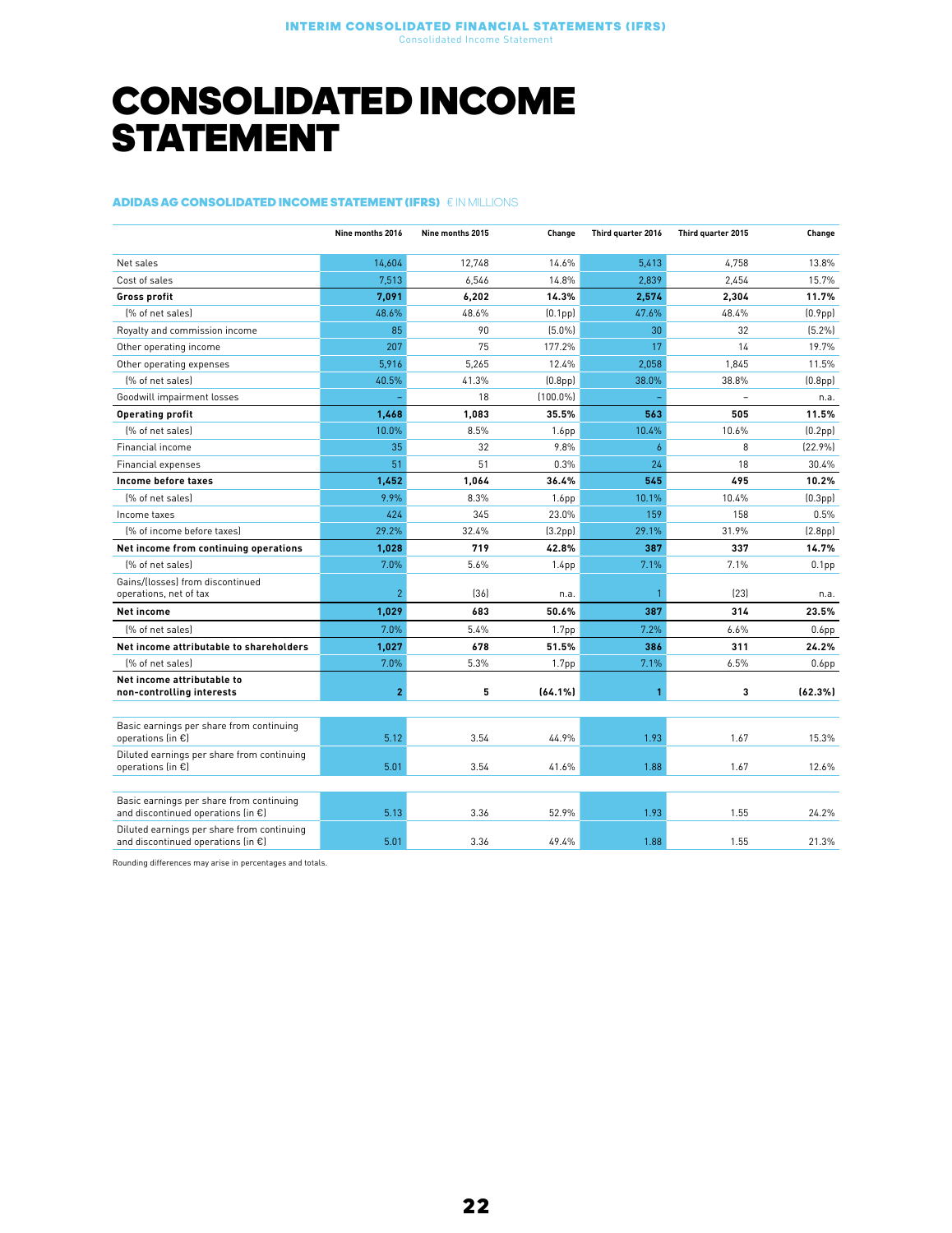### <span id="page-22-0"></span>CONSOLIDATED STATEMENT OF COMPREHENSIVE INCOME

#### ADIDAS AG CONSOLIDATED STATEMENT OF COMPREHENSIVE INCOME (IFRS) € IN MILLIONS

|                                                                                                                                 | Nine months 2016 | Nine months 2015 |
|---------------------------------------------------------------------------------------------------------------------------------|------------------|------------------|
| Net income after taxes                                                                                                          | 1,029            | 683              |
| Items of other comprehensive income that will not be reclassified subsequently to profit or loss                                |                  |                  |
| Remeasurements of defined benefit plans (IAS 19), net of tax <sup>1</sup>                                                       | [39]             | (2)              |
| Subtotal of items of other comprehensive income that will not be reclassified subsequently to<br>profit or loss                 | (39)             | (2)              |
| Items of other comprehensive income that will be reclassified to profit or loss when specific<br>conditions are met             |                  |                  |
| Net loss on cash flow hedges, net of tax                                                                                        | (100)            | (95)             |
| Reclassification of foreign currency differences on loss of significant influence                                               | (0)              | 5                |
| Currency translation differences                                                                                                | [116]            | 110              |
| Subtotal of items of other comprehensive income that will be reclassified to profit or loss when<br>specific conditions are met | (216)            | 19               |
|                                                                                                                                 |                  |                  |
| Other comprehensive income                                                                                                      | (255)            | 18               |
|                                                                                                                                 |                  |                  |
| Total comprehensive income                                                                                                      | 775              | 701              |
| Attributable to shareholders of adidas AG                                                                                       | 772              | 696              |
| Attributable to non-controlling interests                                                                                       | g                | 5                |

Rounding differences may arise in percentages and totals.

1 Includes actuarial gains or losses relating to defined benefit obligations, return on plan assets (excluding interest income) and the asset ceiling effect.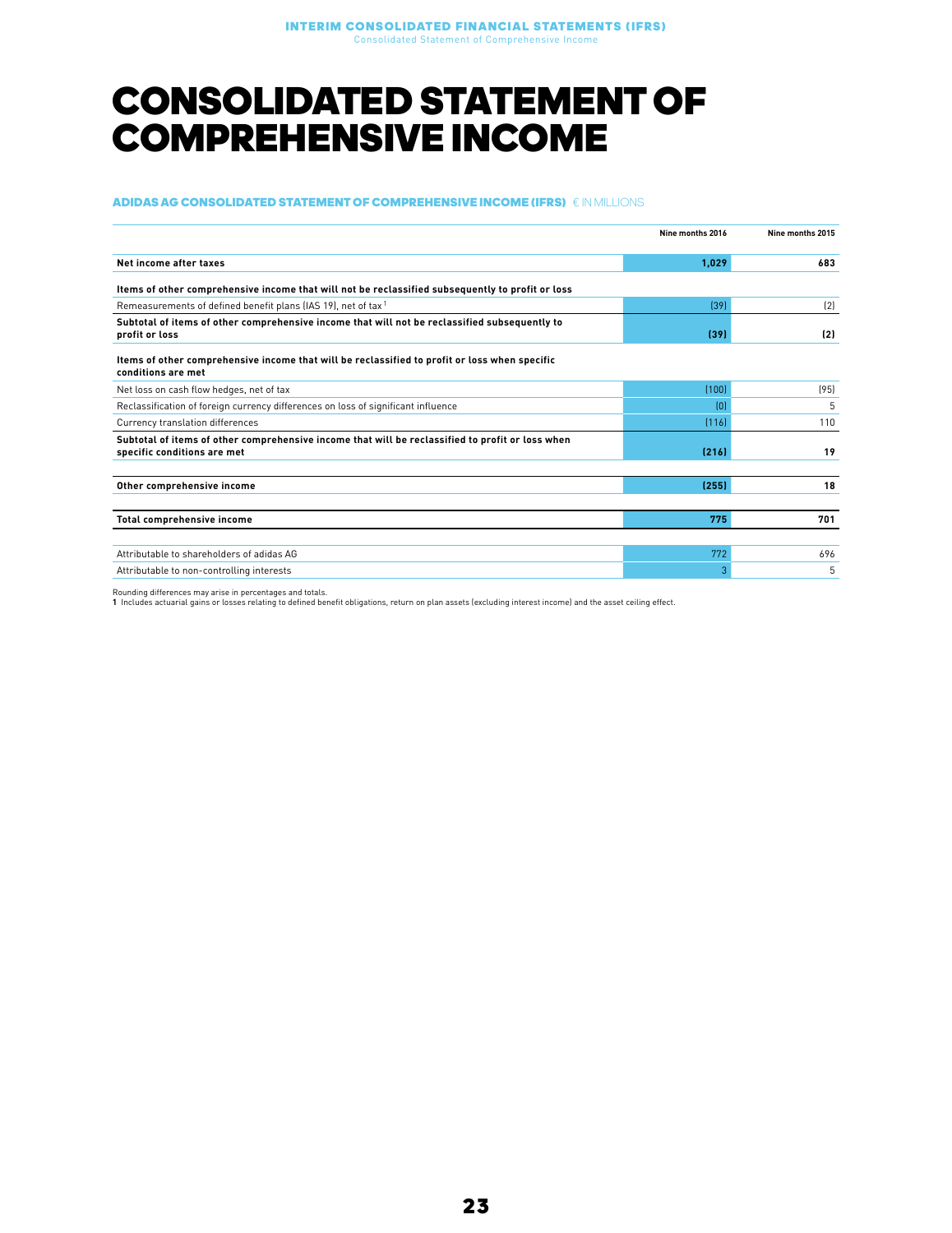### <span id="page-23-0"></span>CONSOLIDATED STATEMENT OF CHANGES IN EQUITY

#### ADIDAS AG CONSOLIDATED STATEMENT OF CHANGES IN EQUITY (IFRS) € IN MILLIONS

|                                                                                    |     | Share capital Capital reserve | <b>Cumulative</b><br>currency<br>translation<br>differences | Hedging<br>reserve | Other<br>reserves <sup>1</sup> | <b>Retained</b><br>earnings | Shareholders'<br>equity | Non-<br>controlling<br>interests | <b>Total equity</b> |
|------------------------------------------------------------------------------------|-----|-------------------------------|-------------------------------------------------------------|--------------------|--------------------------------|-----------------------------|-------------------------|----------------------------------|---------------------|
| <b>Balance at</b><br>December 31, 2014                                             | 204 | 777                           | (257)                                                       | 176                | (117)                          | 4,839                       | 5,624                   | (7)                              | 5,618               |
| Net income recognised<br>directly in equity                                        |     |                               | 114                                                         | (95)               | (2)                            |                             | 18                      | (0)                              | 18                  |
| Net income                                                                         |     |                               |                                                             |                    |                                | 678                         | 678                     | 5                                | 683                 |
| <b>Total comprehensive</b><br>income                                               |     |                               | 114                                                         | (95)               | (2)                            | 678                         | 696                     | 5                                | 701                 |
| Repurchase of treasury<br>shares                                                   | (4) |                               |                                                             |                    |                                | [297]                       | (301)                   |                                  | (301)               |
| Dividend payment                                                                   |     |                               |                                                             |                    |                                | (303)                       | [303]                   | [6]                              | (309)               |
| <b>Balance at</b><br>September 30, 2015                                            | 200 | 777                           | (142)                                                       | 81                 | (118)                          | 4,917                       | 5,716                   | (8)                              | 5,708               |
|                                                                                    |     |                               |                                                             |                    |                                |                             |                         |                                  |                     |
| <b>Balance</b> at<br>December 31, 2015                                             | 200 | 777                           | (123)                                                       | 59                 | (122)                          | 4,874                       | 5,666                   | (18)                             | 5,648               |
| Net income recognised<br>directly in equity                                        |     |                               | (116)                                                       | (100)              | (39)                           |                             | (255)                   | $\mathbf{1}$                     | (255)               |
| Net income                                                                         |     |                               |                                                             |                    |                                | 1,027                       | 1,027                   | $\overline{2}$                   | 1,029               |
| <b>Total comprehensive</b><br>income                                               |     |                               | (116)                                                       | (100)              | (39)                           | 1,027                       | 772                     | 3                                | 775                 |
| Re-issuance of treasury<br>shares due to the<br>conversion of convertible<br>bonds | 0   |                               |                                                             |                    |                                | 9                           | 9                       |                                  | 9                   |
| Dividend payment                                                                   |     |                               |                                                             |                    |                                | (320)                       | (320)                   | (2)                              | (322)               |
| <b>Balance at</b><br>September 30, 2016                                            | 200 | 777                           | (239)                                                       | (41)               | (161)                          | 5,590                       | 6,126                   | (17)                             | 6,109               |

Rounding differences may arise in percentages and totals.

1 Reserves for remeasurements of defined benefit plans (IAS 19), option plans and acquisition of shares from non-controlling interest shareholders.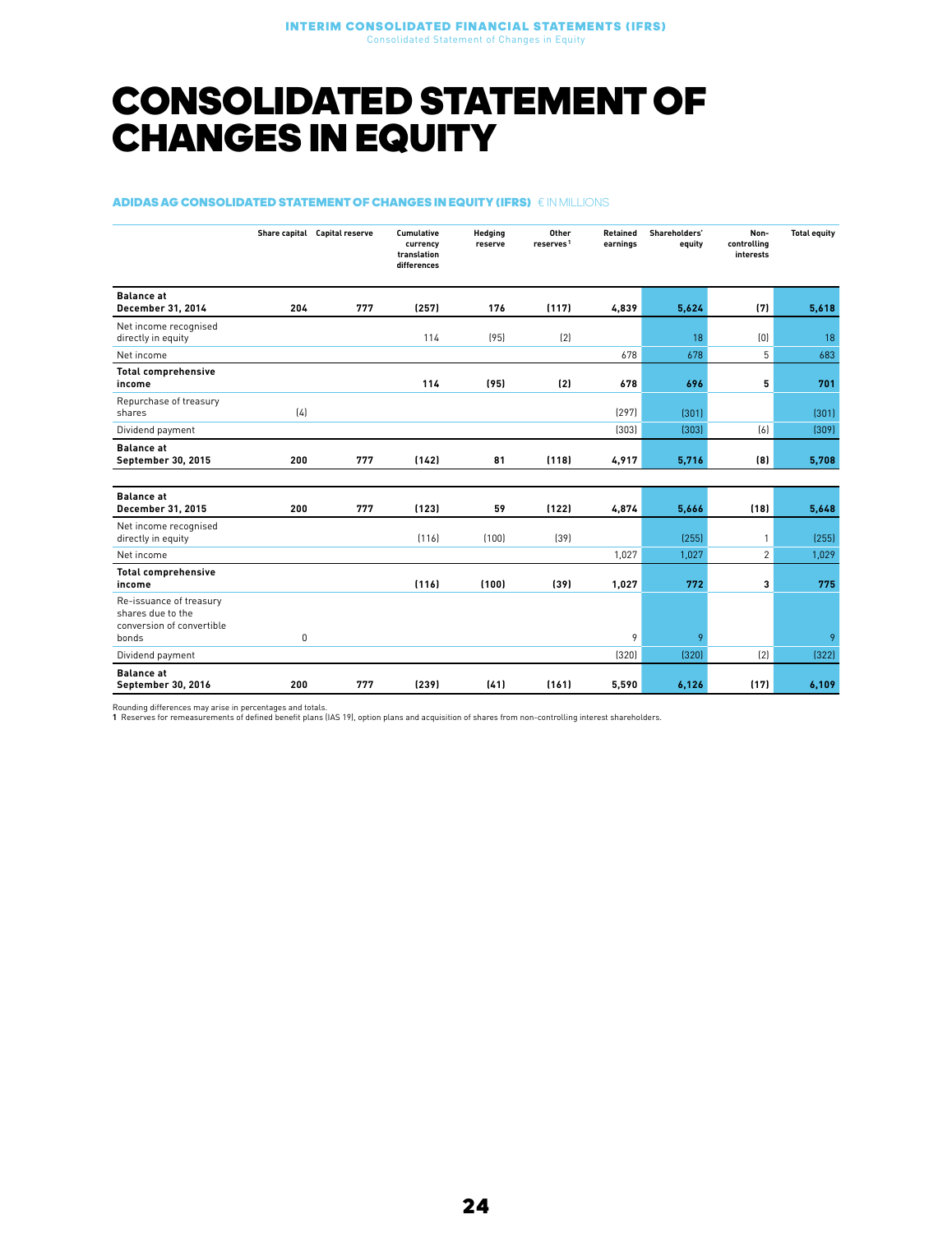### <span id="page-24-0"></span>CONSOLIDATED STATEMENT OF CASH FLOWS

#### ADIDAS AG CONSOLIDATED STATEMENT OF CASH FLOWS (IFRS) € IN MILLIONS

|                                                                                    | Nine months 2016 | Nine months 2015 |
|------------------------------------------------------------------------------------|------------------|------------------|
| <b>Operating activities:</b>                                                       |                  |                  |
| Income before taxes                                                                | 1,452            | 1,064            |
| <b>Adjustments for:</b>                                                            |                  |                  |
| Depreciation, amortisation and impairment losses                                   | 277              | 263              |
| Reversals of impairment losses                                                     | (1)              | (2)              |
| Unrealised foreign exchange losses, net                                            | 11               | 14               |
| Interest income                                                                    | (15)             | (13)             |
| Interest expense                                                                   | 46               | 49               |
| (Gains)/losses on sale of property, plant and equipment and intangible assets, net | (33)             | 7                |
| Operating profit before working capital changes                                    | 1,737            | 1,382            |
| Increase in receivables and other assets                                           | [893]            | (810)            |
| Increase in inventories                                                            | (117)            | (197)            |
| Increase in accounts payable and other liabilities                                 | 23               | 258              |
| Cash generated from operations before interest and taxes                           | 751              | 633              |
| Interest paid                                                                      | [23]             | [33]             |
| Income taxes paid                                                                  | (351)            | (300)            |
| Net cash generated from operating activities - continuing operations               | 376              | 300              |
| Net cash (used in)/generated from operating activities - discontinued operations   | (0)              | 13               |
| Net cash generated from operating activities                                       | 376              | 314              |
| Investing activities:                                                              |                  |                  |
| Purchase of trademarks and other intangible assets                                 | (41)             | (22)             |
| Proceeds from sale of trademarks and other intangible assets                       | $\overline{0}$   | 0                |
| Purchase of property, plant and equipment                                          | (320)            | (289)            |
| Proceeds from sale of property, plant and equipment                                | 4                | 3                |
| Proceeds from sale of assets held for sale                                         | 14               |                  |
| Proceeds from sale of a disposal group                                             | 28               |                  |
| Acquisition of subsidiaries and other business units net of cash acquired          | ÷                | (217)            |
| Proceeds from disposal of discontinued operations net of cash disposed             | ÷                | 165              |
| Purchase of short-term financial assets                                            | (0)              | [0]              |
| Purchase of investments and other long-term assets                                 | (32)             | (42)             |
| Interest received                                                                  | 15               | 13               |
| Net cash used in investing activities - continuing operations                      | (332)            | (388)            |
| Net cash used in investing activities - discontinued operations                    |                  | (6)              |
| Net cash used in investing activities                                              | (332)            | (394)            |
| <b>Financing activities:</b>                                                       |                  |                  |
| Repayments of long-term borrowings                                                 |                  | (10)             |
| Repayments of finance lease obligations                                            | [2]              | (2)              |
| Dividend paid to shareholders of adidas AG                                         | (320)            | (303)            |
| Dividend paid to non-controlling interest shareholders                             | (2)              | (6)              |
| Repurchase of treasury shares                                                      |                  | (301)            |
| Proceeds from short-term borrowings                                                | 346              | 181              |
| Repayments of short-term borrowings                                                | (138)            | (103)            |
| Net cash used in financing activities                                              | (116)            | (544)            |
|                                                                                    |                  |                  |
| Effect of exchange rates on cash                                                   | (29)             | $\overline{2}$   |
| Decrease of cash and cash equivalents                                              | (101)            | (622)            |
| Cash and cash equivalents at beginning of the year                                 | 1,365            | 1,683            |
| Cash and cash equivalents at the end of period                                     | 1,264            | 1,060            |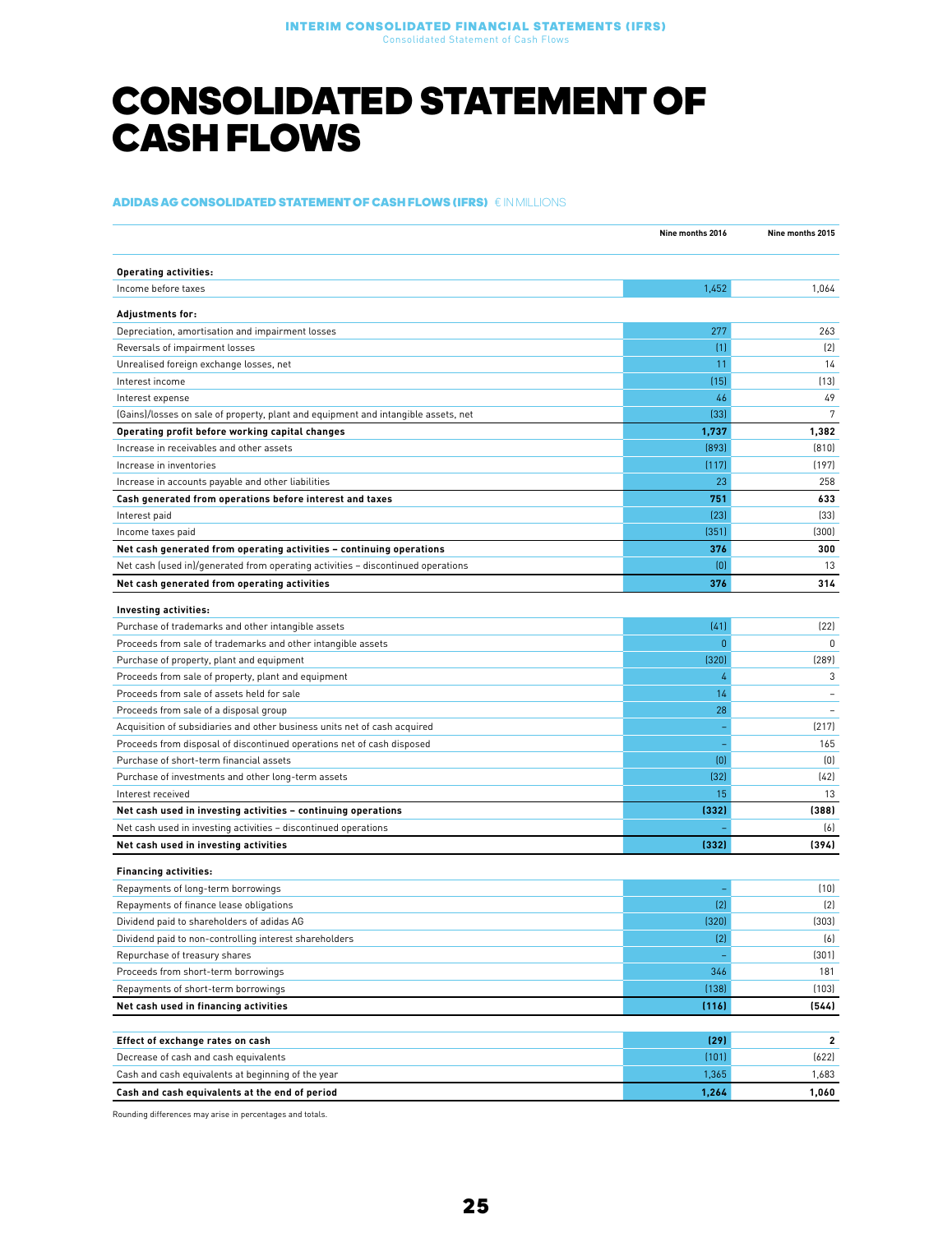### <span id="page-25-0"></span>SELECTED EXPLANATORY NOTES TO THE INTERIM CONSOLIDATED FINANCIAL STATEMENTS (IFRS) ASATSEPTEMBER 30, 2016

#### 1 GENERAL

The interim consolidated financial statements of adidas AG and its direct and indirect subsidiaries (collectively the 'Group') for the first nine months ending September 30, 2016 are prepared in compliance with International Financial Reporting Standards (IFRS), as adopted by the European Union (EU). The Group applied all International Financial Reporting Standards issued by the International Accounting Standards Board (IASB) and Interpretations of the IFRS Interpretations Committee effective as at September 30, 2016.

These interim consolidated financial statements have been prepared in compliance with International Accounting Standard IAS 34 'Interim Financial Reporting' and with German Accounting Standard GAS 16 'Interim Financial Reporting'. Accordingly, these interim consolidated financial statements do not include all of the information and notes required for consolidated financial statements at financial year-ends. Therefore, these interim consolidated financial statements should be read in conjunction with the 2015 annual consolidated financial statements. The accounting policies as well as principles and practices applied in the consolidated financial statements for the year ending December 31, 2015 also apply to the interim consolidated financial statements for the first nine months ending September 30, 2016.

An exemption to this principle is the application of new/revised standards and interpretations which are effective for financial years starting from January 1, 2016. The application of new/revised standards does not have any material impact on the Group's financial position, results of operations and cash flows.

The interim consolidated financial statements and the interim Group management report have not been audited in accordance with § 317 German Commercial Code (Handelsgesetzbuch – HGB) or reviewed by an auditor.

Costs that are incurred unevenly during the financial year are anticipated or deferred in the interim consolidated financial statements only if it would be also appropriate to anticipate or defer such costs at the end of the financial year.

The results of operations for the first nine months ending September 30, 2016 are not necessarily indicative of results to be expected for the entire year.

The interim consolidated financial statements are presented in euros (€) and, unless otherwise stated, all values are presented in millions of euros (€ in millions). Due to rounding principles, numbers presented may not sum up exactly to totals provided.

#### 2 SEASONALITY

The sales of the Group in certain product categories are seasonal and therefore revenues and attributable earnings may vary within the financial year. Sales and earnings tend to be strongest in the first and third quarters of the financial year because these coincide with the launch of the spring/summer and fall/ winter collections, respectively. This is especially relevant for the adidas and Reebok brands, whose sales account for approximately 90% of the Group's net sales. However, shifts in the share of sales and attributable earnings of particular product categories, brands or the regional composition may occur throughout the year.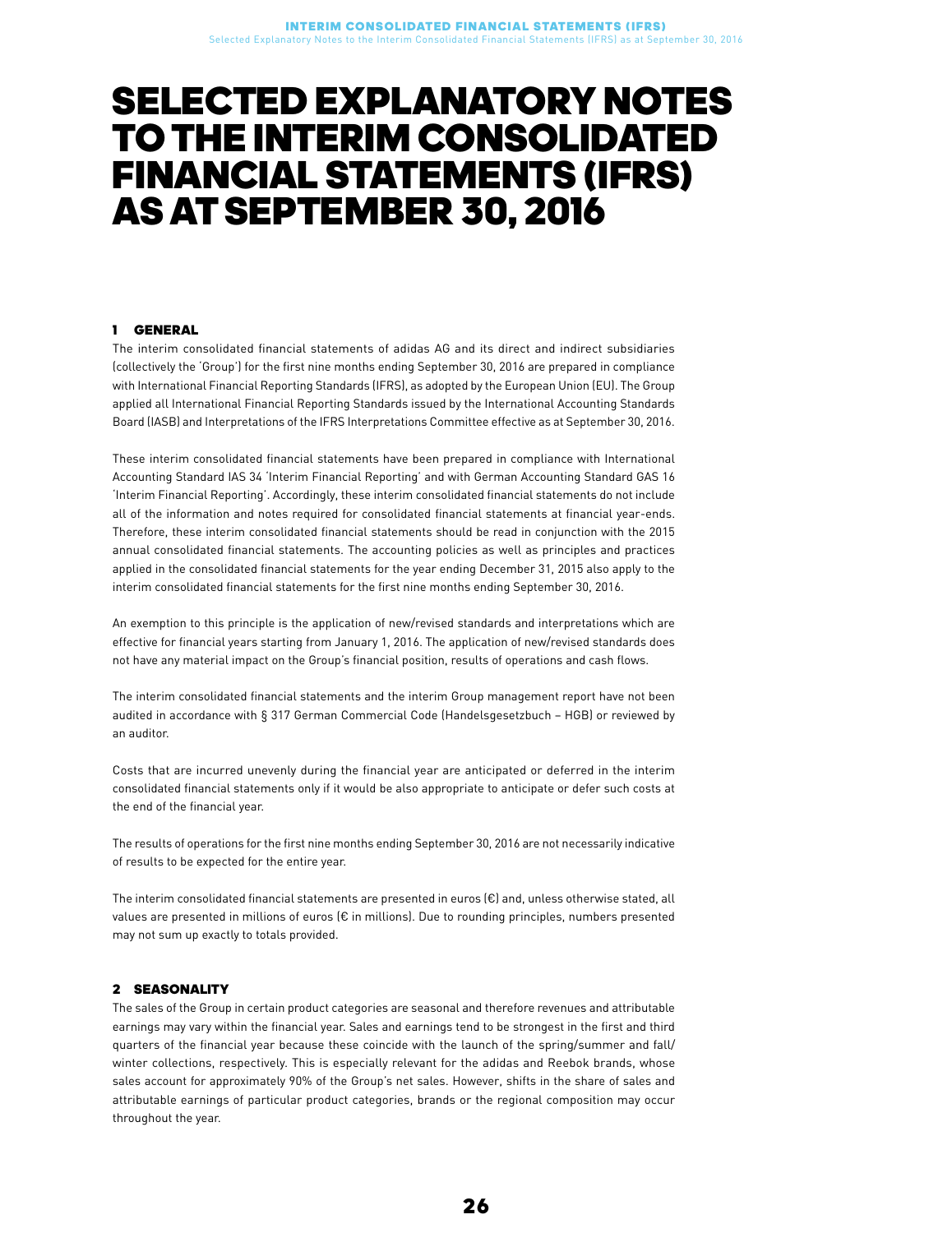#### 3 DISCONTINUED OPERATIONS

In July 2015, the adidas Group completed the sale of the Rockport operating segment. The net result of discontinued operations presented in the consolidated income statement at September 30, 2016 mainly contains the fair value adjustment of the contingent consideration.

#### 4 DISPOSAL OF SUBSIDIARIES AS WELL AS ASSETS AND LIABILITIES

On June 30, 2016, the adidas Group formally completed the divestiture of its Mitchell & Ness business. The initial closing will be finalised within the next nine months through a subsequent second closing. Due to the loss of control of this business with the initial closing, the adidas Group no longer consolidates all remaining assets and liabilities of the Mitchell & Ness business which are legally not yet transferred.

#### 5 ASSETS/LIABILITIES CLASSIFIED AS HELD FOR SALE

The sale of land of adidas AG was completed in January 2016 due to the fulfilment of outstanding conditions arising from a signed contract. Consequently, assets classified as held for sale at December 31, 2015 amounting to € 11 million are derecognised from the consolidated statement of financial position.

As of September 30, 2016, assets and liabilities from the Mitchell & Ness business which have not yet been legally transferred are no longer presented as a disposal group as a result of the loss of control of the Mitchell & Ness business  $\bullet$  see note 4.

#### 6 SHAREHOLDERS' EQUITY

During the period from January 1, 2016 to September 30, 2016, the nominal capital of adidas AG ('the company') remained unchanged. Consequently, on September 30, 2016, the nominal capital of adidas AG amounted to € 209,216,186, divided into 209,216,186 registered no-par-value shares ('registered shares').

Based on the authorisation to repurchase treasury shares granted to the Executive Board of adidas AG by the Annual General Meeting on May 8, 2014, the company holds treasury shares, which were repurchased within the first and the second tranche of the share buyback programme in the years 2014 and 2015 with the purpose of either cancelling the shares, thus reducing the nominal capital, or settling potential obligations arising from the company's € 500 million convertible bond due on June 14, 2019. As a result of conversion rights exercised, a total of 110,333 shares were delivered in the period from January 1, 2016 to September 30, 2016. On September 30, 2016, the company held a total of 8,908,436 treasury shares. The amount of shares corresponded to a notional amount of € 8,908,436 in the nominal capital and consequently 4.26% of the nominal capital. In accordance with § 71b German Stock Corporation Act (Aktiengesetz - AktG), the treasury shares held directly or indirectly do not confer any rights to the company.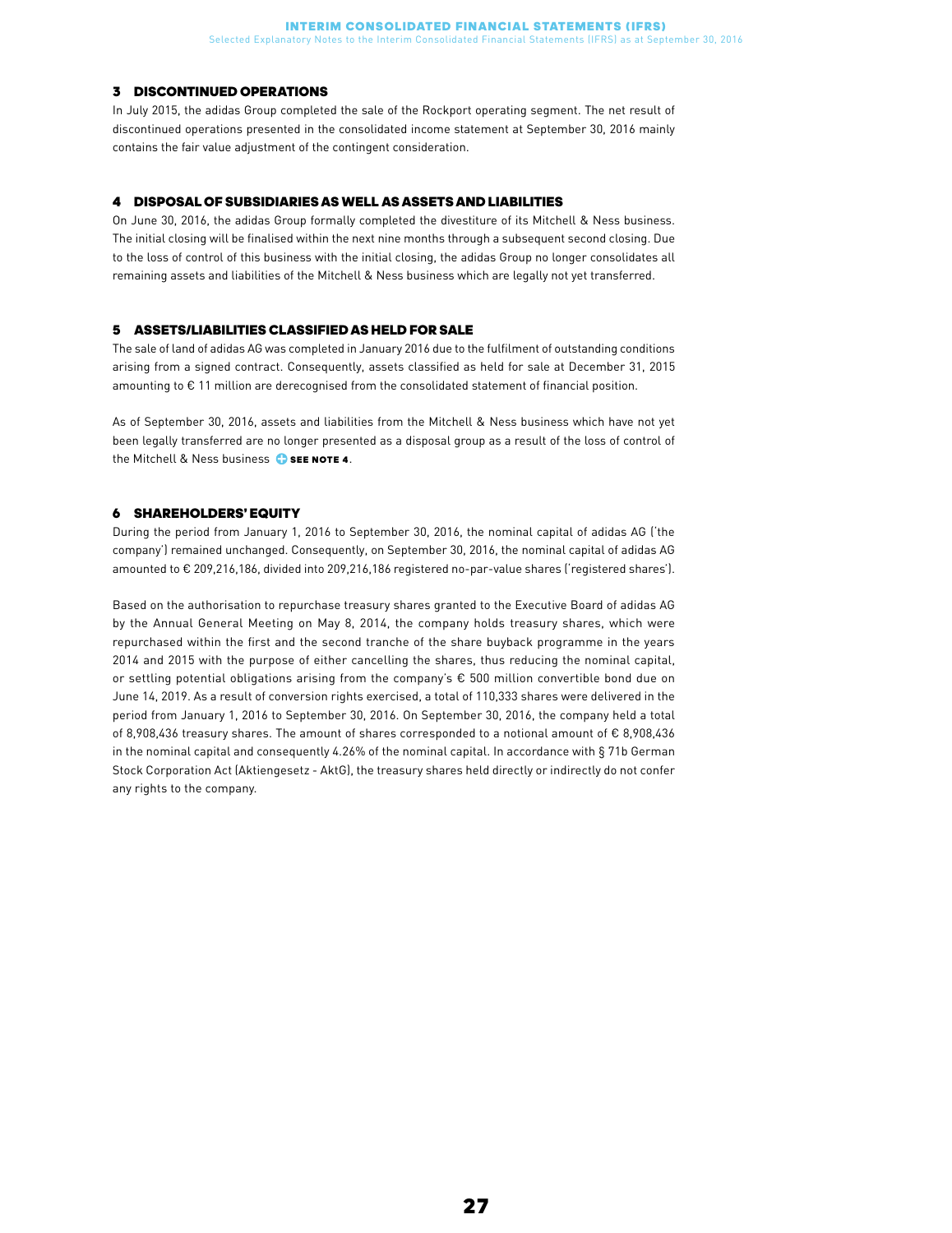#### 7 FINANCIAL INSTRUMENTS

#### CARRYING AMOUNTS OF FINANCIAL INSTRUMENTS AS AT SEPTEMBER 30, 2016, ACCORDING TO CATEGORIES OF IAS 39 AND THEIR FAIR VALUES

| $\epsilon$ in millions                                                              | Category      | Carrying         | <b>Measurement according to IAS 39</b> |                         |                             | Measure-               | Fair value       |
|-------------------------------------------------------------------------------------|---------------|------------------|----------------------------------------|-------------------------|-----------------------------|------------------------|------------------|
|                                                                                     | according to  | amount           | Amortised                              | <b>Fair value</b>       | <b>Fair value</b>           | ment                   | Sep. 30,         |
|                                                                                     | <b>IAS 39</b> | Sep. 30,<br>2016 | cost                                   | recognised<br>in equity | recognised<br>in net income | according<br>to IAS 17 | 2016             |
|                                                                                     |               |                  |                                        |                         |                             |                        |                  |
| <b>Financial assets</b>                                                             |               |                  |                                        |                         |                             |                        |                  |
| Cash and cash equivalents                                                           | n.a.          | 1,264            | 1,264                                  |                         |                             |                        | 1,264            |
| Short-term financial assets                                                         | FAHfT         | 5                |                                        |                         | 5                           |                        | 5.               |
| Accounts receivable                                                                 | LaR           | 2,715            | 2,715                                  |                         |                             |                        | 2,715            |
| Other current financial assets                                                      |               |                  |                                        |                         |                             |                        |                  |
| Derivatives being part of a hedge                                                   | n.a.          | 139              |                                        | 139                     |                             |                        | 139              |
| Derivatives not being part of a hedge                                               | FAHfT         | 17               |                                        |                         | 17                          |                        | 17               |
| Promissory notes                                                                    | AfS           | 15               |                                        |                         | 15                          |                        | 15               |
| Other financial assets                                                              | LaR           | 311              | 311                                    |                         |                             |                        | 311              |
| Long-term financial assets                                                          |               |                  |                                        |                         |                             |                        |                  |
| Other equity investments                                                            | FAHfT         | 81               |                                        |                         | 81                          |                        | 81               |
| Available-for-sale financial assets                                                 | AfS           | 104              | 68                                     | 36                      |                             |                        | 104              |
| Loans                                                                               | LaR           | $\overline{2}$   | $\overline{c}$                         |                         |                             |                        | $\overline{2}$   |
| Other non-current financial assets                                                  |               |                  |                                        |                         |                             |                        |                  |
| Derivatives being part of a hedge                                                   | n.a.          | 9                |                                        | 9                       |                             |                        | 9                |
| Derivatives not being part of a hedge                                               | FAHfT         | 18               |                                        |                         | 18                          |                        | 18               |
| Promissory notes                                                                    | AfS           | 28               |                                        |                         | 28                          |                        | 28               |
| Other financial assets                                                              | LaR           | 33               | 33                                     |                         |                             |                        | 33               |
| Assets classified as held for sale                                                  | LaR           |                  | $\overline{a}$                         |                         |                             |                        |                  |
| <b>Financial liabilities</b>                                                        |               |                  |                                        |                         |                             |                        |                  |
| Short-term borrowings                                                               |               |                  |                                        |                         |                             |                        |                  |
| Bank borrowings                                                                     | FLAC          | 574              | 574                                    |                         |                             |                        | 574              |
| Private placements                                                                  | <b>FLAC</b>   |                  | $\overline{\phantom{0}}$               |                         |                             |                        |                  |
| Eurobond                                                                            | FLAC          |                  | $\overline{a}$                         |                         |                             |                        |                  |
| Convertible bond                                                                    | <b>FLAC</b>   | 483              | 483                                    |                         |                             |                        | 929              |
| Accounts payable                                                                    | <b>FLAC</b>   | 1,689            | 1,689                                  |                         |                             |                        | 1,689            |
| Current accrued liabilities                                                         | FLAC          | 628              | 628                                    |                         |                             |                        | 628              |
| Other current financial liabilities                                                 |               |                  |                                        |                         |                             |                        |                  |
| Derivatives being part of a hedge                                                   | n.a.          | 138              |                                        | 138                     |                             |                        | 138              |
| Derivatives not being part of a hedge                                               | <b>FLHfT</b>  | 22               |                                        |                         | 22                          |                        | 22               |
| Earn-out components                                                                 | n.a.          | $\overline{2}$   |                                        |                         | $\overline{2}$              |                        | $\overline{2}$   |
| Other financial liabilities                                                         | <b>FLAC</b>   | 33               | 33                                     |                         |                             |                        | 33               |
| Finance lease obligations                                                           | n.a.          | 3                |                                        |                         |                             | 3                      | 3                |
| Long-term borrowings                                                                |               |                  |                                        |                         |                             |                        |                  |
| Bank borrowings                                                                     | <b>FLAC</b>   |                  | $\overline{a}$                         |                         |                             |                        |                  |
| Private placements                                                                  | <b>FLAC</b>   |                  |                                        |                         |                             |                        |                  |
| Eurobond                                                                            | <b>FLAC</b>   | 982              | 982                                    |                         |                             |                        | 1,062            |
| Convertible bond                                                                    | <b>FLAC</b>   |                  |                                        |                         |                             |                        |                  |
| Non-current accrued liabilities                                                     | <b>FLAC</b>   | 10               | $\overline{a}$<br>10                   |                         |                             |                        | 10               |
| Other non-current financial liabilities                                             |               |                  |                                        |                         |                             |                        |                  |
| Derivatives being part of a hedge                                                   |               | 3                |                                        | 3                       |                             |                        | $\mathbf{3}$     |
|                                                                                     | n.a.<br>FLHfT | $\mathbf{1}$     |                                        |                         | 1                           |                        | $\mathbf{1}$     |
| Derivatives not being part of a hedge                                               |               |                  |                                        |                         |                             |                        |                  |
| Earn-out components                                                                 | n.a.          | 19               |                                        |                         | 19                          |                        | 19               |
| Other financial liabilities                                                         | <b>FLAC</b>   | $\pmb{0}$        | $\mathbb O$                            |                         |                             |                        | $\mathbf{0}$     |
| Finance lease obligations                                                           | n.a.          | 6                |                                        |                         |                             | 6                      | $\boldsymbol{6}$ |
| Liabilities classified as held for sale                                             | <b>FLAC</b>   |                  | $\overline{a}$                         |                         |                             |                        |                  |
| Thereof: aggregated by category according to IAS 39                                 |               |                  |                                        |                         |                             |                        |                  |
| Financial assets at fair value through profit or loss                               |               | 121              |                                        |                         |                             |                        |                  |
| Thereof: designated as such upon initial recognition (Fair Value Option - FVO)      |               | ÷                |                                        |                         |                             |                        |                  |
| Thereof: Held for Trading (FAHfT)                                                   |               | 121              |                                        |                         |                             |                        |                  |
| Loans and Receivables (LaR)                                                         |               | 3,060            |                                        |                         |                             |                        |                  |
| Available-for-Sale Financial Assets (AfS)                                           |               | 148              |                                        |                         |                             |                        |                  |
| Financial Liabilities Measured at Amortised Cost (FLAC)                             |               | 4,399            |                                        |                         |                             |                        |                  |
| Financial Liabilities at fair value through profit or loss Held for Trading (FLHfT) |               | 23               |                                        |                         |                             |                        |                  |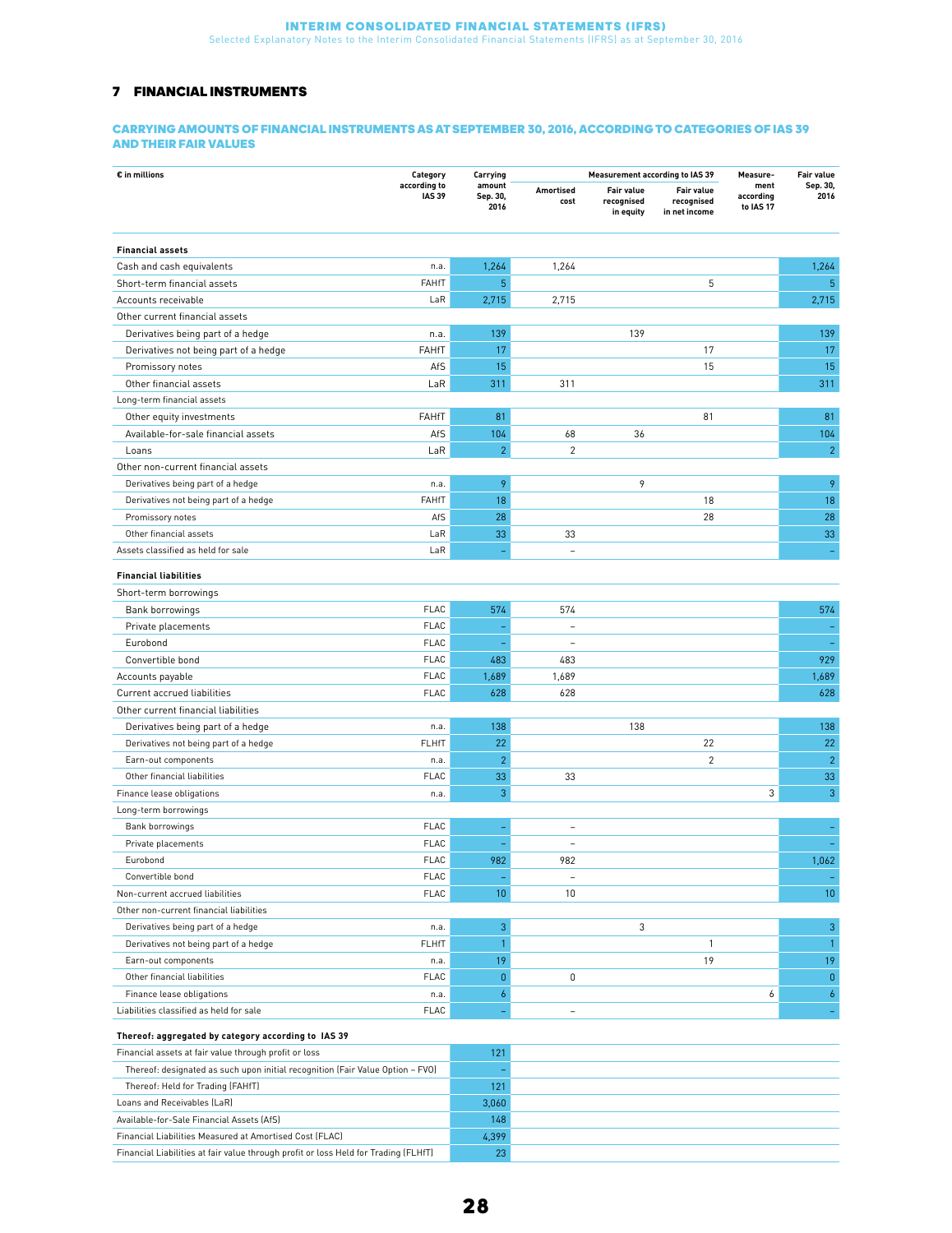Selected Explanatory Notes to the Interim Consolidated Financial Statements (IFRS) as at September 30, 2016

#### CARRYING AMOUNTS OF FINANCIAL INSTRUMENTS AS AT DECEMBER 31, 2015, ACCORDING TO CATEGORIES OF IAS 39 AND THEIR FAIR VALUES

| $\epsilon$ in millions                                                              | Category                      | Carrying                | <b>Measurement according to IAS 39</b> |                                              |                                           | Measure-                       | <b>Fair value</b> |
|-------------------------------------------------------------------------------------|-------------------------------|-------------------------|----------------------------------------|----------------------------------------------|-------------------------------------------|--------------------------------|-------------------|
|                                                                                     | according to<br><b>IAS 39</b> | amount<br>Dec. 31, 2015 | <b>Amortised</b><br>cost               | <b>Fair value</b><br>recognised<br>in equity | Fair value<br>recognised<br>in net income | ment<br>according<br>to IAS 17 | Dec. 31, 2015     |
| <b>Financial assets</b>                                                             |                               |                         |                                        |                                              |                                           |                                |                   |
| Cash and cash equivalents                                                           | n.a.                          | 1,365                   | 1,365                                  |                                              |                                           |                                | 1,365             |
| Short-term financial assets                                                         | <b>FAHfT</b>                  | $\overline{5}$          |                                        |                                              | 5                                         |                                | 5                 |
| Accounts receivable                                                                 | LaR                           | 2,049                   | 2,049                                  |                                              |                                           |                                | 2,049             |
| Other current financial assets                                                      |                               |                         |                                        |                                              |                                           |                                |                   |
| Derivatives being part of a hedge                                                   | n.a.                          | 179                     |                                        | 179                                          |                                           |                                | 179               |
| Derivatives not being part of a hedge                                               | <b>FAHfT</b>                  | 28                      |                                        |                                              | 28                                        |                                | 28                |
| Other financial assets                                                              | LaR                           | 160                     | 160                                    |                                              |                                           |                                | 161               |
| Long-term financial assets                                                          |                               |                         |                                        |                                              |                                           |                                |                   |
| Other equity investments                                                            | <b>FAHfT</b>                  | 81                      |                                        |                                              | 81                                        |                                | 81                |
| Available-for-sale financial assets                                                 | AfS                           | 58                      | 22                                     | 36                                           |                                           |                                | 58                |
| Loans                                                                               | LaR                           | $\mathbf{1}$            | $\mathbf{1}$                           |                                              |                                           |                                | $\mathbf{1}$      |
| Other non-current financial assets                                                  |                               |                         |                                        |                                              |                                           |                                |                   |
| Derivatives being part of a hedge                                                   | n.a.                          | $\overline{2}$          |                                        | $\overline{2}$                               |                                           |                                | $\overline{2}$    |
| Derivatives not being part of a hedge                                               | <b>FAHfT</b>                  | 20                      |                                        |                                              | 20                                        |                                | 20                |
| Promissory notes                                                                    | AfS                           | 42                      |                                        | 42                                           |                                           |                                | 42                |
| Other financial assets                                                              | $_{\sf{LaR}}$                 | 36                      | 36                                     |                                              |                                           |                                | 36                |
| Assets classified as held for sale                                                  | LaR                           | $\pmb{0}$               | 0                                      |                                              |                                           |                                | $\pmb{0}$         |
|                                                                                     |                               |                         |                                        |                                              |                                           |                                |                   |
| <b>Financial liabilities</b>                                                        |                               |                         |                                        |                                              |                                           |                                |                   |
| Short-term borrowings                                                               |                               |                         |                                        |                                              |                                           |                                |                   |
| Bank borrowings                                                                     | FLAC                          | 229                     | 229                                    |                                              |                                           |                                | 229               |
| Private placements                                                                  | <b>FLAC</b>                   | 138                     | 138                                    |                                              |                                           |                                | 138               |
| Eurobond                                                                            | <b>FLAC</b>                   | Ξ                       | $\overline{\phantom{a}}$               |                                              |                                           |                                |                   |
| Convertible bond                                                                    | <b>FLAC</b><br><b>FLAC</b>    |                         | $\sim$                                 |                                              |                                           |                                |                   |
| Accounts payable                                                                    |                               | 2,024                   | 2,024                                  |                                              |                                           |                                | 2,024<br>596      |
| Current accrued liabilities<br>Other current financial liabilities                  | <b>FLAC</b>                   | 596                     | 596                                    |                                              |                                           |                                |                   |
|                                                                                     |                               |                         |                                        |                                              |                                           |                                |                   |
| Derivatives being part of a hedge                                                   | n.a.                          | 36<br>25                |                                        | 36                                           |                                           |                                | 36                |
| Derivatives not being part of a hedge                                               | FLHfT                         |                         |                                        |                                              | 25                                        |                                | 25                |
| Other financial liabilities                                                         | FLAC                          | 79                      | 79                                     |                                              |                                           |                                | 79                |
| Finance lease obligations                                                           | n.a.                          | 3                       |                                        |                                              |                                           | 3                              | 3                 |
| Long-term borrowings                                                                |                               |                         |                                        |                                              |                                           |                                |                   |
| Bank borrowings                                                                     | <b>FLAC</b>                   | ۳                       | $\equiv$                               |                                              |                                           |                                | ٠                 |
| Private placements                                                                  | FLAC                          | $\equiv$                | $\overline{\phantom{a}}$               |                                              |                                           |                                |                   |
| Eurobond                                                                            | <b>FLAC</b>                   | 981                     | 981                                    |                                              |                                           |                                | 997               |
| Convertible bond                                                                    | <b>FLAC</b>                   | 483                     | 483                                    |                                              |                                           |                                | 629               |
| Non-current accrued liabilities                                                     | <b>FLAC</b>                   | 14                      | 14                                     |                                              |                                           |                                | 14                |
| Other non-current financial liabilities                                             |                               |                         |                                        |                                              |                                           |                                |                   |
| Derivatives being part of a hedge                                                   | n.a.                          | ÷                       |                                        |                                              |                                           |                                |                   |
| Derivatives not being part of a hedge                                               | <b>FLHfT</b>                  | $\pmb{0}$               |                                        |                                              | 0                                         |                                | $\pmb{0}$         |
| Finance lease obligations                                                           | n.a.                          | 6                       |                                        |                                              |                                           | 6                              | $\pmb{6}$         |
| Earn-out components                                                                 | n.a.                          | 21                      |                                        |                                              | 21                                        |                                | 21                |
| Liabilities classified as held for sale                                             | FLAC                          | $\pmb{0}$               | 0                                      |                                              |                                           |                                | $\pmb{0}$         |
| Thereof: aggregated by category according to IAS 39                                 |                               |                         |                                        |                                              |                                           |                                |                   |
| Financial assets at fair value through profit or loss                               |                               | 133                     |                                        |                                              |                                           |                                |                   |
| Thereof: designated as such upon initial recognition (Fair Value Option - FVO)      |                               |                         |                                        |                                              |                                           |                                |                   |
| Thereof: Held for Trading (FAHfT)                                                   |                               | 133                     |                                        |                                              |                                           |                                |                   |
| Loans and Receivables (LaR)                                                         |                               | 2,246                   |                                        |                                              |                                           |                                |                   |
| Available-for-Sale Financial Assets (AfS)                                           |                               | 100                     |                                        |                                              |                                           |                                |                   |
| Financial Liabilities Measured at Amortised Cost (FLAC)                             |                               | 4,555                   |                                        |                                              |                                           |                                |                   |
| Financial Liabilities at fair value through profit or loss Held for Trading (FLHfT) |                               | 26                      |                                        |                                              |                                           |                                |                   |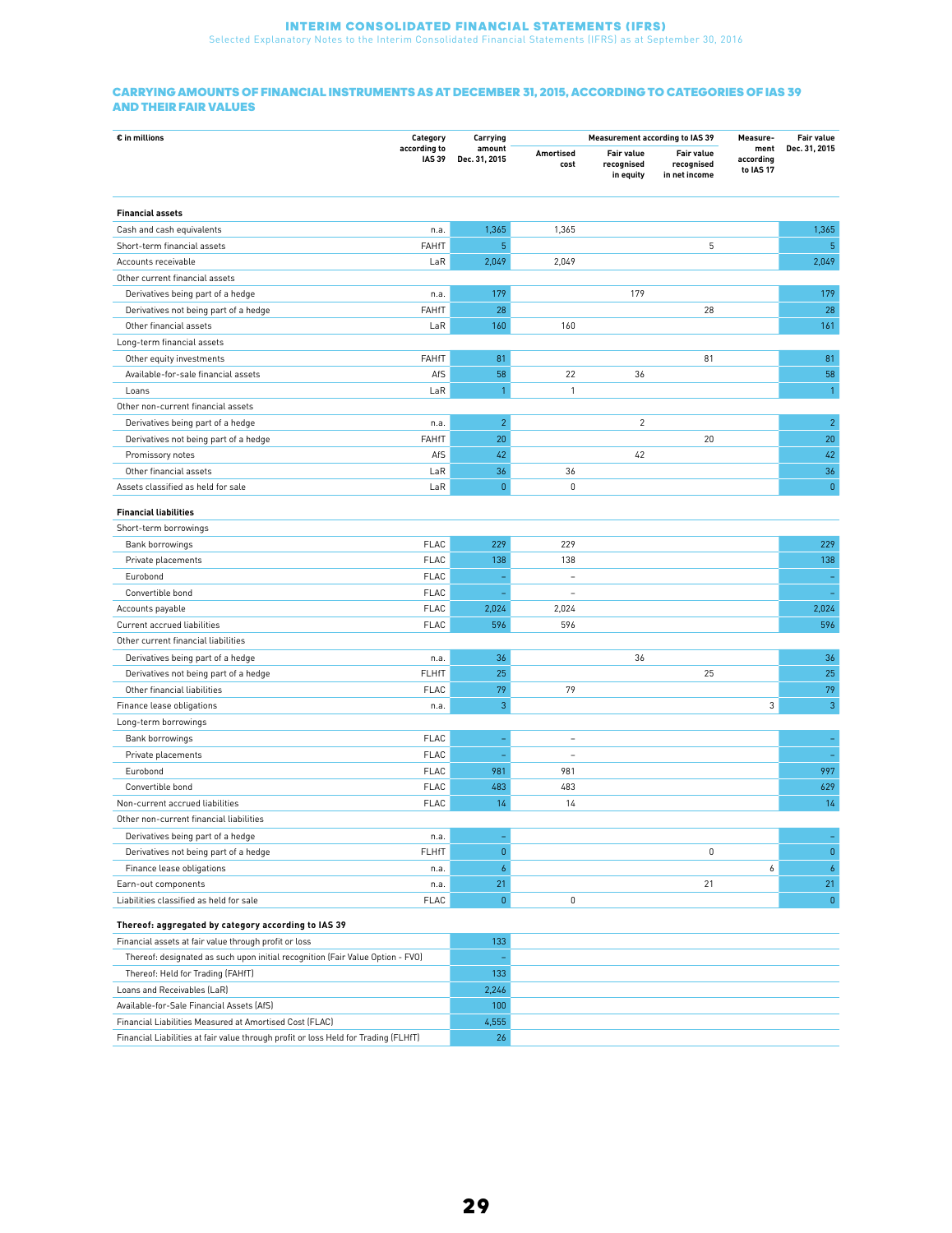Selected Explanatory Notes to the Interim Consolidated Financial Statements (IFRS) as at September 30, 2016

#### FAIR VALUE HIERARCHY OF FINANCIAL INSTRUMENTS ACCORDING TO IFRS 13 AS AT SEPTEMBER 30, 2016

| $\epsilon$ in millions                | <b>Fair value</b><br>Sep. 30, 2016 | Level 1 | Level 2 | Level 3 |
|---------------------------------------|------------------------------------|---------|---------|---------|
| Short-term financial assets           | 5                                  |         | 5       |         |
| Derivative financial instruments      |                                    |         |         |         |
| Derivatives being part of a hedge     | 148                                |         | 148     |         |
| Derivatives not being part of a hedge | 35                                 |         | 35      |         |
| Long-term financial assets            | 117                                |         | 36      | 81      |
| Promissory notes                      | 43                                 |         |         | 43      |
| <b>Financial assets</b>               | 348                                |         | 224     | 124     |
|                                       |                                    |         |         |         |
| Short-term borrowings                 | 1,503                              |         | 1,503   |         |
| Derivative financial instruments      |                                    |         |         |         |
| Derivatives being part of a hedge     | 141                                |         | 141     |         |
| Derivatives not being part of a hedge | 23                                 |         | 23      |         |
| Long-term borrowings                  | 1,062                              | 1,062   |         |         |
| Earn-out components                   | 21                                 |         |         | 21      |
| <b>Financial liabilities</b>          | 2,752                              | 1,062   | 1,668   | 21      |

Level 1 is based on quoted prices in active markets for identical assets or liabilities.

Level 2 is based on inputs other than quoted prices included within Level 1 that are observable for the asset or liability, either directly (i.e. as prices) or indirectly (i.e. derived from prices).<br>Level 3 is based on inp

#### FAIR VALUE HIERARCHY OF FINANCIAL INSTRUMENTS ACCORDING TO IFRS 13 AS AT DECEMBER 31, 2015

| $\epsilon$ in millions                | <b>Fair value</b><br>Dec. 31, 2015 | Level 1 | Level 2 | Level 3 |
|---------------------------------------|------------------------------------|---------|---------|---------|
| Short-term financial assets           | 5                                  |         | 5       |         |
| Derivative financial instruments      |                                    |         |         |         |
| Derivatives being part of a hedge     | 181                                |         | 181     |         |
| Derivatives not being part of a hedge | 47                                 |         | 47      |         |
| Long-term financial assets            | 117                                |         | 36      | 81      |
| Promissory notes                      | 42                                 |         |         | 42      |
| <b>Financial assets</b>               | 392                                |         | 269     | 123     |
| Short-term borrowings                 | 366                                |         | 366     |         |
| Derivative financial instruments      |                                    |         |         |         |
| Derivatives being part of a hedge     | 36                                 |         | 36      |         |
| Derivatives not being part of a hedge | 26                                 |         | 26      |         |
| Long-term borrowings                  | 1,626                              | 1,626   |         |         |
| Earn-out components                   | 21                                 |         |         | 21      |
| <b>Financial liabilities</b>          | 2,075                              | 1,626   | 428     | 21      |

Level 1 is based on quoted prices in active markets for identical assets or liabilities.

Level 2 is based on inputs other than quoted prices included within Level 1 that are observable for the asset or liability, either directly (i.e. as prices) or indirectly (i.e. derived from prices).<br>Level 3 is based on inp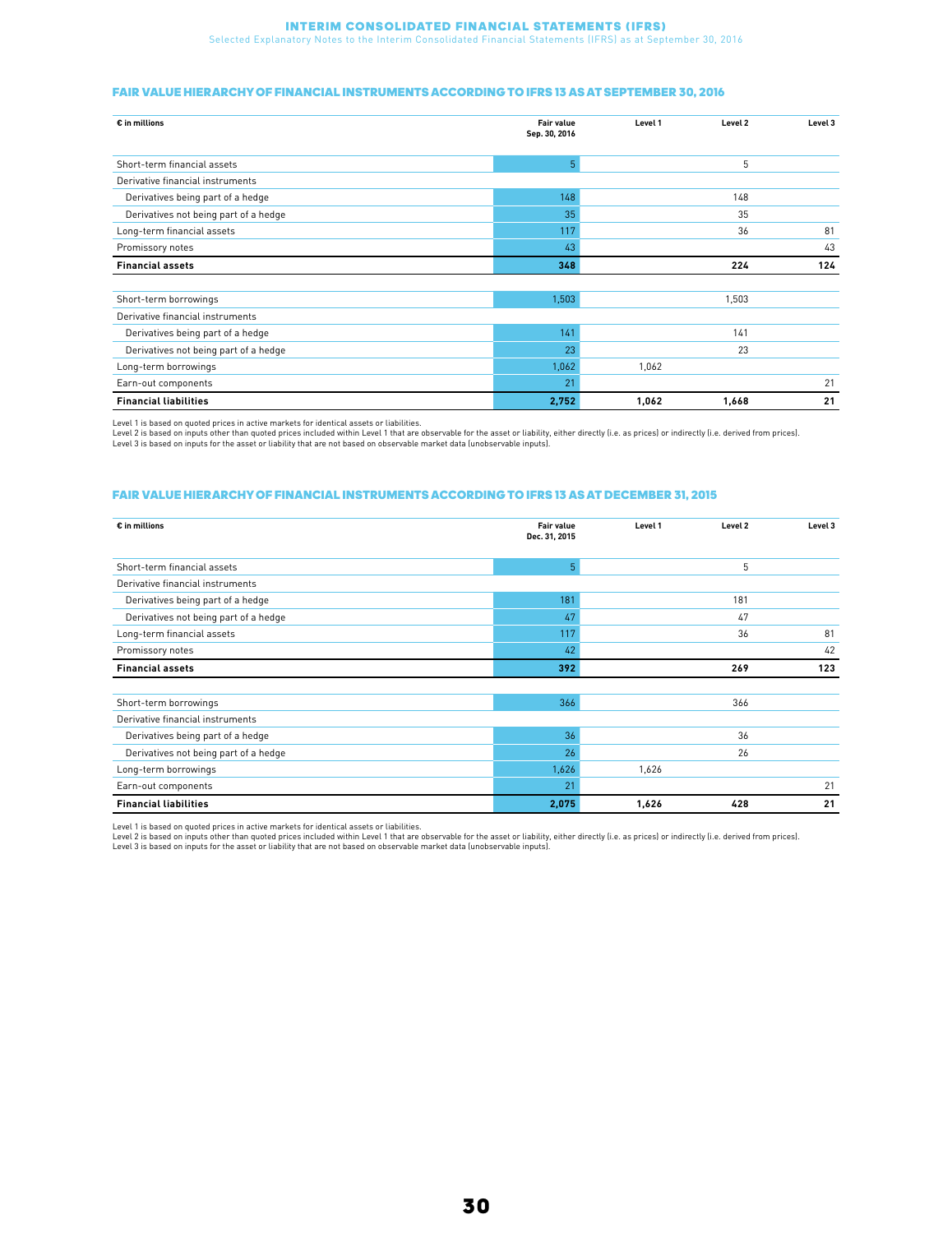Selected Explanatory Notes to the Interim Consolidated Financial Statements (IFRS) as at September 30, 2016

#### RECONCILIATION OF FAIR VALUE HIERARCHY LEVEL 3

| $\epsilon$ in millions     |                                                                                                                                                                                                                                                                                                                                     | Fair value<br>Jan. 1,<br>2016 | <b>Additions</b> | <b>Disposals</b> | Gains | Losses | <b>Fair value</b><br>Sep. 30,<br>2016 |
|----------------------------|-------------------------------------------------------------------------------------------------------------------------------------------------------------------------------------------------------------------------------------------------------------------------------------------------------------------------------------|-------------------------------|------------------|------------------|-------|--------|---------------------------------------|
| Long-term financial assets | This category relates to an 8.33% investment in FC Bayern<br>München AG of € 81 million. Dividends are distributed by<br>FC Bayern München AG instead of regular interest payments.<br>These dividends are recognised in other financial income.                                                                                    | 81                            |                  |                  |       |        | 81                                    |
| Promissory notes           | On January 23, 2015, the adidas Group signed a definitive<br>agreement to sell the Rockport operating segment which was<br>divested on July 31, 2015. The transaction included contingent<br>promissory notes. The discounted cash flow method is<br>applied.                                                                       | 42                            |                  |                  |       | (1)    | 43                                    |
| Earn-out components        | The aquisition of Runtastic includes earn-out components<br>which are measured based on the discounted cash flow<br>method. The earn-out components are dependent on<br>retention of the Runtastic management as well as on the<br>achievement of certain performance measures over the<br>first three years after the acquisition. | $2^{\circ}$                   |                  |                  |       |        |                                       |

#### RECONCILIATION OF FAIR VALUE HIERARCHY LEVEL 3

| $\epsilon$ in millions     |                                                                                                                                                                                                                                                                                                                                     | Fair value<br>Jan. 1,<br>2015 | <b>Additions</b> | <b>Disposals</b> | Gains | Losses | <b>Fair value</b><br>Dec. 31,<br>2015 |
|----------------------------|-------------------------------------------------------------------------------------------------------------------------------------------------------------------------------------------------------------------------------------------------------------------------------------------------------------------------------------|-------------------------------|------------------|------------------|-------|--------|---------------------------------------|
| Long-term financial assets | This category relates to an 8.33% investment in FC Bayern<br>München AG of $\epsilon$ 81 million. Dividends are distributed by<br>FC Bayern München AG instead of regular interest payments.<br>These dividends are recognised in other financial income.                                                                           | 80                            |                  |                  |       |        | 81                                    |
| Promissory notes           | On January 23, 2015, the adidas Group signed a definitive<br>agreement to sell the Rockport operating segment which was<br>divested on July 31, 2015. The transaction included contingent<br>promissory notes. The discounted cash flow method is<br>applied.                                                                       |                               | 42               |                  |       |        | 42                                    |
| Earn-out components        | The aquisition of Runtastic includes earn-out components<br>which are measured based on the discounted cash flow<br>method. The earn-out components are dependent on<br>retention of the Runtastic management as well as on the<br>achievement of certain performance measures over the<br>first three years after the acquisition. |                               | 21               |                  |       |        |                                       |

The valuation methods used in measuring Level 1, Level 2 and Level 3 fair values remain unchanged and can be found in the Notes to the 2015 consolidated financial statements.

#### 8 OTHER OPERATING INCOME AND OTHER OPERATING EXPENSES

Other operating income mainly reflects two extraordinary gains which were realised during the second quarter of 2016 and relate to the early termination of the Chelsea F.C. contract as well as to the divestiture of the Mitchell & Ness business.

Other operating expenses include expenses for marketing, sales and research and development, as well as for logistics and central administration. In addition, they include impairment losses as well as depreciation on tangible assets and amortisation on intangible assets (except goodwill impairment losses), with the exception of depreciation and amortisation which is included in the cost of sales. In the first nine months of 2016, depreciation and amortisation expense for tangible and intangible assets (excluding goodwill) and impairment losses amounted to € 269 million (2015: € 239 million).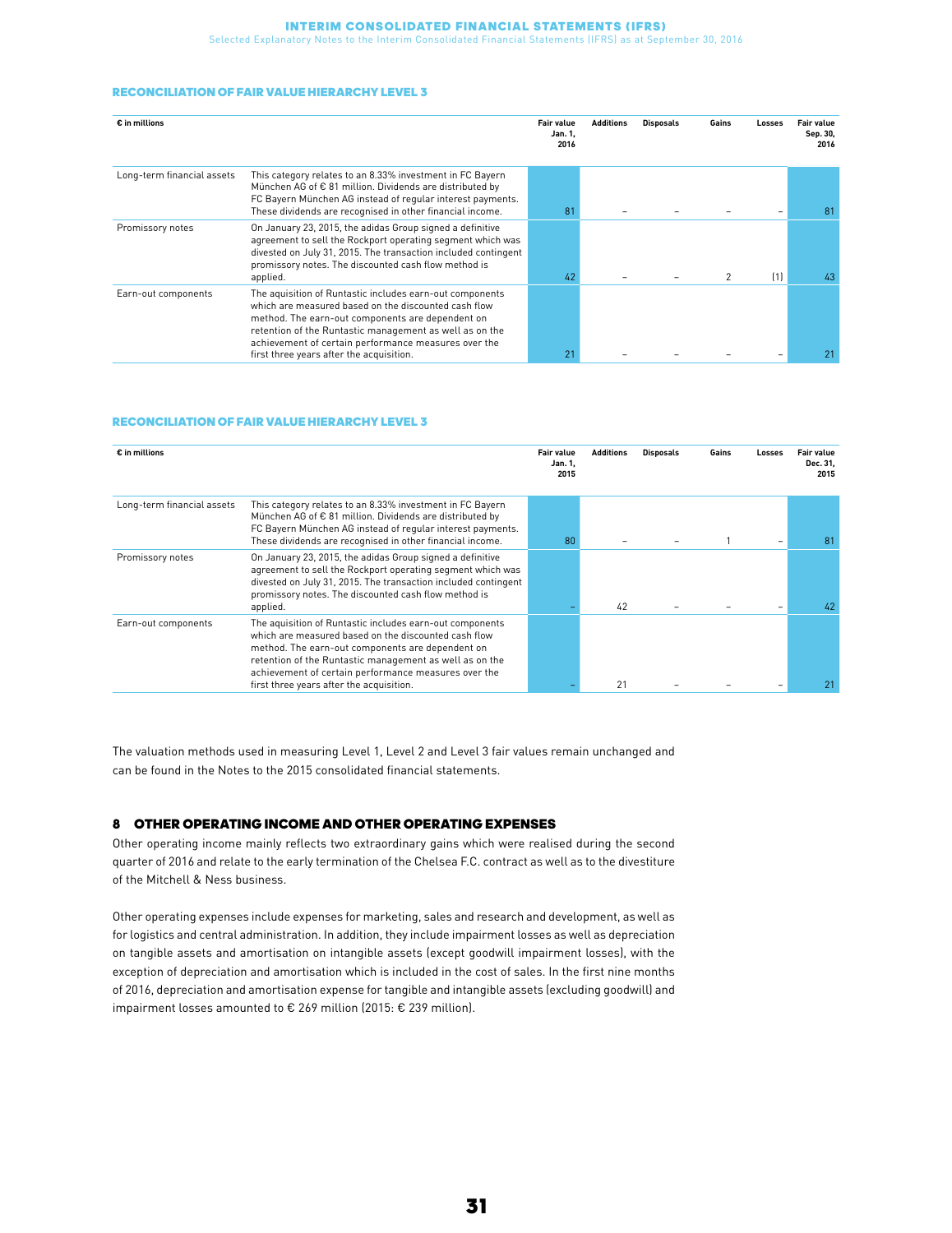#### 9 EARNINGS PER SHARE

Basic earnings per share from continuing operations are calculated by dividing the net income from continuing operations attributable to shareholders by the weighted average number of shares outstanding during the year, excluding ordinary shares purchased by the adidas Group and held as treasury shares.

Basic earnings per share from continuing and discontinued operations are calculated by dividing the net income attributable to shareholders by the weighted average number of shares outstanding during the year, excluding ordinary shares purchased by the adidas Group and held as treasury shares.

It is necessary to include potential dilutive shares arising from the convertible bond issuance in March 2012 in the calculation of diluted earnings per share for the first nine months ending September 30, 2016 as the conversion right has a value at the balance sheet date. The average share price reached € 117.85 per share during the first nine months of 2016 and thus exceeded the conversion price of € 81.57 per share.

#### EARNINGS PER SHARE FROM CONTINUING OPERATIONS

|                                                                                                                                  | Nine months 2016 | Nine months 2015 |
|----------------------------------------------------------------------------------------------------------------------------------|------------------|------------------|
| Net income from continuing operations $\left(\epsilon\right)$ in millions)                                                       | 1,028            | 719              |
| Net income attributable to non-controlling interests $\epsilon$ in millions)                                                     | $\overline{2}$   | 5                |
| Net income from continuing operations attributable to shareholders<br>(€ in millions)                                            | 1,026            | 714              |
| Weighted average number of shares                                                                                                | 200,207,215      | 201,987,657      |
| Basic earnings per share from continuing operations (in $\epsilon$ )                                                             | 5.12             | 3.54             |
|                                                                                                                                  |                  |                  |
| Net income from continuing operations attributable to shareholders<br>$E$ in millions)                                           | 1,026            | 714              |
| Interest expense on convertible bond, net of taxes $\epsilon$ in millions)                                                       | 7                |                  |
| Net income from continuing operations used to determine diluted<br>earnings per share from continuing operations (€ in millions) | 1.033            | 714              |
| Weighted average number of shares                                                                                                | 200,207,215      | 201,987,657      |
| Weighted assumed conversion of the convertible bond                                                                              | 6,104,250        |                  |
| Weighted average number of shares for diluted earnings per share<br>from continuing operations                                   | 206,311,466      | 201,987,657      |
| Diluted earnings per share from continuing operations (in $\epsilon$ )                                                           | 5.01             | 3.54             |

#### EARNINGS PER SHARE FROM CONTINUING AND DISCONTINUED OPERATIONS

|                                                                                                                        | Nine months 2016 | Nine months 2015 |
|------------------------------------------------------------------------------------------------------------------------|------------------|------------------|
| Net income attributable to shareholders $\mathfrak{k}$ in millions)                                                    | 1,027            | 678              |
| Weighted average number of shares                                                                                      | 200,207,215      | 201,987,657      |
| Basic earnings per share from continuing and discontinued operations<br>$(in \infty)$                                  | 5.13             | 3.36             |
|                                                                                                                        |                  |                  |
| Net income attributable to shareholders (€ in millions)                                                                | 1,027            | 678              |
| Interest expense on convertible bond, net of taxes $\left(\epsilon\right)$ in millions)                                | 7                |                  |
| Net income used to determine diluted earnings per share from<br>continuing and discontinued operations (€ in millions) | 1,035            | 678              |
| Weighted average number of shares                                                                                      | 200,207,215      | 201,987,657      |
| Weighted assumed conversion of the convertible bond                                                                    | 6,104,250        |                  |
| Weighted average number of shares for diluted earnings per share<br>from continuing and discontinued operations        | 206,311,466      | 201,987,657      |
| Diluted earnings per share from continuing and discontinued<br>operations (in $\epsilon$ )                             | 5.01             | 3.36             |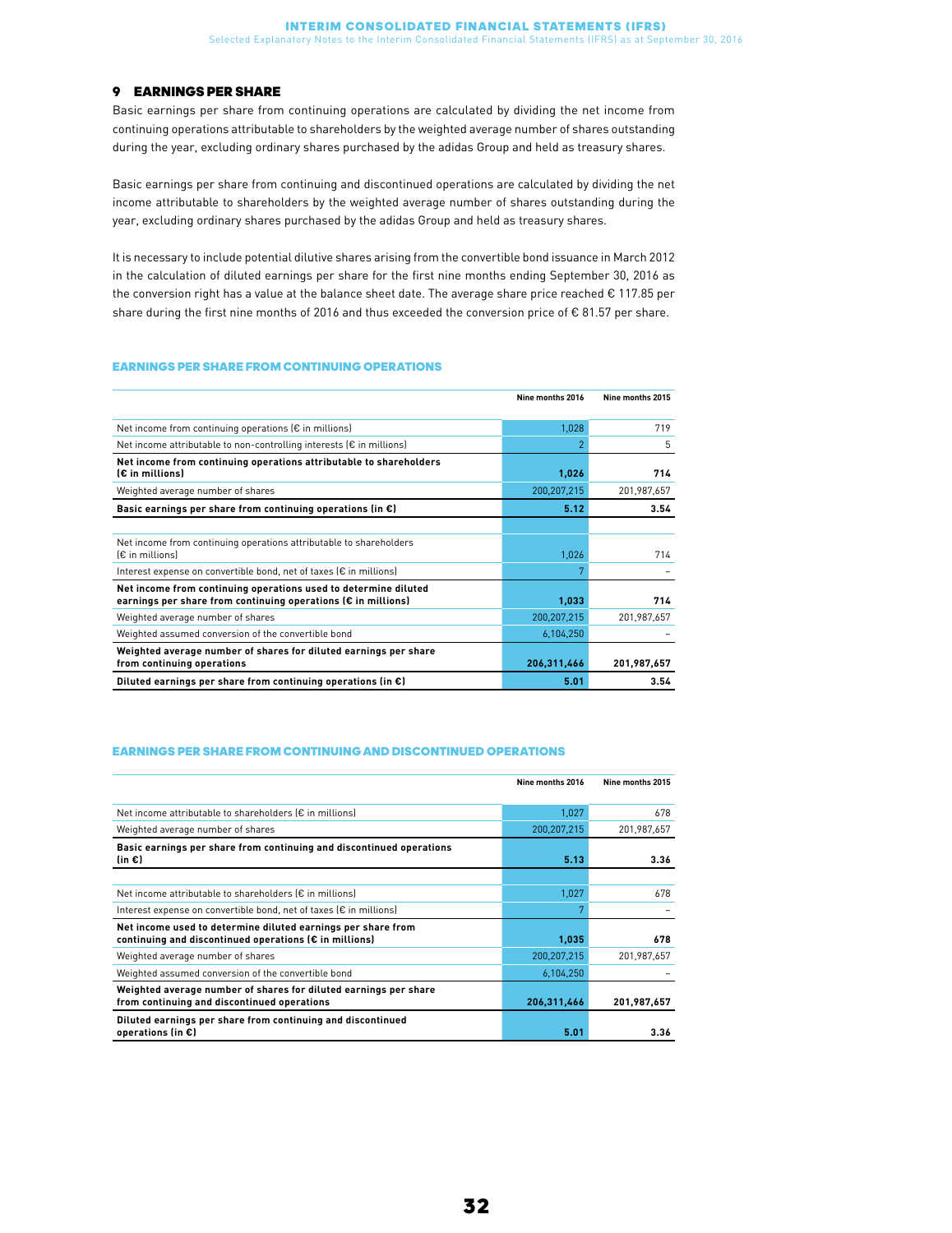#### 10 SEGMENTAL INFORMATION

The Group operates predominantly in one industry segment – the design, distribution and marketing of athletic and sports lifestyle products.

Following the Group's internal management reporting by markets and in accordance with the definition of 'Operating Segments' under IFRS 8, 13 operating segments were identified: Western Europe, North America, Greater China, Russia/CIS, Latin America, Japan, Middle East, South Korea, Southeast Asia/Pacific, TaylorMade-adidas Golf, CCM Hockey, Runtastic and Other centrally managed businesses. The markets Middle East, South Korea and Southeast Asia/Pacific were aggregated to the segment MEAA ('Middle East, Africa and other Asian markets'). According to the criteria in IFRS 8 for reportable segments, the business segments Western Europe, North America, Greater China, Russia/CIS, Latin America, Japan and MEAA are reported separately. The remaining operating segments are aggregated under Other Businesses due to their only subordinate materiality.

Each market comprises all wholesale, retail and e-commerce business activities relating to the distribution and sale of adidas and Reebok products to retail customers and end consumers.

The operating segment TaylorMade-adidas Golf comprises the brands TaylorMade, adidas Golf, Adams Golf and Ashworth.

CCM Hockey designs, produces and distributes ice hockey equipment such as sticks, skates and protection gear. In addition, CCM Hockey designs, produces and distributes apparel mainly under the brand names Reebok Hockey and CCM.

Runtastic operates in the digital health and fitness space. The company provides a comprehensive ecosystem for tracking and managing health and fitness data.

Other centrally managed businesses primarily includes the business activities of the labels Y-3 and Porsche Design Sport by adidas as well as the business activities of the brand Five Ten in the outdoor action sports sector. Furthermore, the segment also comprises the own-retail activities of the adidas neo label as well as International Clearance Management.

Certain centralised Group functions do not meet the definition of IFRS 8 for a reportable operating segment. This includes functions such as Global Brands and Global Sales (central brand and distribution management for the brands adidas and Reebok), central treasury and global sourcing as well as other headquarter departments. Income and expenses relating to these corporate functions are presented together with other non-allocable items and intersegment eliminations in the reconciliation of segmental operating profit.

There are no intersegment sales between the reportable segments.

The results of the operating segments are reported in the line item 'Segmental operating profit'. This is defined as gross profit minus other operating expenses (including expenditure for marketing investments) plus royalty and commission income and other operating income attributable to the segment or group of segments (operating profit).

Segmental assets include accounts receivable as well as inventories.

Segmental liabilities contain solely accounts payable from operating activities as there are no other liability items reported regularly to the chief operating decision maker.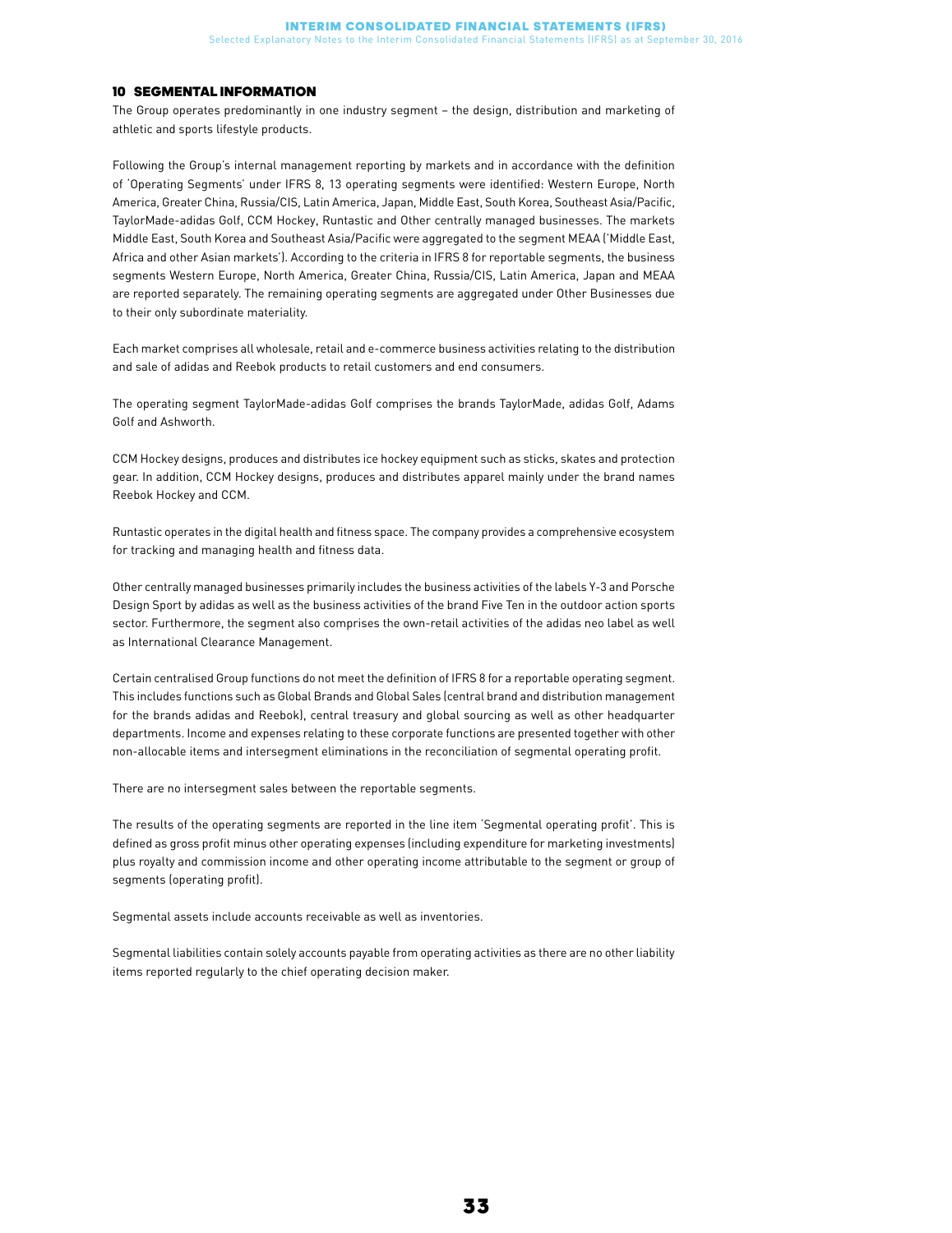Selected Explanatory Notes to the Interim Consolidated Financial Statements (IFRS) as at September 30, 2016

#### **SEGMENTS**

| $\epsilon$ in millions |        | Net sales (non-Group) <sup>1</sup> |       | Segmental operating profit <sup>1</sup> | Segmental assets <sup>2</sup> |       | Segmental liabilities <sup>2</sup> |      |
|------------------------|--------|------------------------------------|-------|-----------------------------------------|-------------------------------|-------|------------------------------------|------|
|                        | 2016   | 2015                               | 2016  | 2015                                    | 2016                          | 2015  | 2016                               | 2015 |
| Western Europe         | 4,185  | 3,508                              | 857   | 805                                     | 1,587                         | 1,327 | 65                                 | 64   |
| North America          | 2,443  | 2,010                              | 165   | 63                                      | 1,201                         | 908   | 71                                 | 75   |
| Greater China          | 2,269  | 1,852                              | 837   | 649                                     | 448                           | 379   | 148                                | 136  |
| Russia/CIS             | 505    | 562                                | 78    | 55                                      | 232                           | 194   | $\circ$                            | 12   |
| Latin America          | 1,260  | 1,368                              | 167   | 188                                     | 746                           | 678   | 80                                 | 85   |
| Japan                  | 736    | 518                                | 157   | 90                                      | 253                           | 236   | 34                                 | 25   |
| <b>MEAA</b>            | 2,067  | 1,845                              | 584   | 546                                     | 816                           | 656   | 87                                 | 71   |
| Other Businesses       | 1,139  | 1,084                              | (12)  | (68)                                    | 603                           | 694   | 89                                 | 108  |
| Total                  | 14.604 | 12,748                             | 2,833 | 2,328                                   | 5,885                         | 5,072 | 584                                | 577  |

1 Nine months. 2 At September 30.

#### Reconciliation

#### OPERATING PROFIT

| $\epsilon$ in millions                                          | Nine months 2016 | Nine months 2015 |
|-----------------------------------------------------------------|------------------|------------------|
|                                                                 |                  |                  |
| Operating profit for reportable segments                        | 2,844            | 2,396            |
| Operating profit for Other Businesses                           | (12)             | (68)             |
| Segmental operating profit                                      | 2,833            | 2,328            |
| HQ/Consolidation                                                | [837]            | (777)            |
| Central expenditure for point-of-sale and marketing investments | (528)            | [449]            |
| Goodwill impairment losses                                      | $\theta$         | [18]             |
| <b>Operating profit</b>                                         | 1,468            | 1,083            |
| Financial income                                                | 35               | 32               |
| Financial expenses                                              | (51)             | (51)             |
| Income before taxes                                             | 1.452            | 1.064            |

Operating profit of centralised functions which do not represent a segment, such as Global Brands and Global Sales (central brand and distribution management for the brands adidas and Reebok), central treasury and global sourcing as well as other headquarter departments, is shown under HQ/Consolidation.

#### 11 EVENTS AFTER THE BALANCE SHEET DATE

Effective October 1, 2016, Kasper Rorsted was appointed as CEO of adidas AG, following his appointment as ordinary member of the Executive Board from August 1, 2016.

Between the end of the first nine months of 2016 and the finalisation of these interim consolidated financial statements on October 31, 2016, a further 73,556 shares were delivered due to the exercise of conversion rights and thus for the purpose of meeting obligations arising from the company's convertible bond due on June 14, 2019. Consequently, on October 31, 2016, the company held a total of 8,834,880 treasury shares which had been repurchased in the first and second tranche of the share buyback programme in the years 2014 and 2015. This corresponded to a notional amount of € 8,834,880 in the nominal capital and consequently 4.22% of the nominal capital.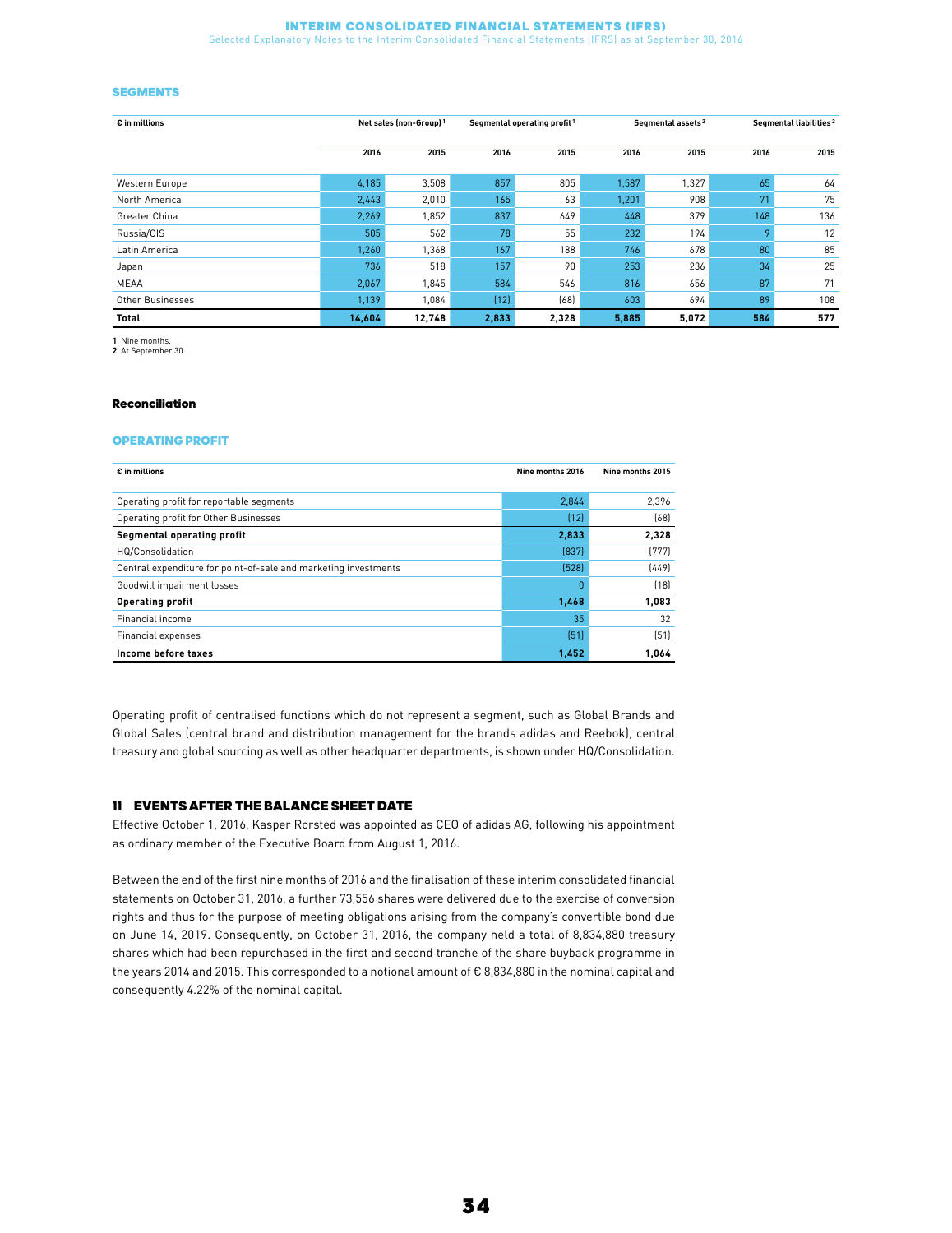Additionally, during the third quarter, the adidas Group announced an employee stock purchase plan. Effective October 1, 2016, the adidas Group Stock Purchase Plan enables employees to purchase adidas AG shares with a discount. If the shares are held for a period of at least 12 months, employees will receive additional proportional matching shares.

Between the end of the first nine months of 2016 and the finalisation of these interim consolidated financial statements on October 31, 2016, there were no major Group-specific matters which we expect to influence our business materially going forward.

Herzogenaurach, October 31, 2016

The Executive Board of adidas AG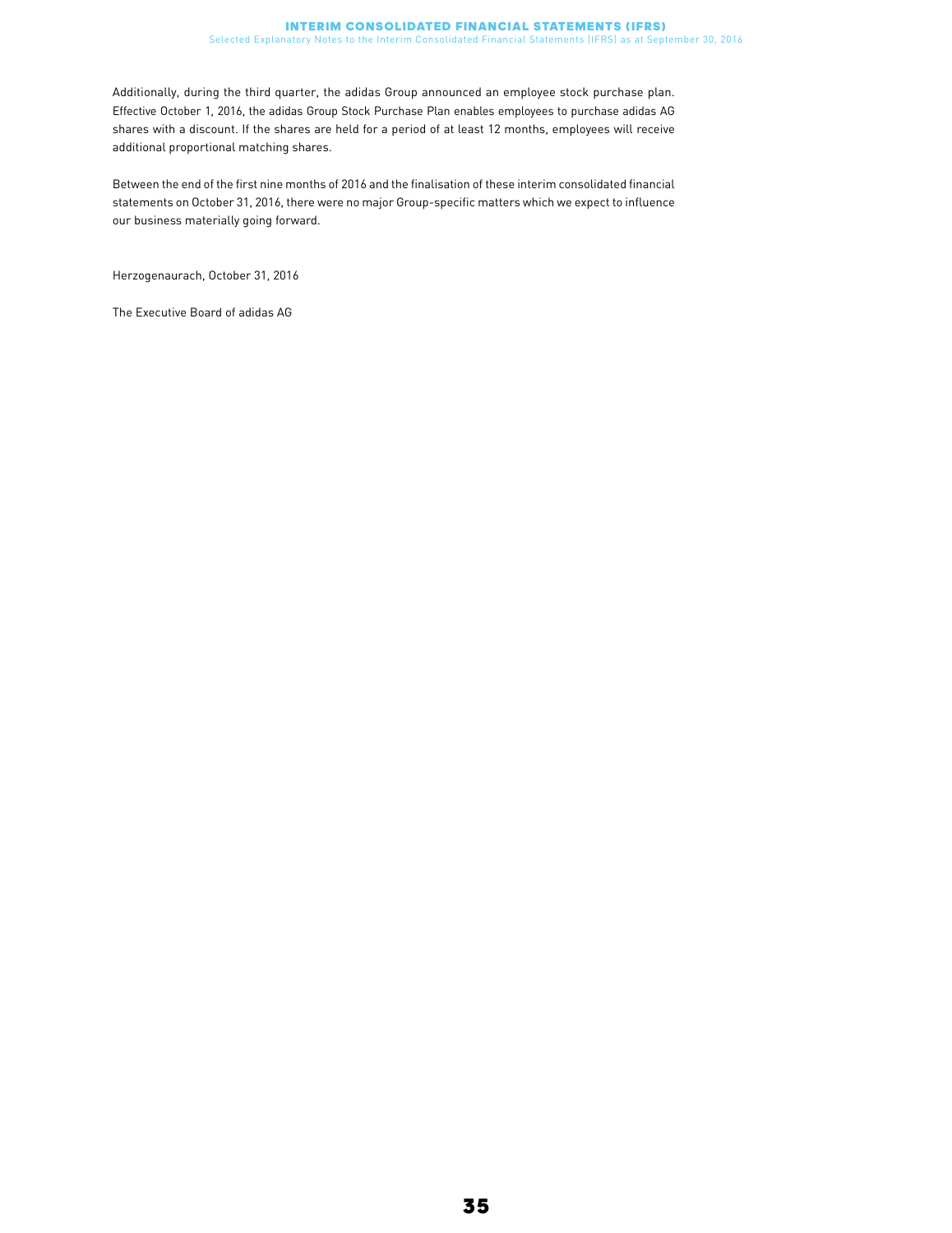### <span id="page-35-0"></span>EXECUTIVE AND SUPERVISORY BOARDS

#### EXECUTIVE BOARD

Biographical information on our Executive Board members as well as on their mandates is available at: WWW.ADIDAS-GROUP.COM/EXECUTIVE-BOARD

KASPER RORSTED 1 CHIEF EXECUTIVE OFFICER ERIC LIEDTKE GLOBAL BRANDS

ROLAND AUSCHEL GLOBAL SALES

ROBIN J. STALKER CHIEF FINANCIAL OFFICER

GLENN BENNETT GLOBAL OPERATIONS

**1** Member of Executive Board since August 1, 2016, Chief Executive Officer since October 1, 2016.<br>Chief Executive Officer and member of the Executive Board until September 30, 2016: **HERBERT HAINER**.

#### SUPERVISORY BOARD

Biographical information on our Supervisory Board members as well as on their mandates is available at:

WWW.ADIDAS-GROUP.COM/SUPERVISORY-BOARD

IGOR LANDAU **CHAIRMAN** 

SABINE BAUER\* DEPUTY CHAIRWOMAN

WILLI SCHWERDTLE DEPUTY CHAIRMAN

IAN GALLIENNE<sup>1</sup> DIETER HAUENSTEIN\* DR. WOLFGANG JÄGER\* DR. STEFAN JENTZSCH HERBERT KAUFFMANN KATJA KRAUS KATHRIN MENGES UDO MÜLLER\*2

ROLAND NOSKO\* HANS RUPRECHT\* **NASSEF SAWIRIS<sup>1</sup>** HEIDI THALER-VEH\* KURT WITTMANN\*2

\* Employee representative.

1 Since June 15, 2016. 2 Since October 6, 2016.

Employee representative, court-appointed with effect from June 24, 2016 and until October 6, 2016: ROSWITHA HERMANN and MICHAEL STORL.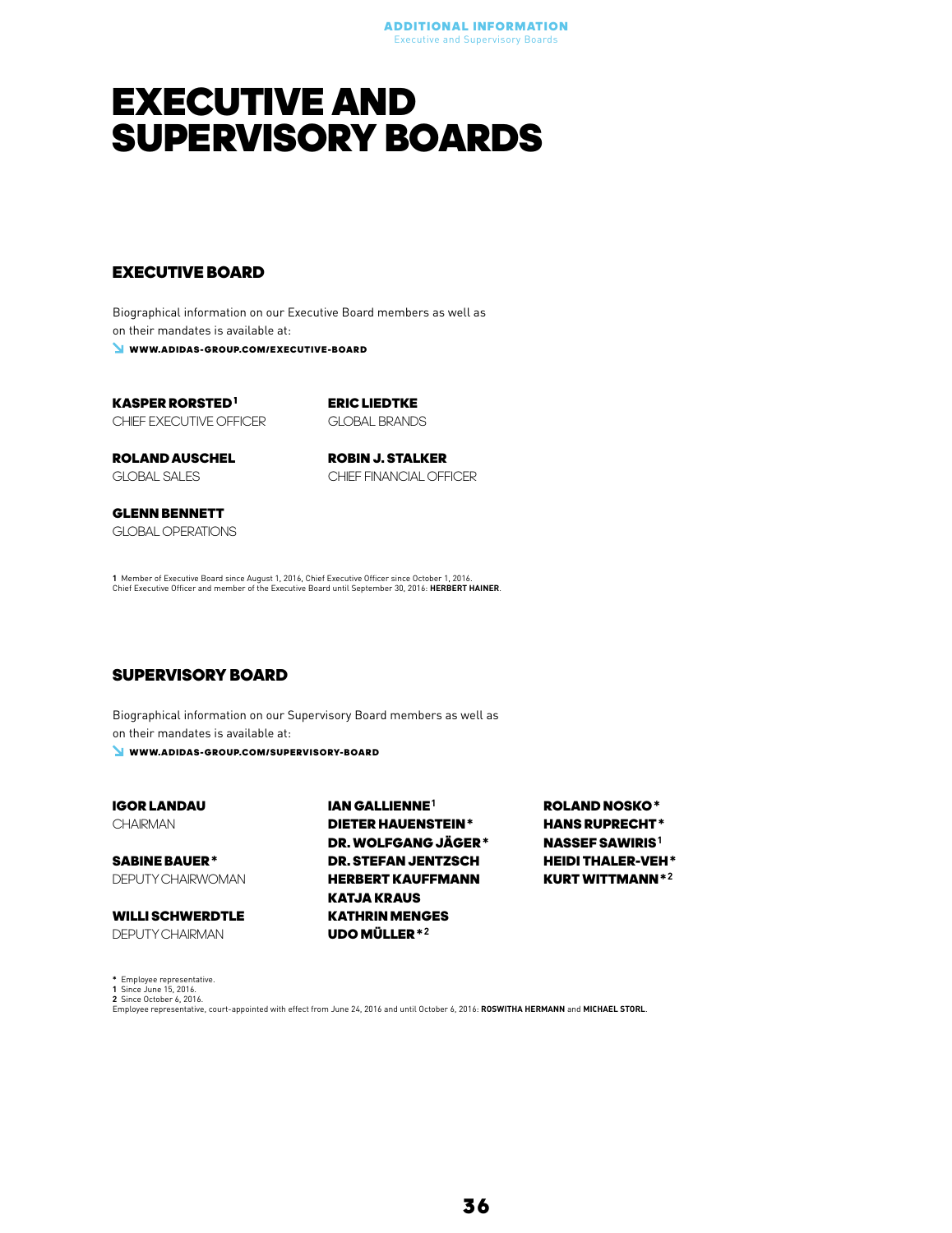#### Additional Information Financial Calendar

## <span id="page-36-0"></span>FINANCIAL **CALENDAR**





### RESULTS

Press conference in Herzogenaurach, Germany Press release, conference call and webcast Publication of 2016 Annual Report



Press release, management presentations and webcast



### RESULTS

Press release, conference call and webcast Publication of First Quarter 2017 Report



Webcast

### **AUGUST OS**<br>FIRST HALF 2017

RESULTS

Press release, conference call and webcast Publication of First Half 2017 Report



Press release, conference call and webcast Publication of Nine Months 2017 Report